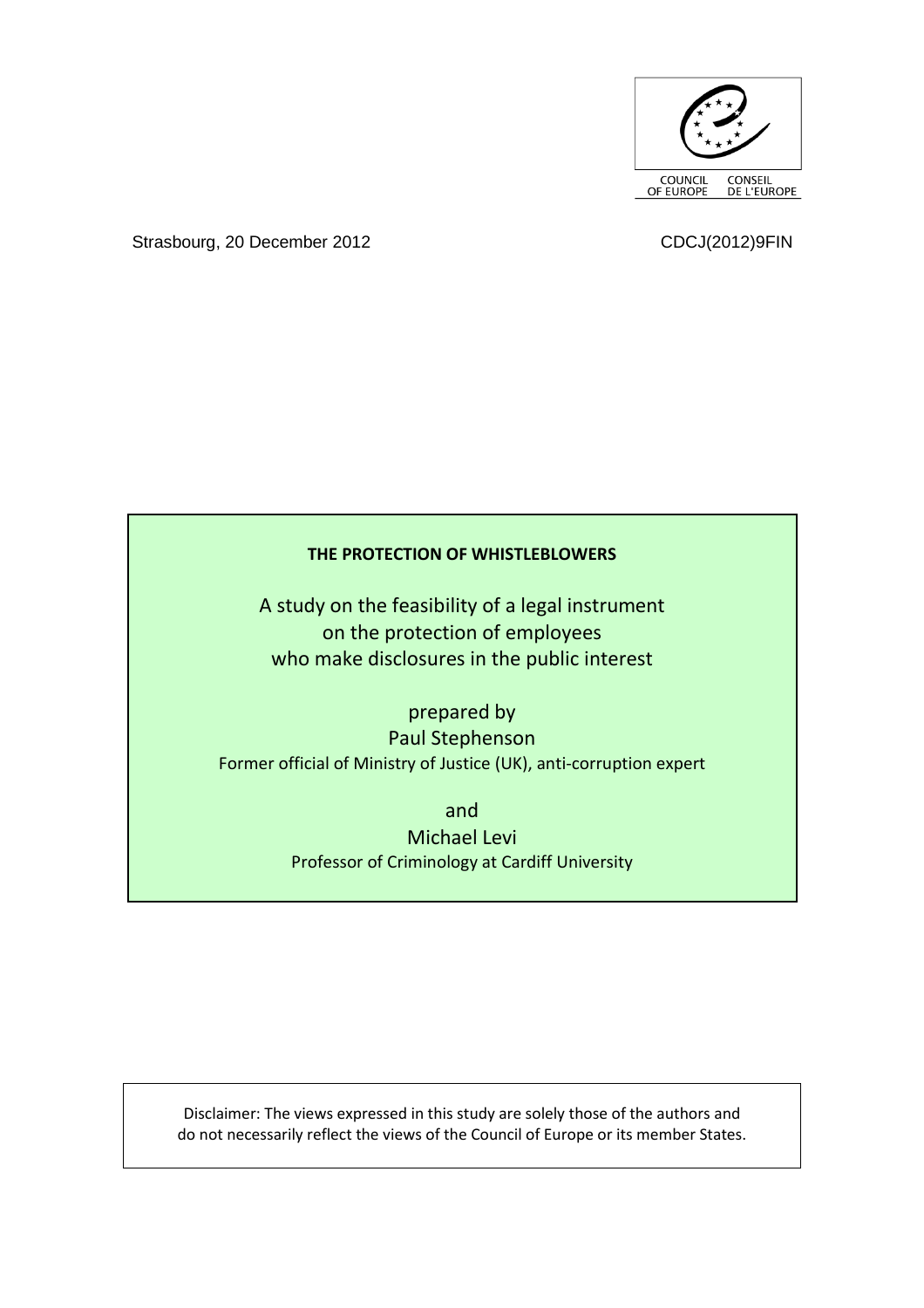This report was commissioned by the Secretary General of the Council of Europe at the request of the European Committee on Legal Co-operation (CDCJ) in order to determine the feasibility of preparing a legal instrument on the protection of employees who make disclosures in the public interest ("whistleblowers"). The report was presented to the CDCJ at 87th plenary meeting (Strasbourg, 18-20 June 2012) on which occasion the committee agreed to approve its publication under the responsibility of its authors. At the same meeting, the committee agreed to begin work on a preliminary draft legal instrument.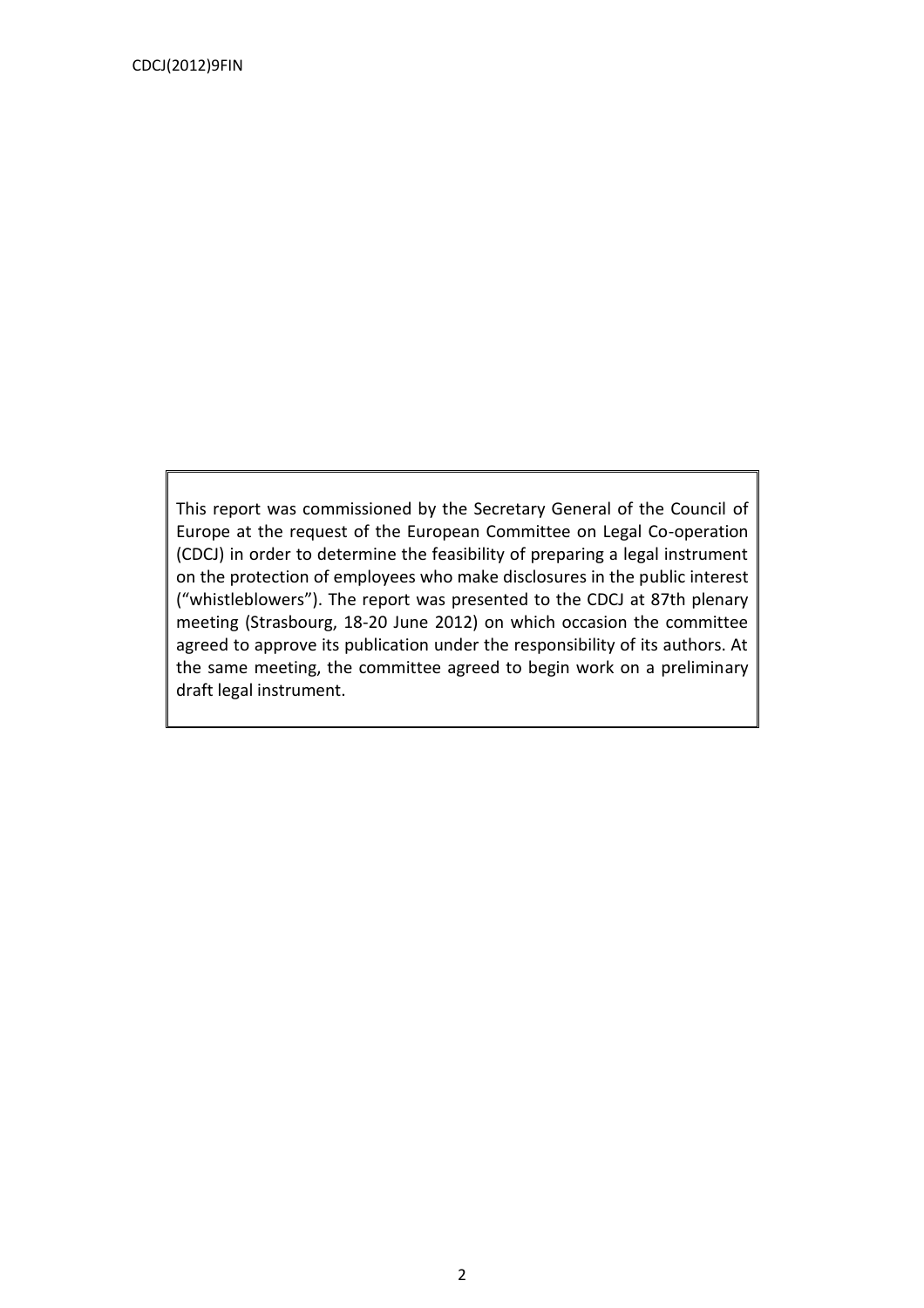# **Contents**

<span id="page-2-0"></span>

| $2^{\circ}$    |                                     |  |
|----------------|-------------------------------------|--|
| $\mathbf{3}$   |                                     |  |
| $\overline{4}$ | INTERNATIONAL MEASURES AND THE CASE |  |
|                |                                     |  |
| $5 -$          |                                     |  |
|                |                                     |  |
|                |                                     |  |
|                |                                     |  |
|                |                                     |  |
|                |                                     |  |
|                |                                     |  |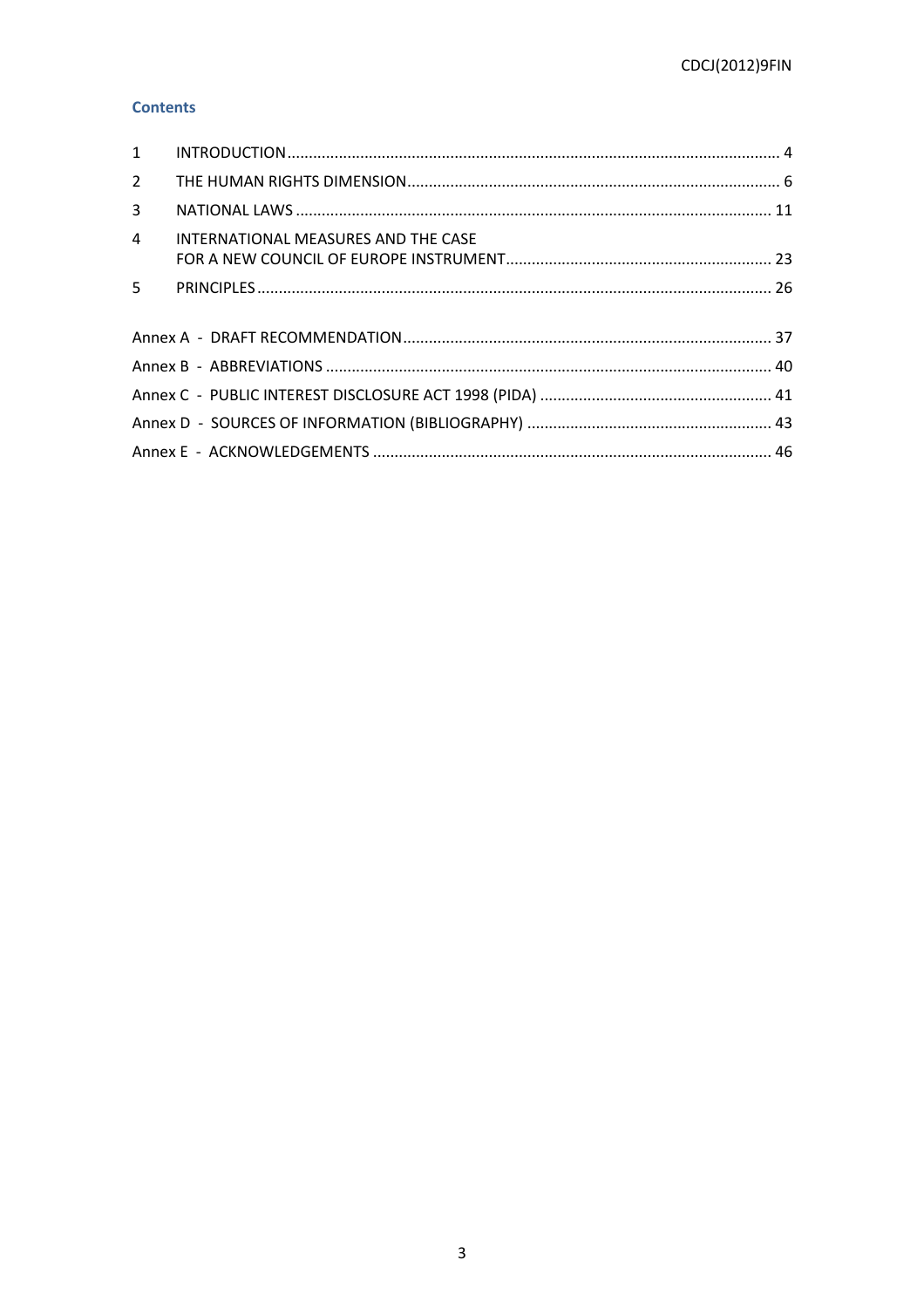# **1 INTRODUCTION**

# **Scope of this study**

1.1 This study was commissioned by the European Committee on Legal Co-operation (CDCJ) of the Council of Europe in March 2012 for completion by 1 May. Clearly our remit is to be seen in the context of previous action by the Council of Europe, including the provision on the protection of employees in its 1999 Civil Law Convention on Corruption (ETS N° 174). The explanatory report on the convention states 'corruption cases are difficult to detect and investigate and employees or colleagues (whether public or private) of the persons involved are often the first persons who find out or suspect that something is wrong'. They also risk losing their livelihoods through raising the alarm. This is particularly true when a junior employee becomes aware of misconduct by his or her superiors.

1.2 In Chapter 4 we see how the 1999 Convention built on earlier measures, starting with the ILO Convention of 1982, which states that filing a complaint or participation in proceedings against an employer are not valid reasons for dismissal. However, though there has been a growth in measures to promote anti-corruption whistleblowing, there is increasing concern that the existing international instruments are not sufficiently broad or effective. The European Parliament's mid-term review of the EU strategy 2007-2012 on health and safety at work calls for an EU 'directive protecting individuals who legitimately warn of OHS [Occupational Health and Safety] unacknowledged risks, notably by notifying the appropriate labour inspectorate'. The Parliamentary Assembly of the Council of Europe (PACE) recommends a cross-sectoral approach covering 'warnings against various types of unlawful acts, including all serious human rights violations.' In line with this thinking, this study considers proposals that could apply to warnings about all kinds of wrongdoing, from any worker, whether in the public or private sectors.

1.3 But why limit protection to workers? TI Sweden recently stated that 'customers, clients, patients and pupils also deserve legal protection against reprisals'. This is undeniable, but the different issues involved would require a separate study, which might point to changes in consumer law. There is a logic to treating the workplace issue separately as it is an aspect of employer accountability and can find a legislative niche in labour law.

1.4 We were asked by the CDCJ to consider the position of human rights defenders in the context of this feasibility study for an instrument on employee protection. We concluded that it is important that they should be covered by an instrument, and that it should treat them in the same way as workers who raise other issues of public concern.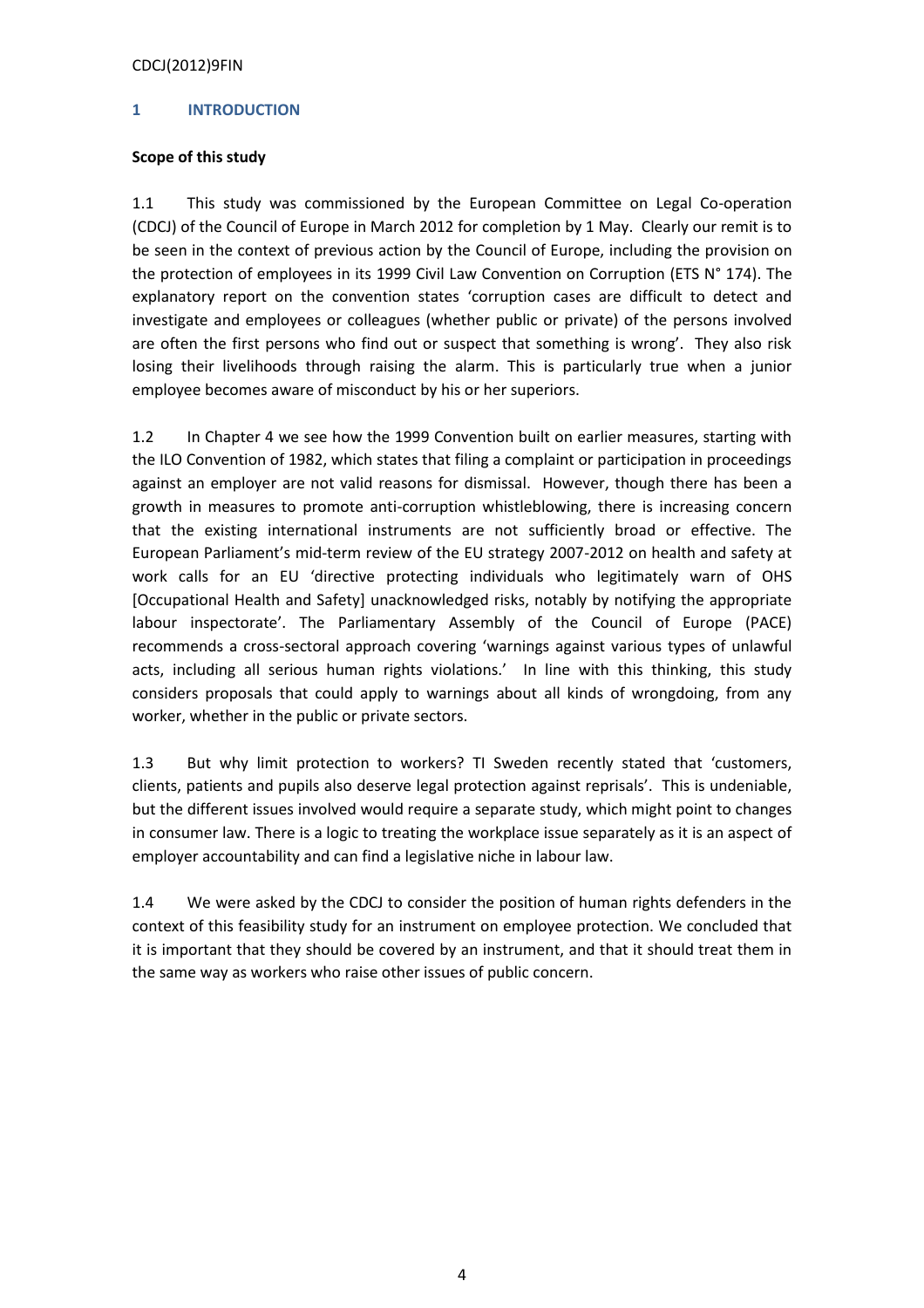## **The concept of whistleblowing**

1.5 This study uses the concept adopted in 'Whistleblowing Around the World' by Calland and Dehn (2004):

"The options available to an employee to raise concerns about workplace wrongdoing. It refers to the disclosure of wrongdoing that threatens others, rather than a personal grievance. Whistleblowing covers the spectrum of such communications, from raising the concern with managers, with those in charge of the organisation, with regulators or with the public''.

1.6 National laws seldom use this term so precise translation is unimportant. Some languages have colourful expressions of their own to express the same concept - e.g. Dutch "klokkenluiders" ("bell ringers"). The main issue for the lawmaker is to find a term which conveys the idea of workers issuing warnings in the public interest. It is important to avoid terms with negative social implications: for example, in English, the term 'informant' tends to be used to describe a person who is involved in an illegal activity and uses disclosure as a means of reducing their own liability or to obtain payment from the police. This study does not address such cases. Likewise, the English term 'informer' carries negative police state overtones. In French, the term 'donneur d'alerte' has been used to avoid the overtones of 'dénonciateur'. A whistleblower reporting wrongdoing to the authorities of a democracy is really the converse of a person informing on opponents of a police state.

# **The importance of whistleblowing**

1.7 The crucial role of whistleblowing in uncovering and deterring secret or unaddressed wrongdoing has been established in practice and acknowledged by previous work. The Council of Europe's Committee of Ministers stated in its reply to the PACE in 2011 that it shares their view that whistleblowers play an important role in increasing accountability and strengthening the fight against corruption and mismanagement, and agrees that their protection must be secured.

1.8 The emphasis on accountability is important: employers are increasingly recognising their own interest in encouraging whistleblowers to tell management about risks, so that they can be identified early enough to prevent serious damage or harm. Research shows that most whistleblowers try the internal route first. Where, in the circumstances, that route does not or cannot prove effective, regulatory authorities (such as auditors and inspectorates) and law enforcers are likely to be the appropriate recipients of the disclosure - they have the authority and power to deal with the issue and they need such disclosures to carry out their functions effectively. They also need to act on the information they receive to ensure they maintain public confidence.

1.9 Going to the press is – or should be - an option of last resort, albeit a vital one. Press involvement may generate more heat than light. Most whistleblowers find the press a difficult route and experience shows they are more likely to go to the press where no other clear channel is available. The European Court of Human Rights (ECtHR) have made clear that the existence of alternative channels is one of the factors they will take into account in considering cases bought by whistleblowers. The development of national laws to provide reporting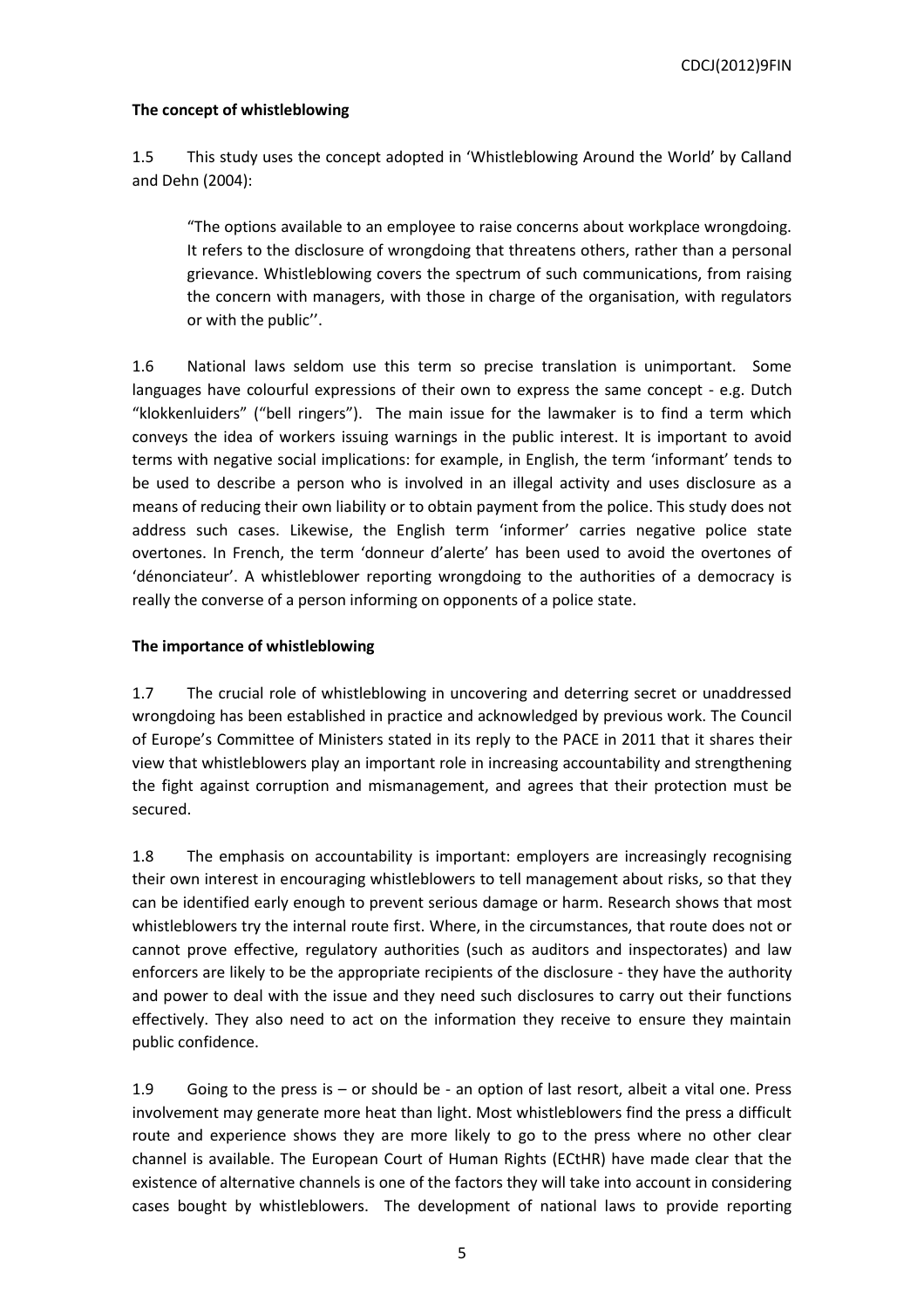channels, and of systems to ensure reports are followed up, will both protect whistleblowers and strengthen effective lines of accountability and ensure greater compatibility in an increasingly globalised European society where so many businesses operate across borders.

# <span id="page-5-0"></span>**2 THE HUMAN RIGHTS DIMENSION**

2.1 In 2009 Thomas Hammarberg, the Council of Europe Human Rights Commissioner, said 'Human rights are not given, they have to be conquered again and again'. Whistleblowers along with free media and an independent law enforcement and justice system - play an important part in that battle. Hammarberg quoted Sakharov's memoirs in which he asserts that the threat of public disclosure inhibits human rights violations. If responsible public disclosures are protected, by national laws and practical arrangements, human rights violations can be expected to diminish.

2.2 There is no country where whistleblowers - whether they are reporting a human rights violation or other wrongdoing - do not at times face retaliation. The ECtHR then plays a crucial role as, in all of the Council of Europe countries, a whistleblower may be able to bring a case under the ECHR. This applies equally to employees and to human rights defenders. Article 6 may be engaged if they are not given a fair hearing within a reasonable time, but in practice so far, whistleblower cases have focussed on Article 10, on the basis that their freedom of expression has been interfered with.

# **ECHR Jurisprudence**

2.3 The ECtHR has held that "Article 10 of the Convention applies when the relations between employer and employee are governed by public law but also can applies to relations governed by private law [...] and that "member States have a positive obligation to protect the right to freedom of expression even in the sphere of relations between individuals" (Fuentes Bobo v. Spain, no. 39293/98, § 38, 29 February 2000).

2.4 Article 10 is a restricted right, so interference with a whistleblower's freedom of expression is permitted, provided that:

- it is prescribed by law;
- the interference pursues a legitimate aim (such as protecting the reputation or rights of others, or preventing the disclosure of information received in confidence) and
- it is "necessary in a democratic society".

This last criterion is normally the most complex issue to resolve.

2.5 In Steel and Morris v. the UK [no. 68416/01, § 94, ECHR 2005-II], the court held that "necessary', within the meaning of Article 10.2, implies the existence of a 'pressing social need'. The Contracting States have a certain margin of appreciation in assessing whether such a need exists, but it goes hand in hand with European supervision..... The Court is therefore empowered to give the final ruling on whether a 'restriction' is reconcilable with freedom of expression as protected by Article 10'.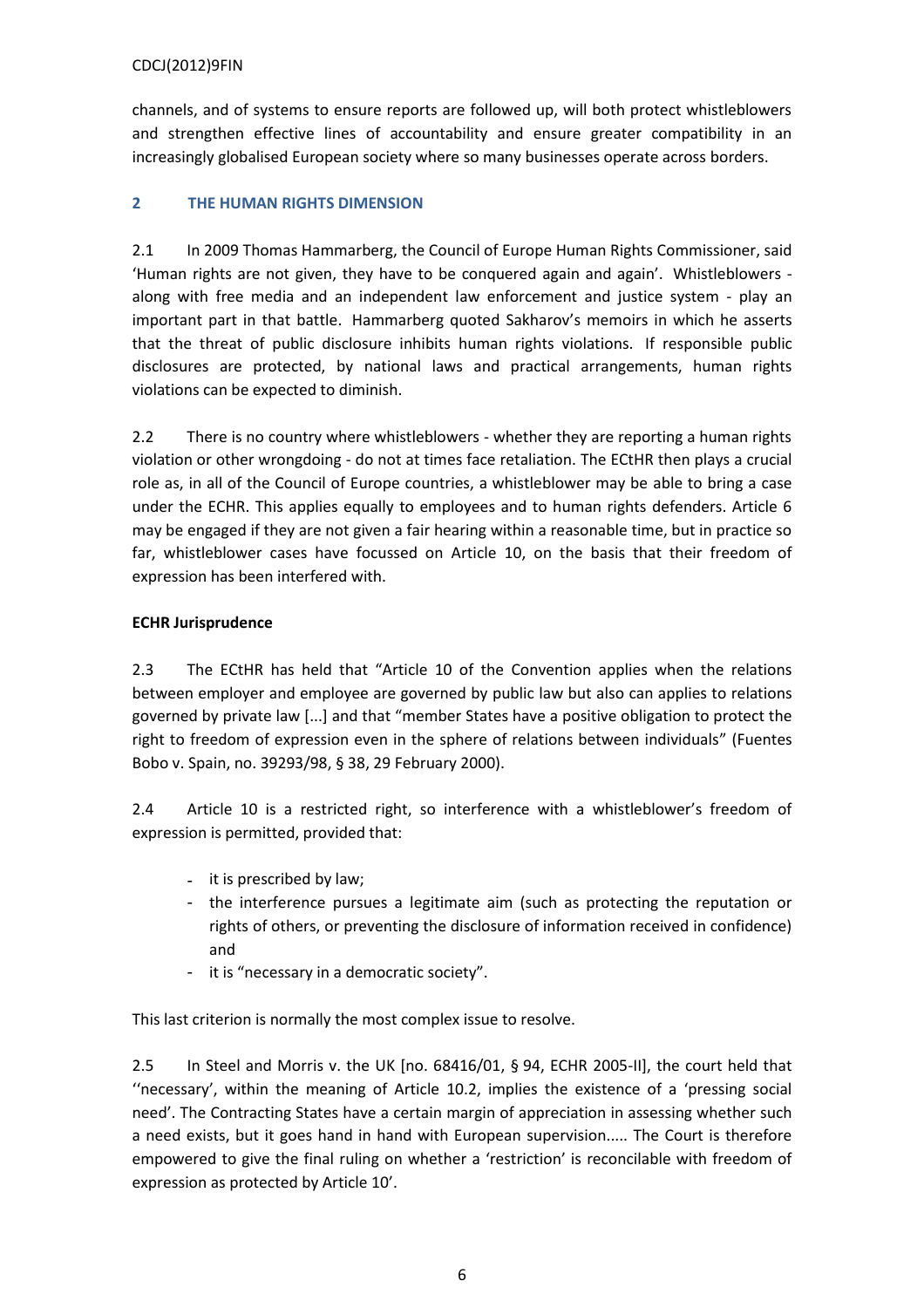2.6 It is established that 'what the Court has to do is to look at the interference complained of in the light of the case as a whole and determine whether it was 'proportionate to the legitimate aim pursued' and whether the reasons adduced by the national authorities to justify it are 'relevant and sufficient' [...] In doing so, the Court has to satisfy itself that the national authorities applied standards which were in conformity with the principles embodied in Article 10 and, moreover, that they relied on an acceptable assessment of the relevant facts..." (Sunday Times (no. 1) v. the UK, 26 April 1979, § 62, Series A no. 30).

# **Tillack v. Belgium** [no. 20477/05, 27 November 2007]

2.7 Tillack, a journalist, published articles on alleged irregularities in Eurostat and in the European Commission's anti-fraud office, OLAF, apparently based on disclosures from an official within OLAF. When OLAF's internal investigation failed to uncover the official's identity, they filed a complaint with the Belgian authorities alleging bribery.

2.8 The ECtHR found Belgium to be in violation of Article 10 because of the searches and seizures carried out by the Belgian police at the home and office of the journalist. They noted that OLAF's allegation that the official may have been bribed was based on 'mere rumours' for which lack of care OLAF had been criticised by the European Ombudsman. The Court stressed that the right of journalists to protect their sources is not a "mere privilege to be granted or taken away" but that it is a fundamental component of the freedom of the press. They stated that the national margin of appreciation is circumscribed by the interest of a democratic society in ensuring and maintaining a free press. The PACE Report of 2009 states that 'this judgment should incite lawmakers throughout Europe to also reflect on the importance of the media as an external voice for whistle-blowers'. This case may also illustrate the difficulties faced by whistleblowers within international institutions. It certainly makes clear that once a whistleblower has gone to the media, the media cannot, except in the most exceptional circumstances, be required to reveal his identity (though experience shows it may be discovered anyway). It is uncertain what conclusion would have been reached if there had been any real evidence of bribery by the journalist.

## **Guja v. Moldova** [no. 14277/04, 12 February 2008]

2.9 Guja was Head of the Press Department of the Prosecutor General's Office. After proceedings against some policemen for mistreating suspects were dropped, he sent the press two letters on the case, which suggested that the proceedings may have been dropped for improper motives. One of these letters was from a high-ranking official in the Parliament. Mr Guja was dismissed because the letters were held to be secret (though they were not so marked) and because he did not consult superiors before passing them to the press.

2.10 This Grand Chamber case set out 6 principles to determine whether an interference with Article 10 rights was "necessary in a democratic society." (These principles are not always cited in the same order: we follow the latest order - from the Heinisch case.)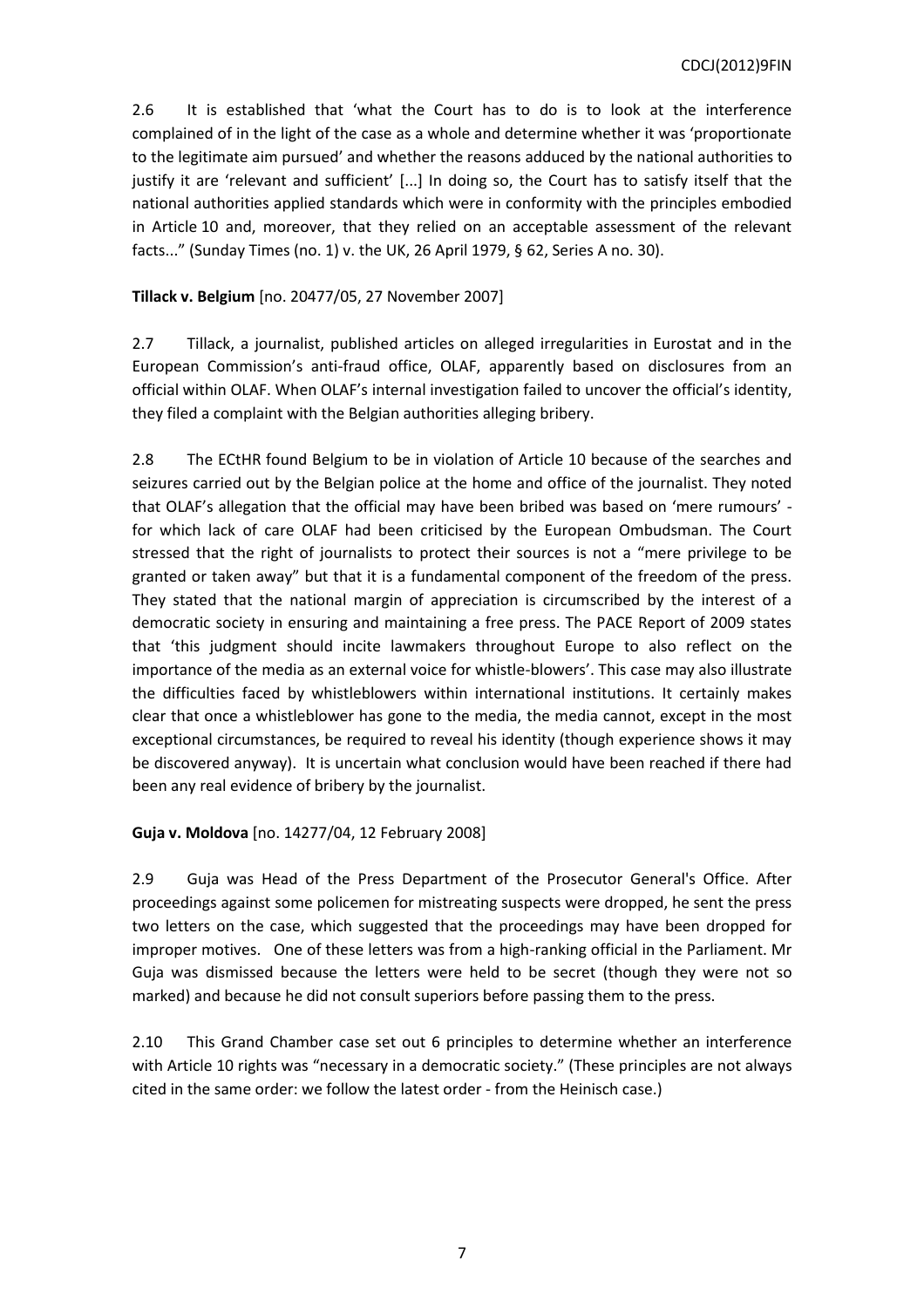- 1. The public interest in the disclosed information. The court noted that 'in a democratic system the acts or omissions of government must be subject to the close scrutiny not only of the legislative and judicial authorities but also of the media and public opinion. The interest which the public may have in particular information can sometimes be so strong as to override even a legally imposed duty of confidence'.
- 2. Whether the applicant had alternative channels for making the disclosure.
- 3. The authenticity of the disclosed information. The Court reiterated that freedom of expression carries with it duties and responsibilities and any person who chooses to disclose information must carefully verify, to the extent permitted by the circumstances, that it is accurate and reliable.
- 4. The motives of the employee: the court stated 'For instance an act motivated by a personal grievance or a personal antagonism or the expectation of personal advantage, including pecuniary gain, would not justify a particularly strong level of protection.'
- 5. The damage, if any, suffered by the employer and whether this outweighed the public interest.
- 6. The severity of the sanction imposed on the applicant and its consequences.

2.11 The court held that there had been a violation of Article 10 and that in the circumstances, external reporting, 'even to a newspaper', could be justified. It noted in particular:

- the importance of the issues, which the public had a legitimate interest in being informed about and which fell within the scope of political debate. This was against the background of international concern about the breakdown of the separation of powers and the lack of judicial independence in Moldova; and
- that neither the law nor the internal regulations of the Prosecutor General's Office contained any provision concerning the reporting of irregularities by employees, and there was no evidence to counter the applicant's argument that alternative channels (the top echelons of his office or the Parliament) would have been ineffective in the special circumstances of the case.

2.12 The applicant was awarded 10 000 euros compensation (he had sought 15 000). Guja was the first such case involving a civil servant and the Court stated that 'the signalling by a civil servant or an employee in the public sector of illegal conduct or wrongdoing in the workplace should, in certain circumstances, enjoy protection. This may be called for where the employee or civil servant concerned is the only person, or part of a small category of persons, aware of what is happening at work and is thus best placed to act in the public interest by alerting the employer or the public at large'. It referred to the Explanatory Report to the Civil Law Convention. It seems clear that if Article 9 of the Civil Law Convention were to be properly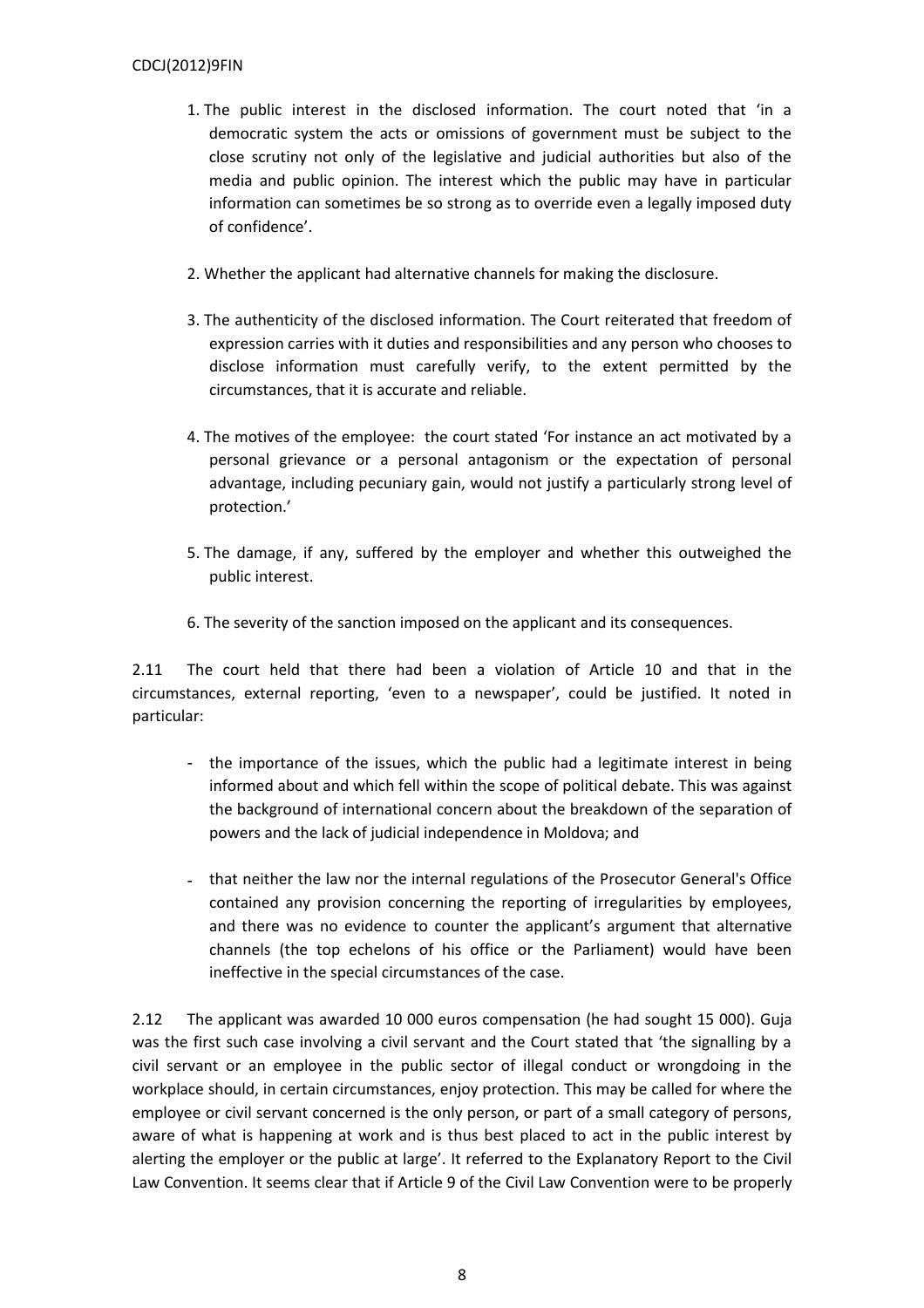implemented, so that there were laws on channels for whistleblowing, there would be less scope for cases like Guja.

# **Marchenko v. Ukraine** [no. 4063/04, 19 February 2009]

2.13 Marchenko was a teacher and Trade Union official who brought to the attention of public auditors and prosecutors allegations of criminal conduct by the head of the school where he worked. Neither found evidence of criminal conduct by her. Marchenko then participated in a demonstration in which posters defamatory of the head teacher were displayed. He was convicted of defamation and sentenced to a fine and to a suspended sentence of imprisonment for a year.

2.14 The Court stated that 'while the Contracting States are permitted, or even obliged, by their positive obligations under Article 8 of the Convention to regulate the exercise of freedom of expression so as to ensure adequate protection by law of individuals' reputations, they must not do so in a manner that unduly hinders public debate concerning matters of public concern'. The Court accepted that the domestic authorities acted within their margin of appreciation in convicting the applicant for defamation, in so far as his actions concerned the demonstration. However, they found a breach of Article 10 because, in convicting the applicant in respect of the letters he sent to auditors and prosecutors, and in imposing a lengthy suspended prison sentence, the domestic courts went beyond what would have amounted to a "necessary" interference with the applicant's freedom of expression.

## **Kudeshkina v. Russia** [no. 29492/05, 26 February 2009]

2.15 Kudeshkina was judge in a case alleging abuse of powers by a senior police investigator, Zaytsev. She was accused of bias by the prosecution and withdrawn from the case by the President of the Moscow City Court. She then stood down as a judge temporarily in order to stand as a candidate for the Duma, campaigning for judicial reform, and in media interviews she spoke about the case. She was not elected. She also filed a complaint against the President of the Court which, though it was supported by the lay assessors in the case, was dismissed. After lengthy disciplinary proceedings against her in respect of the media interviews, she was dismissed as judge for making statements that were false, damaging to the judiciary and the courts, and for publicly expressing an opinion prejudicial to the outcome of the pending Zaytsev case. Her case was heard by the Moscow City Court and, on appeal, the Supreme Court did not accept her contention that there could be concern about the impartiality of that forum in her case.

2.16 The ECtHR held that Article 10 had been violated. It noted the unhindered exercise of freedom of expression that should be allowed to parliamentary candidates. It said the applicant's accounts of her experience in the Zaytsev case should be regarded as statements of fact which were inseparable from her opinions expressed in the interviews. Moreover, the applicant's allegations of pressure had not been convincingly dispelled in the domestic proceedings. It stated that 'even if the applicant allowed herself a certain degree of exaggeration and generalisation, characteristic of the pre-election agitation, her statements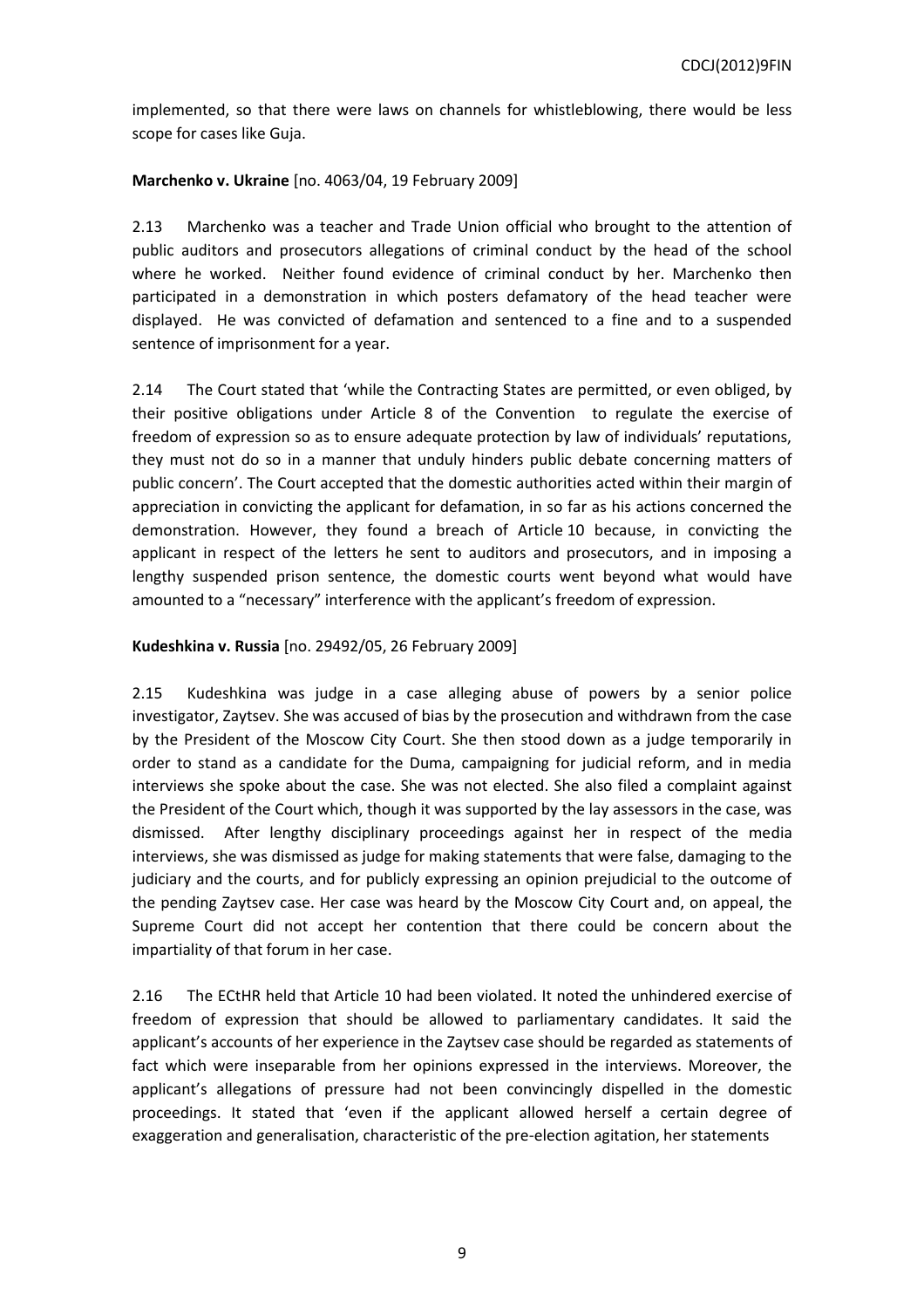were not entirely devoid of any factual grounds..., and therefore were not to be regarded as a gratuitous personal attack but as a fair comment on a matter of great public importance'. It also found procedural guarantees had not been secured in that the possible bias against Kudeshkina in the Moscow City Court had not been recognised. Also, the penalty had been disproportionate.

# **Poyraz v. Turkey** [no. 15966/06, 7 December 2010]

2.17 Interference with a whistleblower's freedom of expression was held to be justified in this case. Poyraz, a chief inspector of the Ministry of Justice, wrote a report in April 1996 in which the professional conduct of Judge Y.K.D. was severely criticised on account of acts such as political bias and sexual harassment. In May 1996 Y.K.D. was elected to the Supreme Court and the court ruled in 1997 that the Ministry's report was invalid in view of his new position. The report was leaked to the press in 1998 (it was not clear how) and the applicant appeared on TV to comment on it and made further allegations. Y.K.D. then brought a civil action against the Ministry of Justice, which paid him compensation in 2000. He also brought an action against the applicant, which was not settled until 2005. The Turkish court ruled against the applicant, doubting his good faith - they heard witnesses who stated that he had extorted their allegations against Y.K.D by threats of dismissal.

2.18 The ECtHR noted that Poyraz had defended the content of the report in the media, even though he may not have leaked it, and that great discretion was required of judicial authorities, who should not use the press, even to respond to provocations. Particular vigilance was to be observed by officials in the exercise of their freedom of expression in the context of on-going inquiries, in particular when the official himself was in charge of the inquiry. They stated that the authorities' interference with the applicant's freedom of expression was justified as the means had been proportionate to the pursued aim of protecting the reputation or rights of others. Therefore, there had been no violation of Article 10. There was however a breach of Article 6 in that the procedure before the civil court in Turkey had lasted over 7 years.

# **Heinisch v. Germany** [no. 28274/08, 21 July 2011]

2.19 Heinisch, a nurse working in a home for elderly people, was dismissed when, after her management failed to act on her reports of serious deficiencies in patient care, she lodged a criminal complaint alleging fraud. The German court upheld her dismissal, holding that the criminal complaint amounted to a disproportionate reaction to the denial of her employer to recognise shortcomings and that she had breached her duty of loyalty towards her employer.

2.20 The ECtHR in its judgment recognised that employees have a duty of loyalty and stated 'consequently disclosure should be made in the first place to the person's superior or other competent authority. It is only where this is clearly impracticable that the information could, as a last resort, be disclosed to the public'. The Court looked at this case in line with the principles established in Guja and concluded that Article 10 had been violated. It noted in particular that: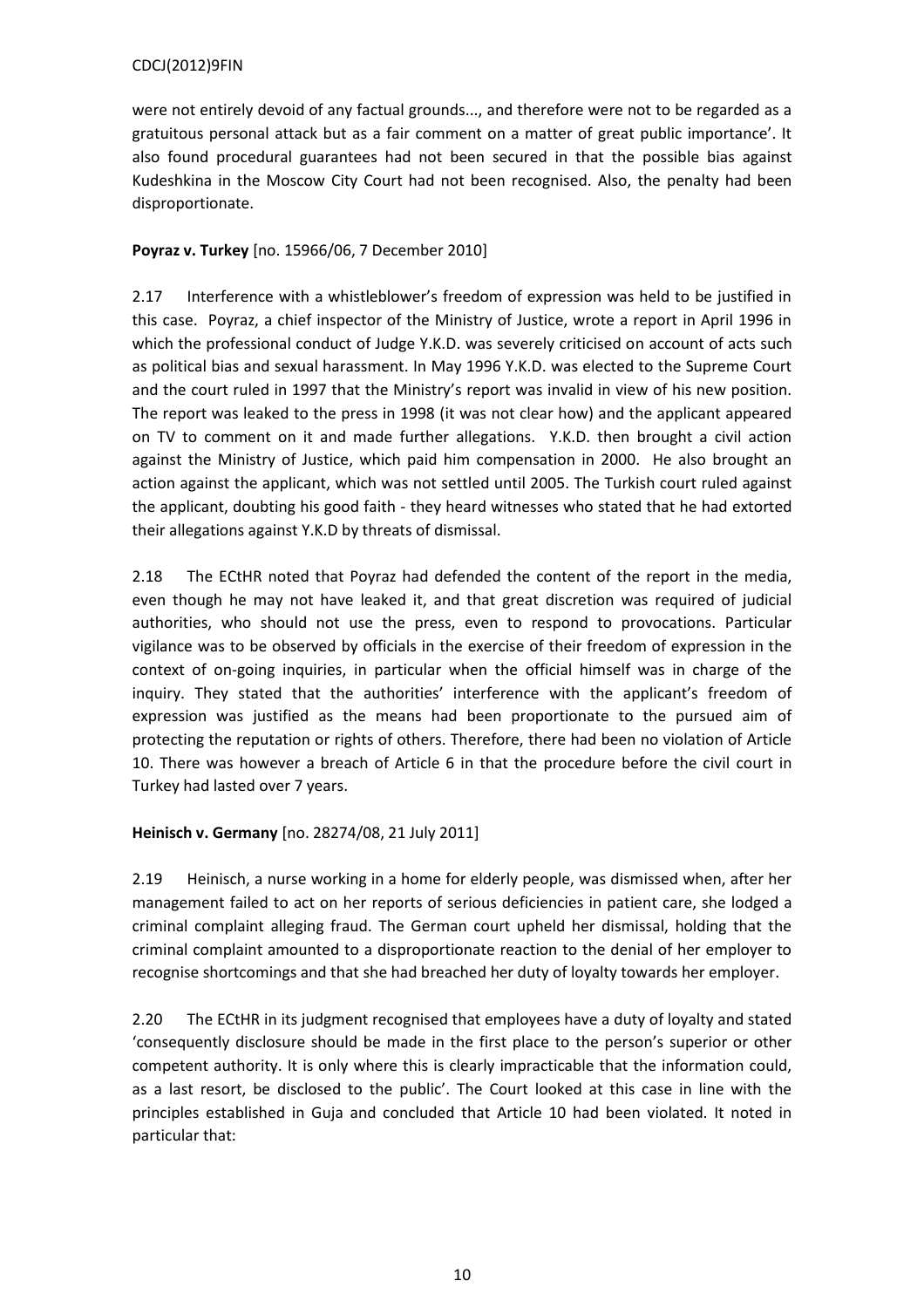- the applicant had not only raised the issue of staff insufficiencies with her superiors, but also alerted the management to a possible criminal complaint through her counsel. It held that in the circumstances external reporting by means of a criminal complaint could be justified. The Court held that "if the employer failed to remedy an unlawful practice even though the employee had previously drawn attention to… [it], the latter was no longer bound by a duty of loyalty towards his employer.";
- the applicant acted in good faith 'even assuming that the amelioration of her own working conditions might have been an additional motive for her actions.' The court held this finding was further corroborated by the fact that the applicant – once she had concluded that external reporting was necessary – did not have immediate recourse to the media but chose to first have recourse to the prosecution authorities;
- the public interest in having information about shortcomings in the provision of institutional care for the elderly by a State-owned company is so important that it outweighed the interest in protecting the latter's business reputation and interests.

**Sosinowska v. Poland** [no. 10247/09, 18 October 2011]

2.21 Sosinowska, a specialist in lung diseases, was found guilty of unethical conduct after she wrote a letter to the regional consultant expressing concerns about decisions made by her superior and the quality of medical care given to his patients. This followed a lengthy history of personal antagonism between the two. She was reprimanded. The ECtHR held that such an approach to the matter of expressing a critical opinion of a colleague risks discouraging medical practitioners from providing their patients with an objective view of their state of health and treatment received. The Court also found that the applicant's opinion was a critical assessment, from a medical point of view, of treatment received by patients from another doctor. Ms Sosinowska did not plan to discredit her superior. Her actions were motivated by a concern for the well-being of patients. Thus, it concerned issues of public interest and the disciplinary proceedings against her were in violation of Article 10.

## <span id="page-10-0"></span>**3 NATIONAL LAWS**

3.1 This chapter discusses the general conclusions of surveys of national laws which have covered Council of Europe countries. It also examines more closely some national laws, either because they have been seen as examples of a comprehensive approach or because we are aware of new developments there - or both (Croatia, France, Ireland, Italy, Luxembourg, Moldova, the Netherlands, Norway, Romania, Slovenia, Luxembourg, Sweden, Serbia, the Ukraine and UK). The US is also included, as it has observer status at the Council of Europe and is a member of GRECO, and its law has been influential internationally.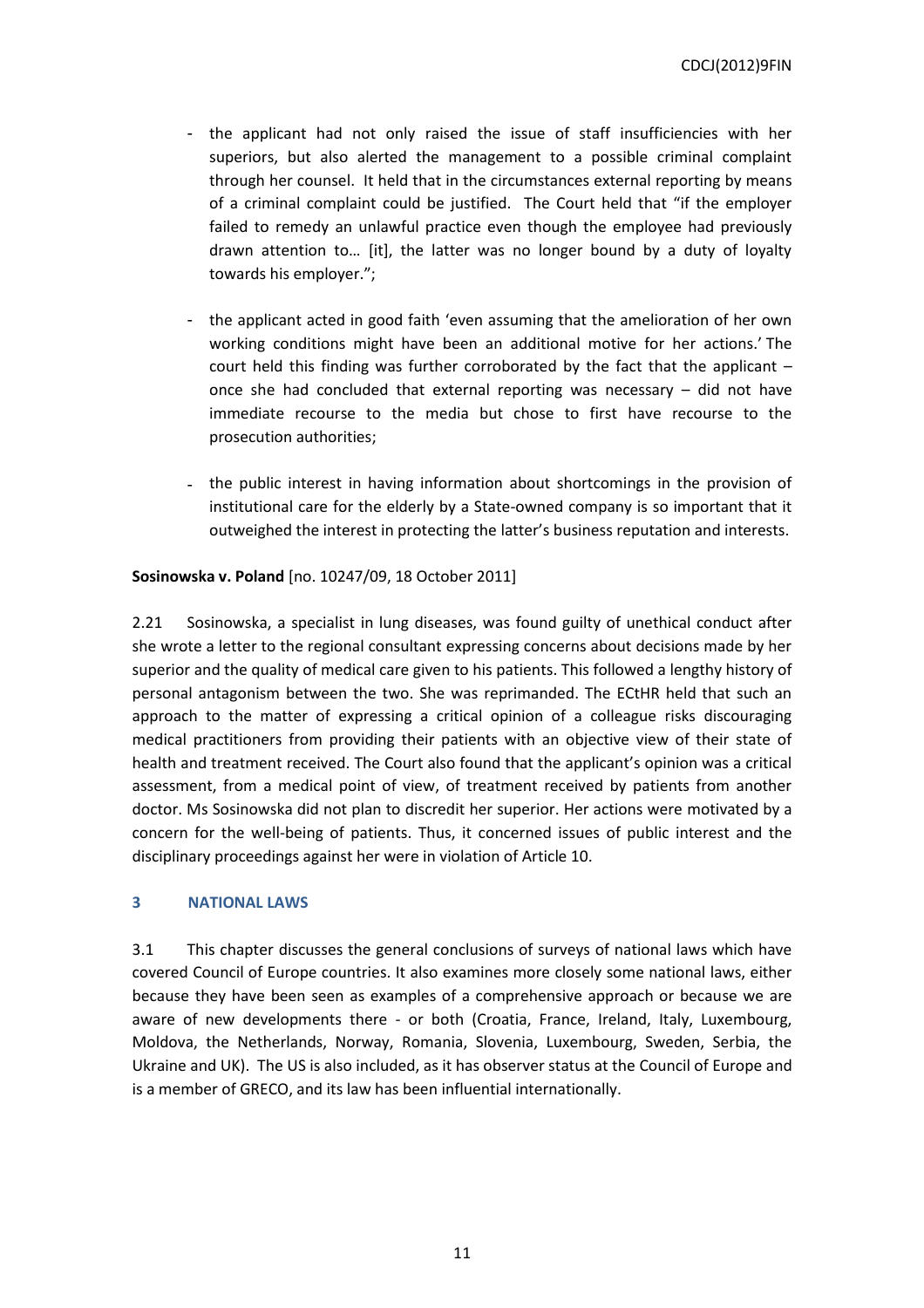## **Multinational surveys**

# **Report by the Parliamentary Assembly of the Council of Europe (PACE)**

3.2 This 2009 study was based on the 26 members who replied to a questionnaire<sup>1</sup>. It concluded that most 'have no comprehensive laws for the protection of "whistle-blowers", though many have rules covering different aspects of "whistle-blowing" in their laws governing employment relations, criminal procedure, media, and specific anti-corruption measures'. It found that specific laws existed only in Belgium, France, Norway, Romania, the Netherlands and the UK. In addition, some laws only concerned corruption, or only applied to the public sector.

3.3 Thanks mainly to the CDCJ national members, we have been informed of new legal developments since the study. These include intentions to legislate, which are at various stages. Where we have information on the nature of the proposals for change they are mentioned below (this is the case with Ireland, Italy, the Netherlands, Serbia, Sweden and the UK). There are also intentions to legislate in the Czech Republic and "the former Yugoslav Republic of Macedonia". In the limited time available for this study, we recognise that we do not have a complete picture. However, the welcome improvements actually made (described below) do not affect the general validity of the PACE report's conclusion that 'much still remains to be done at the level of national legislation in European countries'.

3.4 Looking at the reasons for this state of affairs, PACE noted 'deeply engrained cultural attitudes which date back to social and political circumstances, such as dictatorship and/or foreign domination, under which distrust towards "informers" of the despised authorities was only normal'. Though it found that 'protection of personal data and the respect for private life are also other elements which add to this reluctance to enact specific legislation on this subject'.

3.5 The report concluded by setting out best practices in legislation, and made the important general point that 'governments should understand that witness protection laws are insufficient to protect whistle-blowers, the main reason being that whistle-blowers need protection from possible retaliation from the very moment they make their disclosures and not only when a case comes to court – something an effective whistle-blowing mechanism might be able to avoid in many instances'. It recommended a PACE Resolution inviting member States to review their legislation concerning the protection of whistleblowers, and setting out guiding principles. Such a Resolution was indeed adopted in 2010 and we refer to it at 4.8 and throughout chapter 5.

 1 Austria, Belgium, Bosnia and Herzegovina, Bulgaria, Croatia, Cyprus, Denmark, Estonia, France,

Georgia, Germany, Greece, Italy, Lithuania, "the former Yugoslav Republic of Macedonia", the Netherlands, Norway, Poland, Romania, Serbia, Slovakia, Slovenia, Sweden, Switzerland, Turkey and the UK.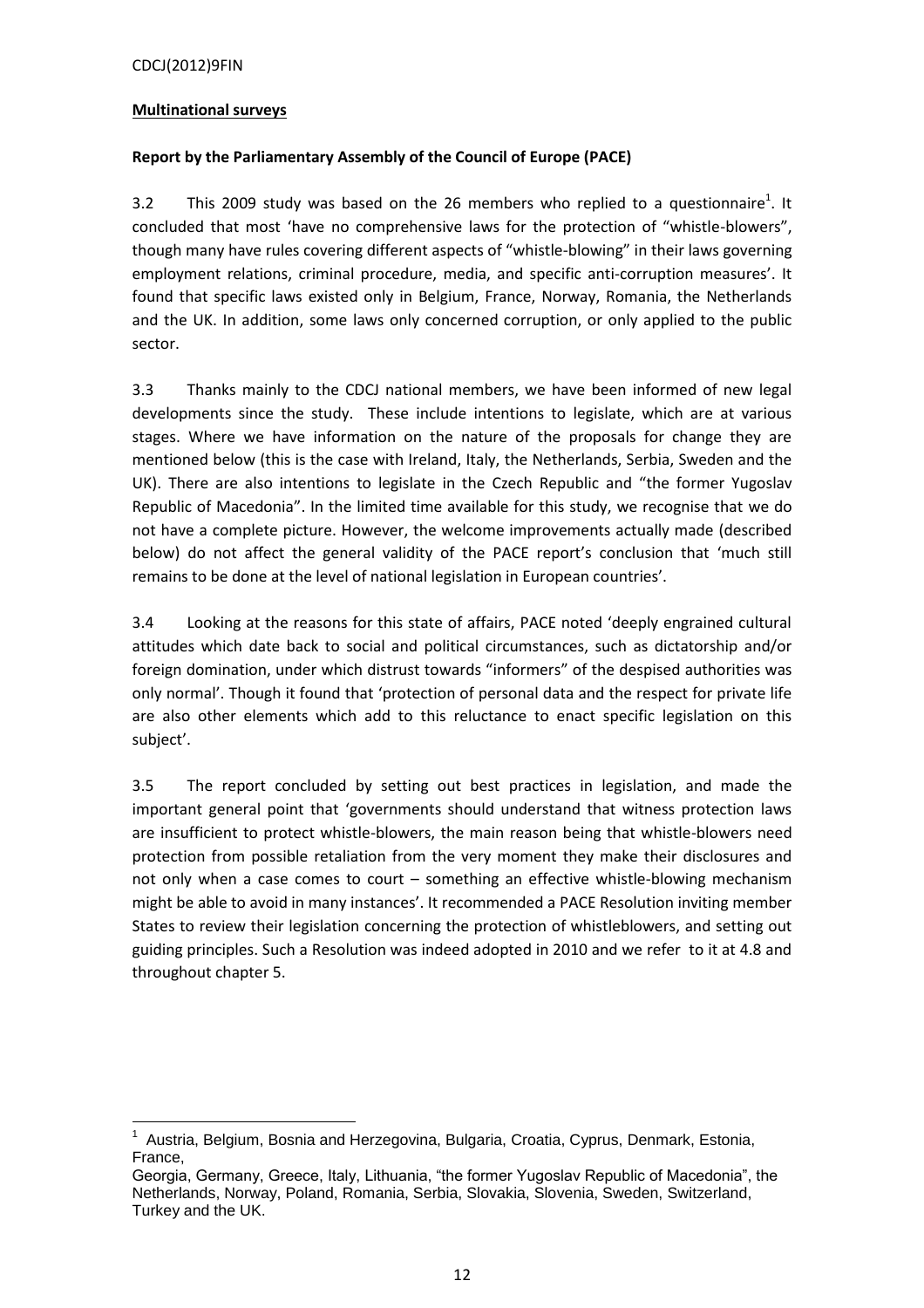## **GRECO (2006 and 2009)**

3.6 In its second evaluation round GRECO made a limited examination of whistleblowing laws in its member States as part of its monitoring of codes of conduct for public officials under Guiding Principle 9 of the CoE's 20 Guiding Principles for the fight against corruption. The interim findings were discussed in GRECO's 7th General Activity Report (2006). It noted that the widespread use of requirements for public officials to report corruption did not seem to have had much impact. It recommended its members to take further steps, notably to:

- ensure laws protect against all types of retaliation (not only dismissal);
- provide confidential advisers to assist staff who wish to make reports;
- address in the law any possible contradiction between whistleblowing and the disclosure of confidential information;
- ensure that the laws are properly promulgated to staff.

3.7 This work was updated in the paper 'The protection of whistleblowers in the light of GRECO's work' by Christophe Speckbacher in 2009, at which time it was clear that much remained to be done, and that some of what had been done was not considered satisfactory by GRECO.

## **Transparency International (2009)**

3.8 TI's 2009 study 'Alternative to silence: Whistleblower protection in 10 European Countries' covers Bulgaria, the Czech Republic, Estonia, Hungary, Ireland, Italy, Latvia, Lithuania, Romania and Slovakia. It found that 'whistleblowing legislation in those countries is generally fragmented and weakly enforced. There is no single, comprehensive legislative framework in place, with the exception of Romania.' It also made the important point that protection was limited to formal employees, leaving informal workers, consultants, contractors or suppliers outside the scope of the law.

## **National laws**

## **Croatia**

3.9 The Act on Civil Servants was amended in 2008 to enhance protection for civil servants who report corruption to the authorities, so that it covers not only dismissal but all acts of retaliation. It also introduced a guarantee of anonymity for them in serious cases and made clear that it is a serious breach of duty to engage in retaliation. In 2009 a change to the Law on Work provided that if a whistleblower shows he has been discriminated against, the burden of proof falls on the employer.

## **France**

3.10 An article inserted in the French Labour Code in 2007 states "No one can be prohibited to access a recruiting procedure or an internship or a period of training in a company, no employee can be sanctioned, dismissed or be subject to, direct or indirect, discriminatory measures, especially concerning salary, training, reclassification, appointment, qualification, professional promotion, relocation or renewal of contract, if he or she has disclosed, in good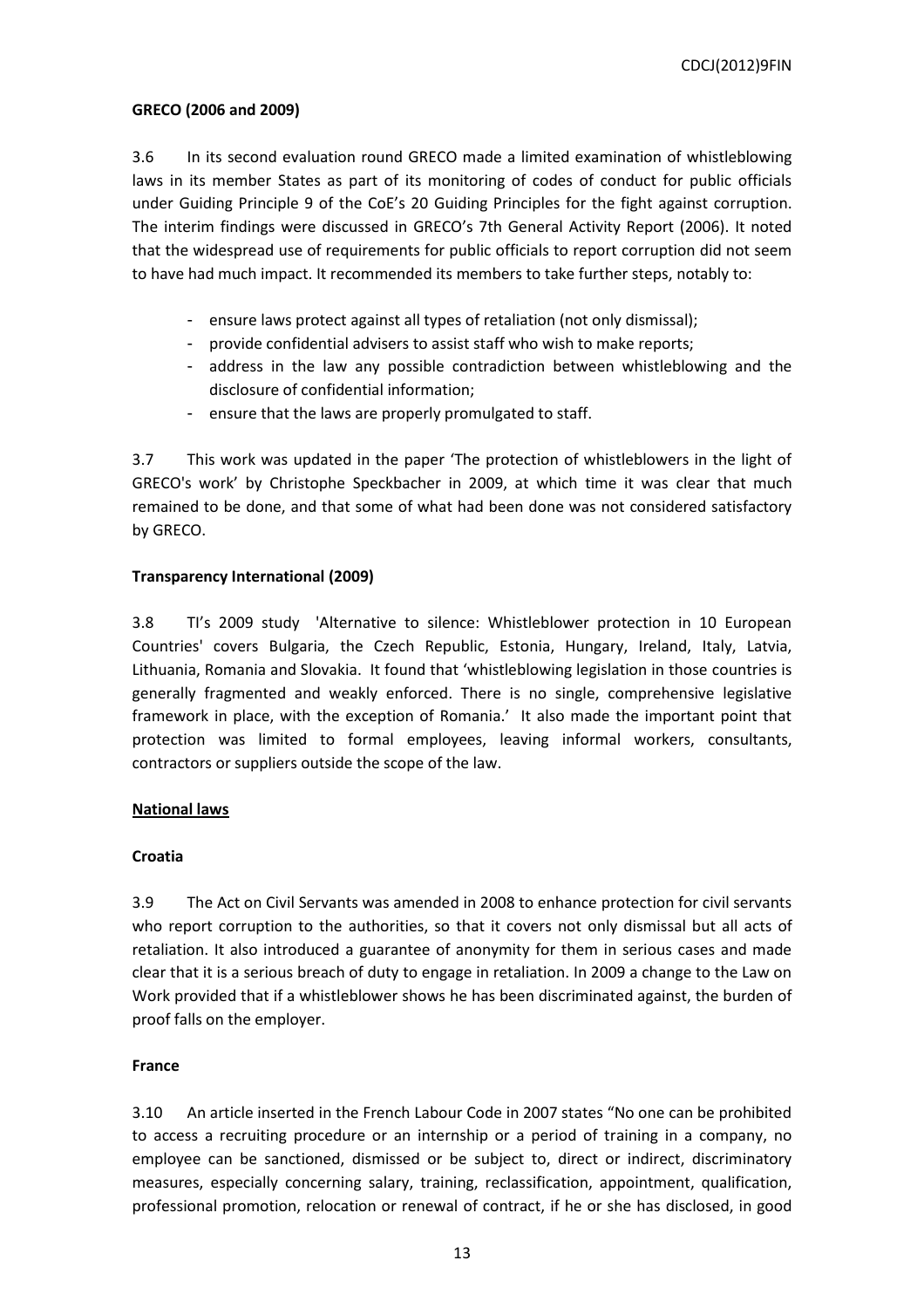faith, either to its employer, or to the judicial or administrative authorities, corruption-related offences that he or she would have discovered in exercising his/her functions. Any termination of contract which would be a result of this, any disposition or any contrary act would be void". There is no data on the use of the provision but it has given rise to jurisprudence: notably, in the Dassault Systems judgment (8 December 2009) the court ruled that the article only applies to reports of corruption-related crimes.

3.11 In 2007 the view was taken that it was unnecessary to extend the protection to public officials on the ground that Article 40 of the Code of criminal procedure was sufficient. That requires public officials who suspect corruption, or any other offences representing a threat to integrity, to report them to the state prosecutor without the need to seek their hierarchical superior's approval.

3.12 In France, works councils, staff representatives and trade unions fulfil the role of listening to workers and transmitting information. At any time, they may request explanations of accounts or on the operation of the business. They can be places for the collection and passage of information. French companies therefore have open operations which enable a vigilant reporting system, so it is argued there is no need to have recourse to tools exclusively oriented towards whistleblowing.

# **Ireland - Protected Disclosures in the Public Interest Bill 2012**

3.13 Having previously decided to include whistleblower protection in sector-specific regulations, Ireland has now reconsidered its position in the light of criticism, notably from their Standards in Public Office Commission. The 2012 Report of the Mahon tribunal (set up in 1997 to investigate allegations of corrupt payments to politicians) said the fragmented approach has led to a complex and opaque system for protecting whistleblowers which is likely to deter at least some from reporting corruption offences. Now the Government has announced a single overarching framework protecting whistleblowers in a uniform manner in all sectors of the economy.

3.14 The law has yet to be fully drafted but a detailed outline is available online. It draws on the experience of national models, such as the UK's Public Interest Disclosure Act 1998 (PIDA) and South Africa's and New Zealand's Protected Disclosure Acts (both from 2000), along with the G20 principles. It goes beyond PIDA by adding new issues relating, firstly, to the unlawful, corrupt, or irregular use of funds in the public sector. These seem to go beyond criminal acts (which are separately covered) by referring to irregular use of funds. It also adds cases where 'an act, omission, or course of conduct by a public official is oppressive, improperly discriminatory, or grossly negligent, or constitutes gross mismanagement'.

3.15 The draft provides that a disclosure is not protected where the person making it does so knowing that it is false or misleading or where he/she made the disclosure recklessly without regard to whether it was false or misleading, frivolous or vexatious. It also says an anonymous disclosure cannot be a protected disclosure.

3.16 It provides immunity from both civil and criminal liability and introduces a new claim of 'tortious liability' under which a whistleblower can institute civil proceedings against a third party who retaliates against him.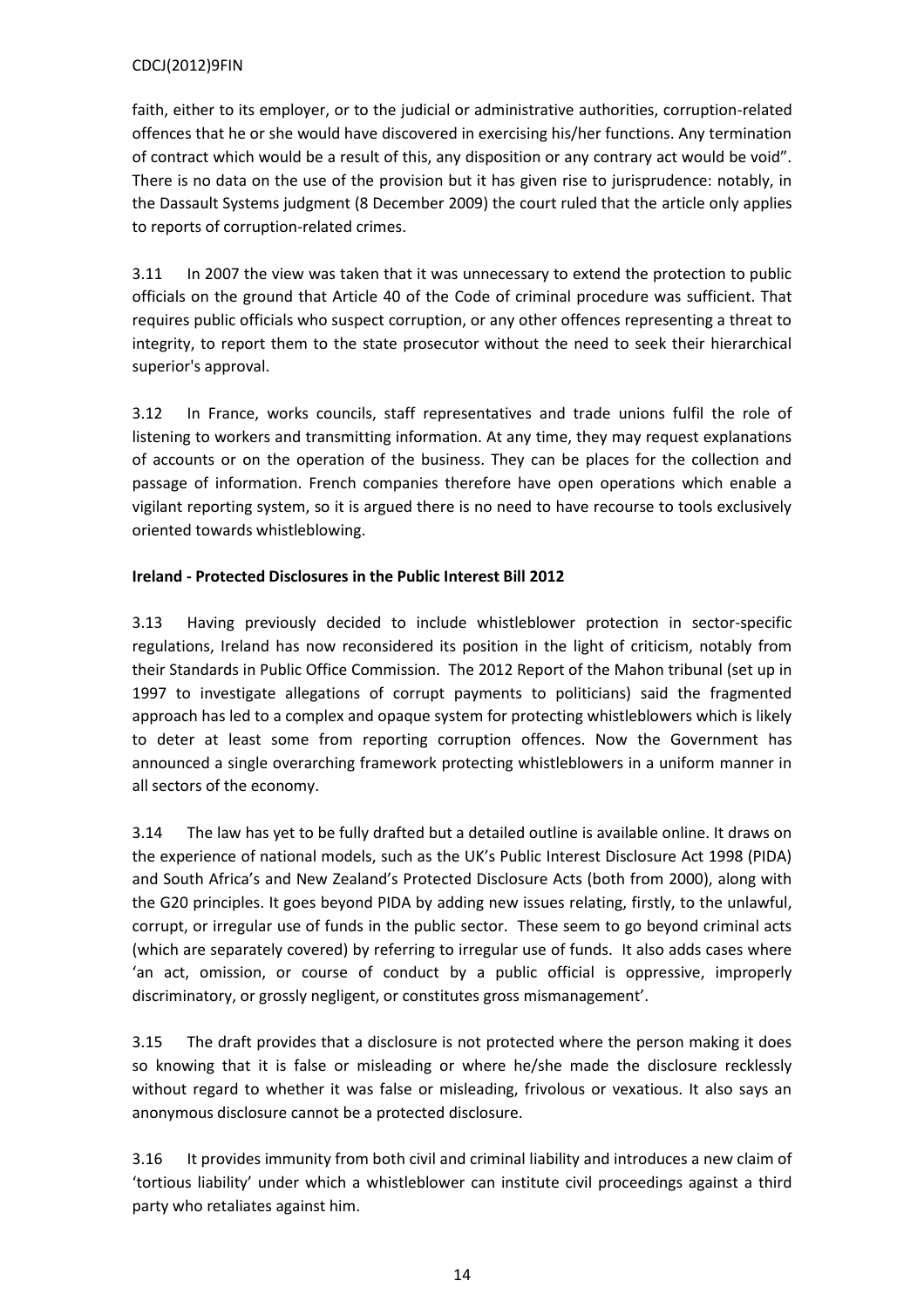3.17 It provides that every person to whom a protected disclosure is made or referred must not disclose information that might identify the whistleblower unless he consents or unless it is essential to the effective investigation of the allegation, to prevent serious harm or for reasons of natural justice.

3.18 The law will make special rules for public bodies, including the police and military, who have access to secret information relevant to the security of the State. It will limit the internal channels though which such disclosures can be made and also exclude any external public disclosures of such information, while maintaining the key principle of access to an independent third party by providing for a new disclosure channel to a 'complaints referee', who will report to the Prime Minister.

# **Italy**

3.19 A draft law containing "Provisions for the prevention and repression of corruption and illegal practices in the public administration" is currently being considered in the Parliament. It does not cover the private sector. Its Article 4 provides that:

- 1. Except in cases of liability for calumny or defamation, a public servant who reports illicit conduct discovered in the course of his duties may not be sanctioned, dismissed or subjected to any discriminatory measure, direct or indirect, affecting his working conditions for reasons directly or indirectly related to the whistleblowing.
- 2. Without prejudice to the reporting requirements provided for by law, the identity of the informer may not be disclosed, without his consent, until such time as the disciplinary charge is contested.

3.20 Paragraph 1 makes reservations for cases of defamation (owing to the need to protect the reputation of persons who have been wrongly accused) and calumny (an offence against the administration of justice). Paragraph 2 protects the anonymity of the whistleblower, subject to the requirement (which applies only to certain persons) to inform the judiciary, until such time as any disciplinary proceedings are instituted against the whistleblower. It is to be interpreted as follows:

- firstly, in any case of whistleblowing concerning conduct that constitutes a criminal offence, the obligation for public officials to notify the judiciary also implies the obligation to disclose (to this authority) the identity of the informer - which is necessary for the purposes of the investigation, as the Code of Criminal Procedure prohibits the use of anonymous complaints or reports;
- secondly, if it is found that the whistleblowing is liable to constitute calumny or defamation, the identity of the informer must be disclosed to the judiciary in charge of the proceedings, irrespective of any disciplinary action which may be taken.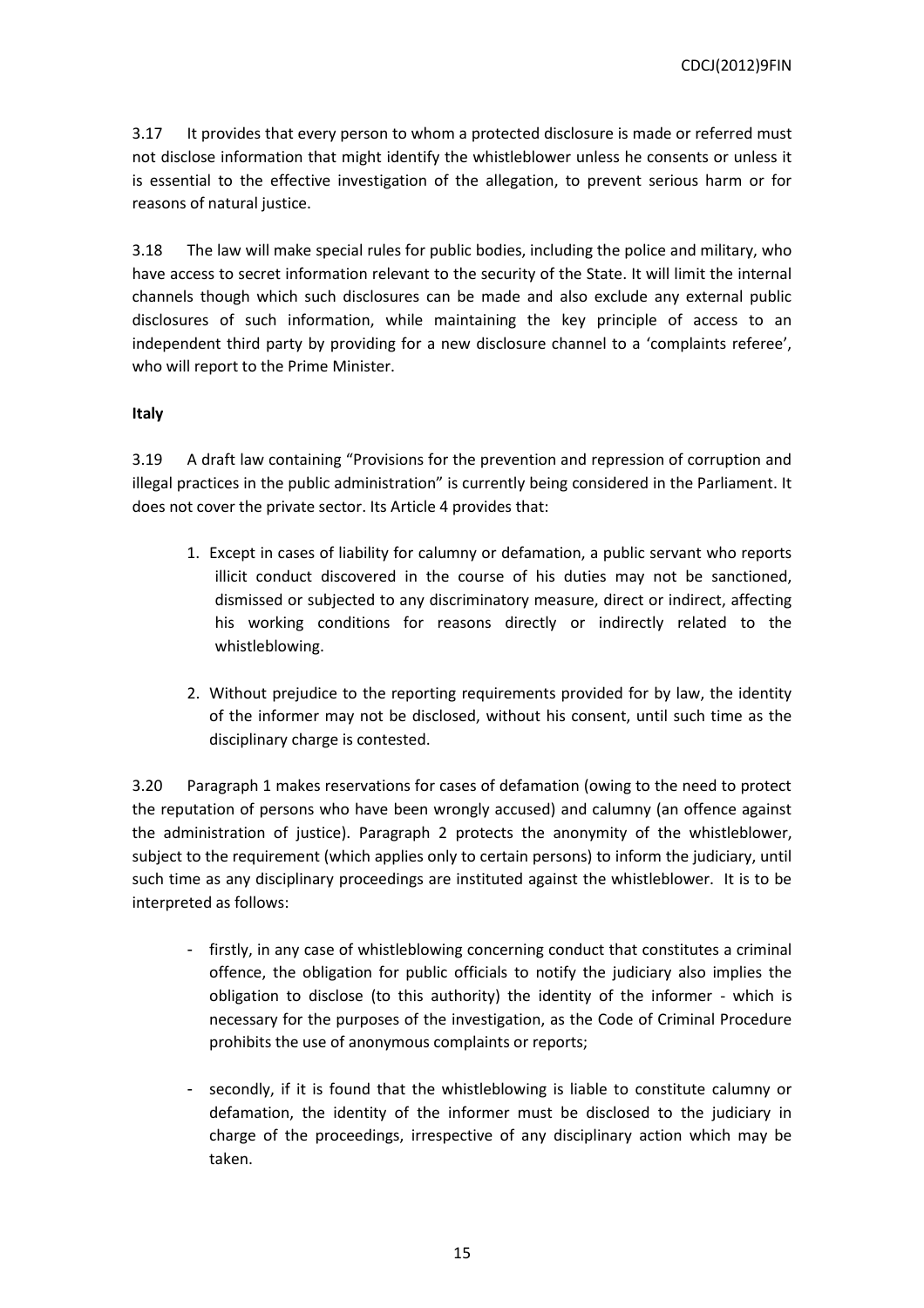# **Luxembourg - Law of 13 February 2011 on the Fight against Corruption**

3.21 This law amended the Labour Code and the Codes applicable to public officials, to protect from any retaliation employees ('salariés') who report corruption, traffic in influence, or abuse of office to a hierarchical superior or a competent authority. If an employee is dismissed, he can appeal to the Labour Court for re-instatement. (It is not clear what happens if the retaliation falls short of dismissal). It is provided that if the employee establishes that he was victim of retaliation - whether by the employer, colleagues or external persons linked with the employer - it is for the employer to prove that the action against him was justified by other objective elements.

# **Moldova - Law of 27 December 2011**

- 3.22 Following the ECHR Guja judgment, 3 important changes have been made to the law:
	- 1. The right for public officials to make disclosures in good faith concerning corruption (including corrupt behaviour and breach of the rules on the declaration of income or concerning conflicts of interest). Officials may make disclosures to their superior, the control authority, the prosecution, NGOs, or the media.
	- 2. Measures to protect public officials, aimed at the presumption of good faith, the confidentiality of personal data and preventing unfair job transfers. The official will not be liable to disciplinary sanctions for having disclosed corruption (or related behaviour as above).
	- 3. Sanctions which may be imposed on superiors who fail to provide protection to whistleblowers. The law now provides for a fine of between approximately €64 and 194.

# **Netherlands - Whistleblower Regulation for Central Government and Police**

3.23 This regulation began to take effect in 2010, and provisions in line with it have been established for the defence sector, and local government. The main improvements are:

- A new duty for management to ensure that the whistleblower is not hindered in any way to continue to perform his/her function, including preventing retaliation from colleagues.
- The opportunity to report confidentially any misconduct or breach of ethical standards, which can cause major damage to the public service, to a 'Confidential Integrity Counsellor' (CIC), one of whom is appointed within each government department. If a whistleblower uses the CIC, all communication back to him the must go through the CIC. It must include feedback about the progress and findings of the investigation (within 12 weeks), with an indication of further steps the whistleblower can make.
- An obligation for all officials within the organization who are involved in handling a report of misconduct to protect the identity of the whistleblower if s/he so wishes.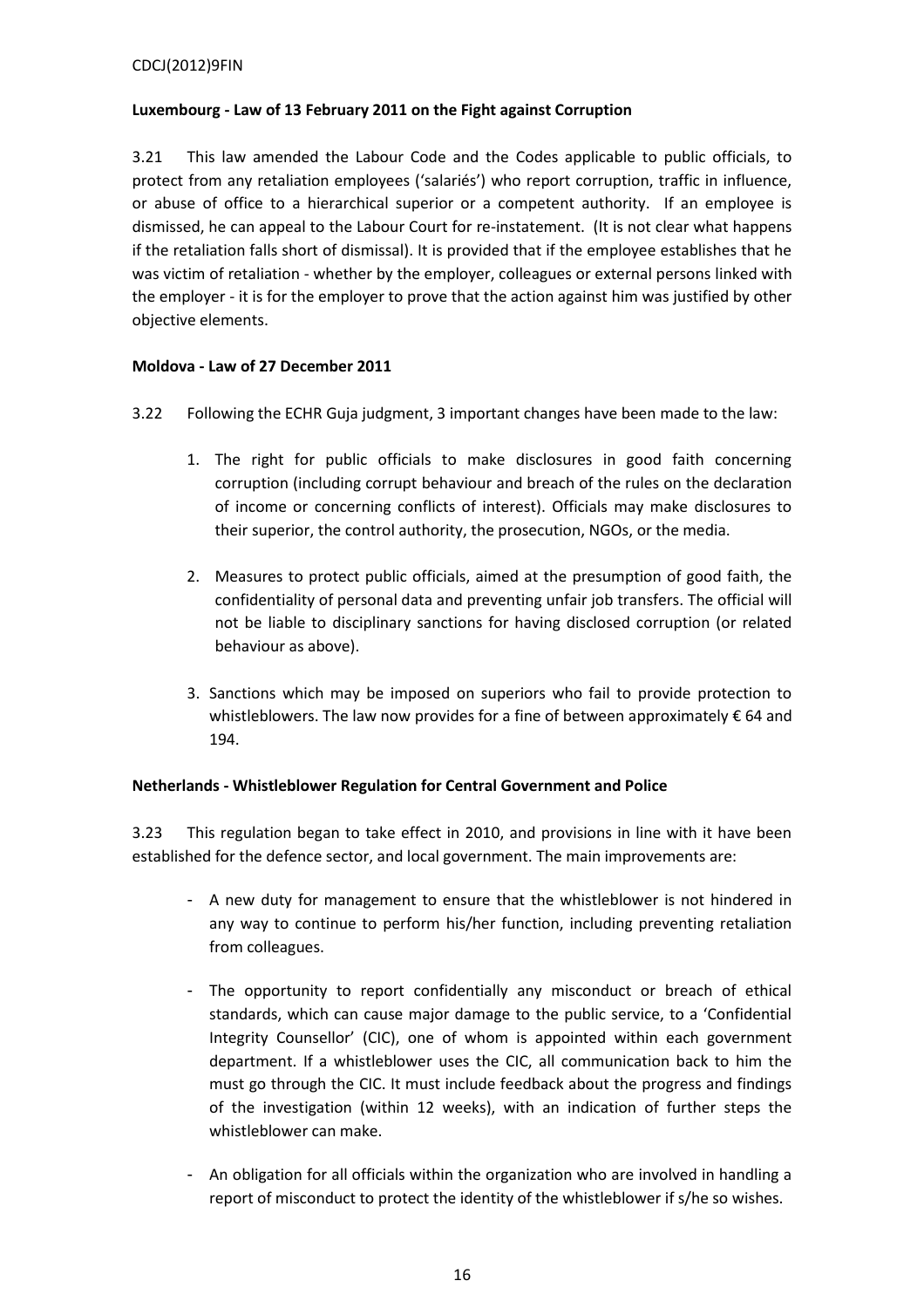- The opportunity to blow the whistle on a malpractice in a department or organisation other than the one in which one is employed. Also, former employees can blow the whistle on their former organisation (up to two years after ending the employment).
- The whistleblower or the CIC who wishes to object to the findings of the internal or external investigation, and take matters to court, will be partly reimbursed for costs made during these procedures, for example the cost of legal assistance (up to  $\epsilon$ 5.000).

3.24 There is an existing avenue to raise concerns with the Integrity Commission (which is composed of independent experts but appointed by the Interior Minister), if the findings of the internal investigation are not satisfactory, if the investigation is unreasonably long (+12 weeks), or if there are good reasons to do so. (It is not stipulated what these good reasons should include). The Integrity Commission must keep the identity of the whistleblower confidential, unless the whistleblower does not want that. The Integrity Commission must also provide, based on an investigation, advice to the responsible authority to correct any malpractice. Disclosures to the media by officials are not protected.

3.25 Now, an independent Commission for Advice and Information on Whistleblowing (CAVK) will be established in 2012 under a Government Decision. This centre will act as a point of advice for (potential or actual) whistleblowers in both the public and the private sectors on how to raise concerns. It will check whether there are ways to raise the matter internally and, if not, it will assist the whistleblower to prepare the issue to be brought to an external agency. The identity of the worker is protected. The CAVK has no competence to investigate cases. It creates a 'safe haven' for potential whistleblowers to get independent advice, promotes awareness, and also gives advice to employers. It is based on the model of Public Concern at Work in the UK, except that it is funded by the Government and will be evaluated after 2 years' operation, after which there may be more formal legislation on whistleblowing. Discussions on further action, especially covering the private sector, are on-going.

#### **Norway - amendments to Working Environment Act**

3.26 At the end of 2006, Norway passed amendments to its Working Environment Act on whistleblowing ('varsling' in Norwegian, meaning literally 'notification'). These give all employees, in both private and public sectors, a right to notify suspicions of misconduct in their organisation. The misconduct need not amount to a breach of the law, it includes all conditions that are 'worthy of criticism'. The key is whether the procedure followed by the whistleblower is 'appropriate,' and this question will be subject to an overall evaluation. The burden of proof in showing that the procedure was inappropriate rests with the employer. It is assumed that internal reporting or reporting to public authorities will always be appropriate. When it comes to public disclosures (e.g. to the media), essential factors will be whether the employee has previously raised the matter internally, the public interest of the information and the employee's good faith regarding the correctness of the information. Any bad faith in the employee's motives does not automatically hinder lawful reporting, but at the same time, the public interest does not in itself imply that the procedure has been appropriate. All relevant factors have to be considered.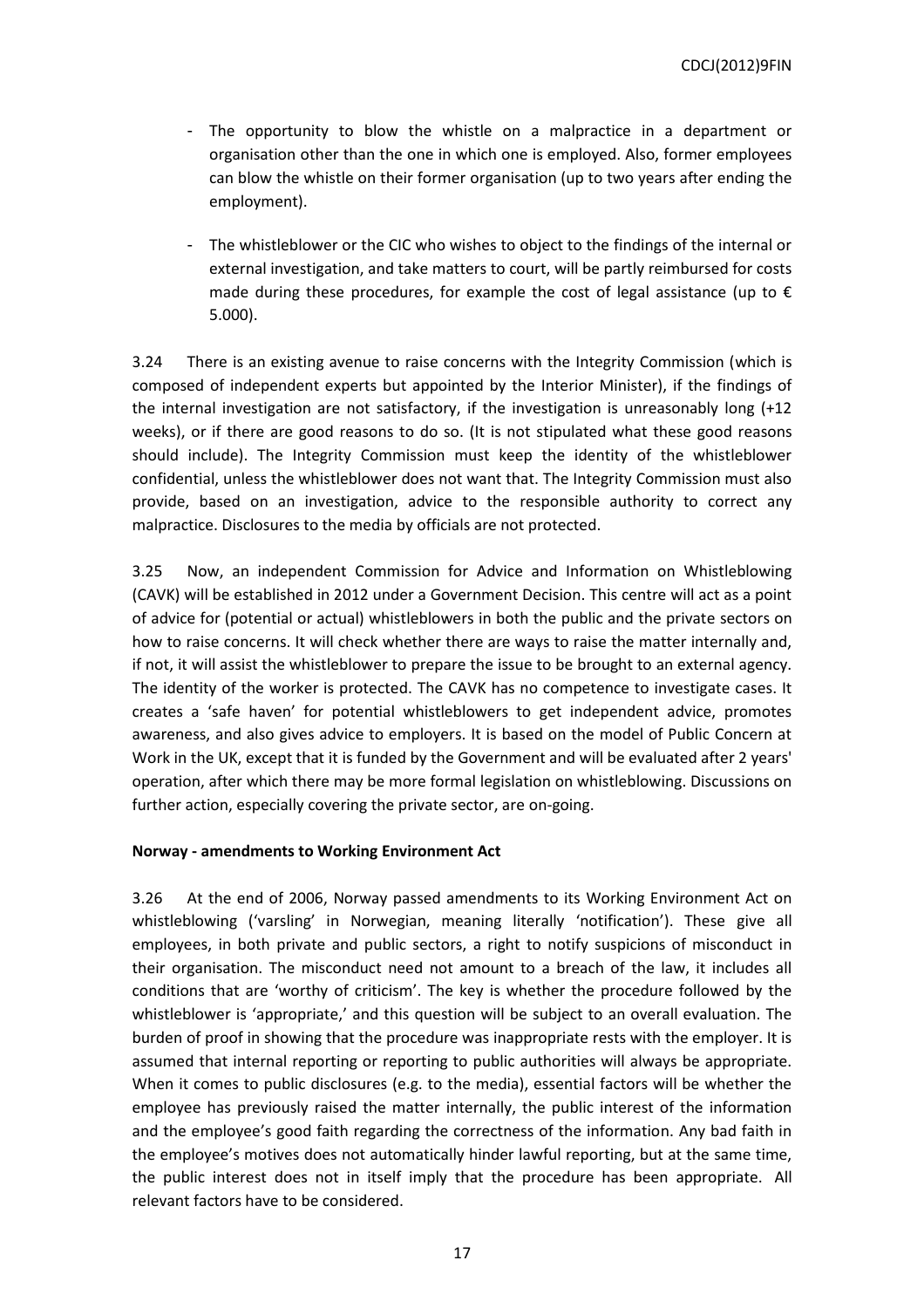3.27 "Retaliation" – understood as any unfavourable treatment which is a direct consequence of and a reaction to the notification – against an employee who makes a notification, is prohibited. If information is submitted (from the employee) that gives reason to believe that retaliation has taken place, it is assumed that such retaliation has taken place unless the employer proves otherwise. If there is any such retaliation, compensation may be awarded and the amount is unlimited. Any compensation will be awarded by the civil courts if there is no agreement between the parties.

3.28 One innovative feature of Norwegian law is that it also protects employees who "signal" that they will notify suspicions of misconduct, for example by copying documents or by stating that they will notify unless the unlawful practice is changed. In this way, Norwegian law covers the stage before any disclosure is actually made. Also, the Act requires undertakings (in both private and public sector) to implement procedures that facilitate reporting.

# **Romania - Law 571/2004**

3.29 This Law was devised and developed by the Romanian Ministry of Justice and TI Romania. It aims to protect whistleblowers against negative administrative measures by their superiors when they lodge official complaints about suspected corrupt or unethical practices and violations of the law. The law makes requires the whistleblower's identity to be concealed if need be, and s/he benefits from a presumption of good faith unless and until proven otherwise.

3.30 The Law takes account of the various levers within Romania that need to be utilised if corruption – both actual and perceived – is to be successfully challenged. However, although it required public bodies to adjust their regulations before February 2005 to reflect the Law, there were no sanctions or incentives and in practice very few complied.

3.31 This law contains a definition of the term of whistleblower. It states: "A 'whistleblower' ('avertizor') is an individual who reveals violation of laws in public institutions made by persons with public powers or executives from these institutions". He must be a public sector employee. This definition must be read in conjunction with that of "whistleblowing in the public interest", which is defined as reporting, in good faith, on any deed to infringe the law, professional ethical standards or the principles of good administration, efficiency, efficacy, economy and transparency.

3.32 This law sets out a list of the persons, officials and organisations to which "whistleblowing reports" can be directed, and these include mass media and NGOs. Disclosures to the media, NGOs and professional bodies are thus protected in exactly the same way as disclosures internally. The Law also obliges public bodies to invite the media to attend any disciplinary hearing if the whistleblower so requests.

3.33 The law does not cover the private sector or prosecutors. Nor does it allow for transfer and/or compensation where the whistleblower's continued employment in that post is not viable. It requires a whistleblower to be fully convinced of the issue, which may set rather a high standard, but it is difficult to prove or to falsify such a state of mind.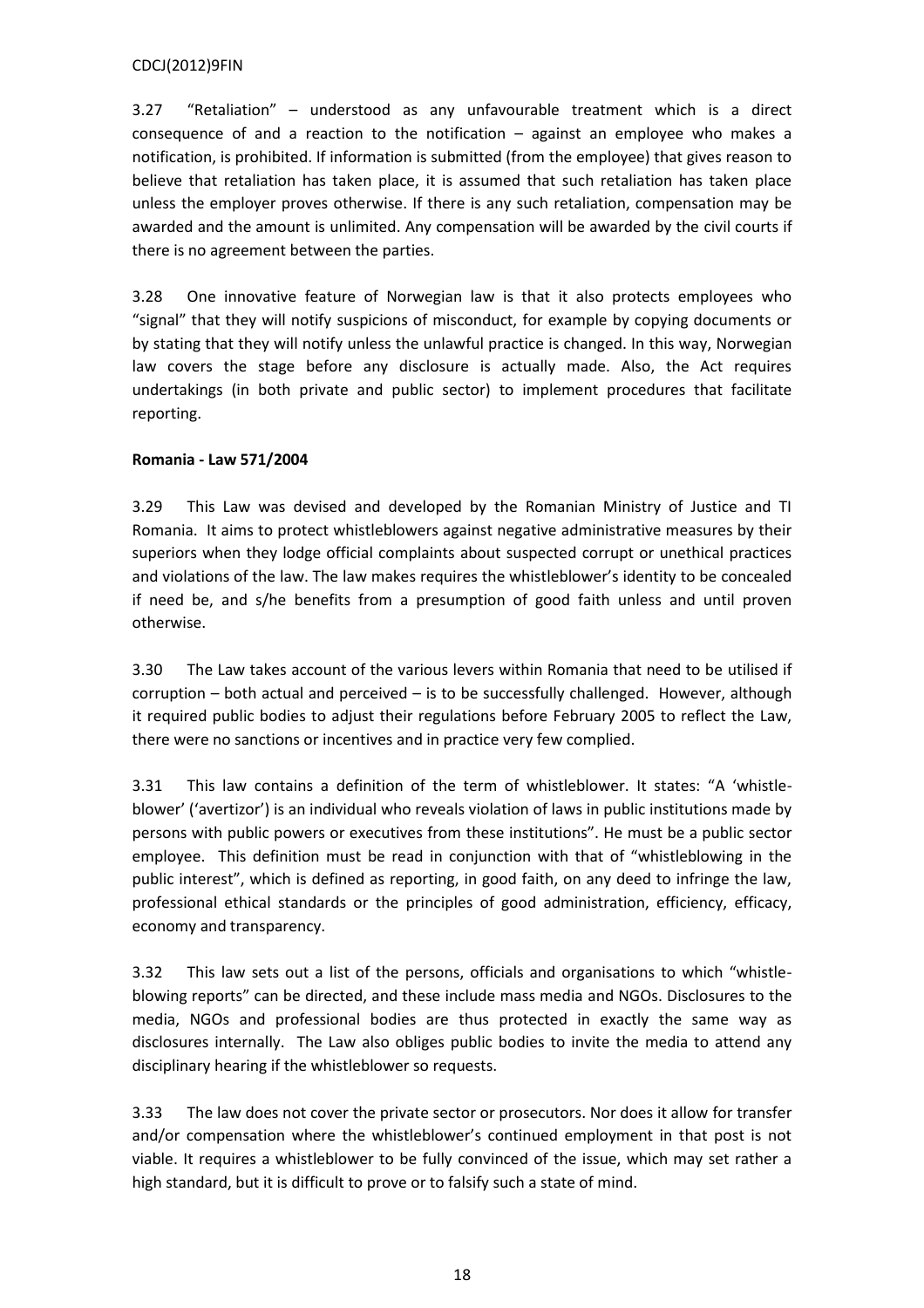## **Serbia**

3.34 There is no specific law on whistleblowing and the regulatory framework has not significantly changed since 2009. In that year, the Ombudsman submitted a draft introducing whistleblower provisions which was not accepted by Parliament. Reporting in 2010, GRECO stated that the legislative measures taken so far merely represent an initial step. However, the Law was passed in 2011 on Business Entities, which requires them to protect an employee who reports to relevant authorities a business secret in order to uncover an illegal act. Also in 2011 the Anti-Corruption Agency issued a Rulebook on the Protection of Whistleblowers which provides detailed reporting guidelines which advise the public which authority they should notify of a suspicion of corruption in the public sector and how they should do that. The Agency has recommended the adoption of a lex specialis on whistleblowing.

## **Slovenia - Integrity and Prevention of Corruption Act 2010**

3.35 This Act protects those who report corruption to the Slovenian Anti-Corruption Commission (KPK) or any other competent authority. They will not infringe laws on classified information if they provide it to the KPK or to law enforcement agencies. Their identity will not be disclosed. The KPK will assess whether they made the report in good faith and whether they reasonably believed it. If they suffer retaliation, they may claim compensation from their employer and the KPK will help them establish the causal link between their report and the retaliation. Moreover, where the whistleblower cites factual grounds for the presumption that he has suffered retaliation from the employer for having filed a report, the burden of proof shall rest with the employer.

## **Sweden**

3.36 According to Swedisch constitutional rules, the principle of freedom to communicate entails a right for everyone, without penal consequences, to provide information – as a general rule, even confidential information – to the media for publication. (There are specific exceptions, notably to prevent the publication of secret documents and serious crimes against national security). Authorities and other public bodies may not investigate who has provided information, if this person has chosen to be anonymous, nor may they retaliate in any way against this person. This means that a public employer cannot (subject to the exceptions above), discipline an employee on the ground that he or she has provided information to the media. The same principle is applicable to employees of municipal companies and employees of certain bodies itemised in the annex to the Official secrets Act. The new development is that since January 2011 all the employers in question can be fined or sentenced to prison if they retaliate against the employee.

3.37 The situation in the private sector is described in the 2009 PACE Report. In brief, dismissal is only possible on objective grounds, and employees have the right to criticise an employer as long as they address their criticism to the right authority. Factual information must be reasonably well grounded and the employee must first seek corrective action from the employer before making any criticism public. Consideration is now being given to legal change to facilitate reporting by staff (for example in geriatric care homes) employed by private entities but paid out of public funds.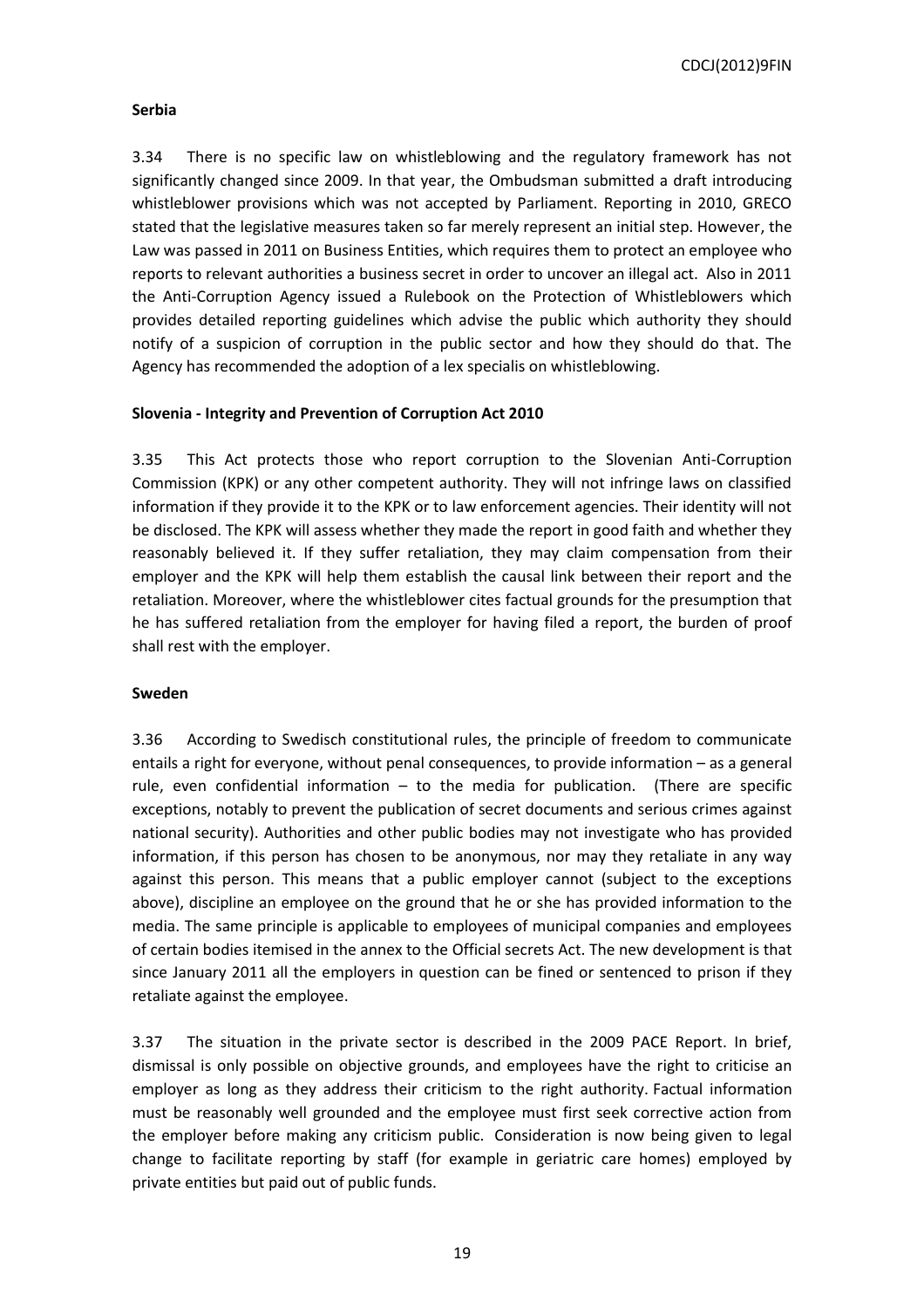# **Ukraine**

3.38 A new law on Access to Public Information was adopted on 13 January 2011. It provides that an official cannot be held legally liable for the disclosure of information about unlawful acts, or threats to the health or security of citizens and the environment, provided that s/he was guided by good intentions, and could justify his belief that the information was authentic (Article 11).

3.39 It also provides that 'Parties to information relations shall be immune from liability for disclosure of limited access information if adjudicated by court that the information is socially needed' (Article 30). 'Socially needed' means that it is of interest to society and the right of the public to know the information outweighs the possible harm of dissemination. This includes information on threats to national sovereignty; on the implementation of constitutional rights, liberties and obligations; on possible violations of human rights, on ecological harm or other negative repercussions from physical or legal persons' activities or inertia.

# **United Kingdom (UK) - Public Interest Disclosure Act 1998 (PIDA)**

3.40 The 2009 PACE Report states: 'The UK indeed appears to be the model in this field of legislation.' PIDA is designed to protect most workers from being unfairly dismissed by their employer or suffering other 'detriment' (retaliation) whenever they have reported concerns about wrongdoing to the employer or the regulatory authorities. Details of any claim that is submitted to the Employment Tribunals under PIDA are forwarded, with the agreement of the complainant, to the relevant regulatory authorities, so that they can then decide whether to investigate the underlying issues (such as fraud or non-compliance with health and safety law) further. 'Detriment' is a very wide term and case law has determined that even a failure to investigate a concern can amount to a detriment. PIDA is a complex measure and is described in Annex C. Here we focus on practical experience of the law and proposals for change.

3.41 In the first ten years of PIDA's operation, the number of claims made under it annually increased from 157 in 1999 to 1761 in 2009. This is still a small proportion (under 1%) of all claims made to Employment Tribunals. Over 70% of these claims were settled or withdrawn without any public hearing. Of the remaining 30%, less than a quarter (22%) won. There is only partial information on awards: in the known cases, the average compensation was £113,000 (the largest single award was over £3.8m) and the total known compensation was £9.5m.

3.42 In 2007 a survey by Ernst and Young found that 86% of UK senior executives in multinationals said they felt free to report cases of fraud or corruption, against an average of 54% across mainland Europe. The operation of PIDA has plausibly helped to create this confidence, but the law is capable of improvement. In 1998 it was discovered that a doctor, Shipman, had been murdering his elderly patients. The Inquiry into this case found that he had been suspected by several people, but they had not reported their suspicions for fear of the consequences. It looked at what factors might have discouraged reports and made recommendations for changes to PIDA.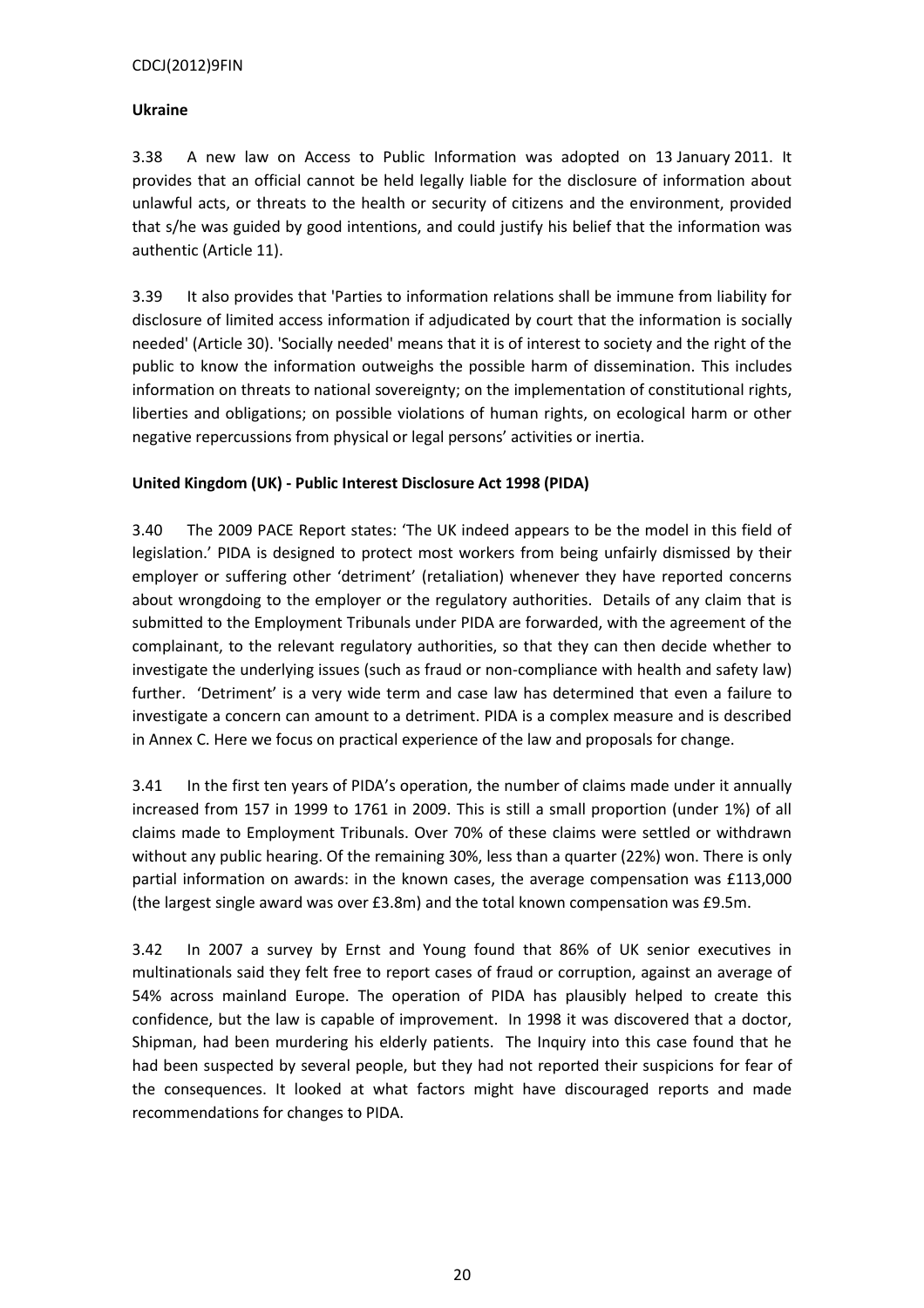3.43 PIDA requires a whistleblower to have 'reasonable belief' and the Shipman Inquiry, considered that this requirement (which is higher than the threshold of 'reasonable grounds to suspect' in the Civil Law Convention) 'may operate against the public interest, especially in cases where the worker has access to incomplete or secondhand information'. (Though it accepted the higher standard could be justified for reports to the media). PIDA also requires 'good faith.' Its drafters believed that meant 'honest belief' but it has been successfully argued that in the context of PIDA it must mean something beyond that - the Court of Appeal held that a worker can fail the good faith test and lose PIDA protection where a tribunal finds that their predominant motive for making the disclosure was unrelated to the public interest objectives of the Act (for example, if it was malice). The Inquiry concluded that "if employers are able to explore and impugn the motives of the 'messenger'..., many 'messages' will not come to light". It recommended the removal of the 'good faith' requirement.

3.44 The UK Government are planning a technical change to the legislation to emphasise public interest. The Employment Appeal Tribunal has held that there is no reason to distinguish a legal obligation which arises from a contract of employment from any other form of legal obligation. This decision has raised the possibility that any complaint about an aspect of an individual's employment contract could be the basis for a protected disclosure, which is contrary to the intention of the legislation. The planned amendment would mean that disclosures must in future satisfy a public interest test and excludes those which can be characterised as being of personal rather than public interest. A claimant would be required to show that s/he believed the disclosure was made in the public interest, and the tribunal would have to decide that the claimant's belief was reasonable. The intention is to return to PIDA's original purpose by excluding claims which are of personal rather then public interest.

3.45 Public Concern at Work (PCaW) have also drawn up proposals for change in the light of experience, notably:

- To provide for vicarious liability  $-$  a recent case at the Court of Appeal undermined the protection for whistleblowers through ruling that an employer was not liable for the acts of victimisation of whistleblowers carried out by its employees;
- To review the categories of wrongdoing covered by the Act to consider including gross mismanagement, gross waste of funds and abuse of authority;
- To enhance open justice  $-$  external oversight of the claims reaching the employment tribunal is necessary for PIDA to achieve its true potential to ensure accountability. At present the actual concern may never be made public, but known only the employer and the worker;
- to ensure whistleblowers know that they cannot be gagged or prevented from making a protected disclosure under the terms of any settlement or severance agreement.

3.46 There also remains a problem of awareness. GRECO found in 2006 that the UK Government had only partly implemented its recommendation to do more to promote whistleblowing. A survey commissioned in 2011 by PCaW found that 77% of UK adults did not know there was a law or thought that there was no law to protect whistleblowers.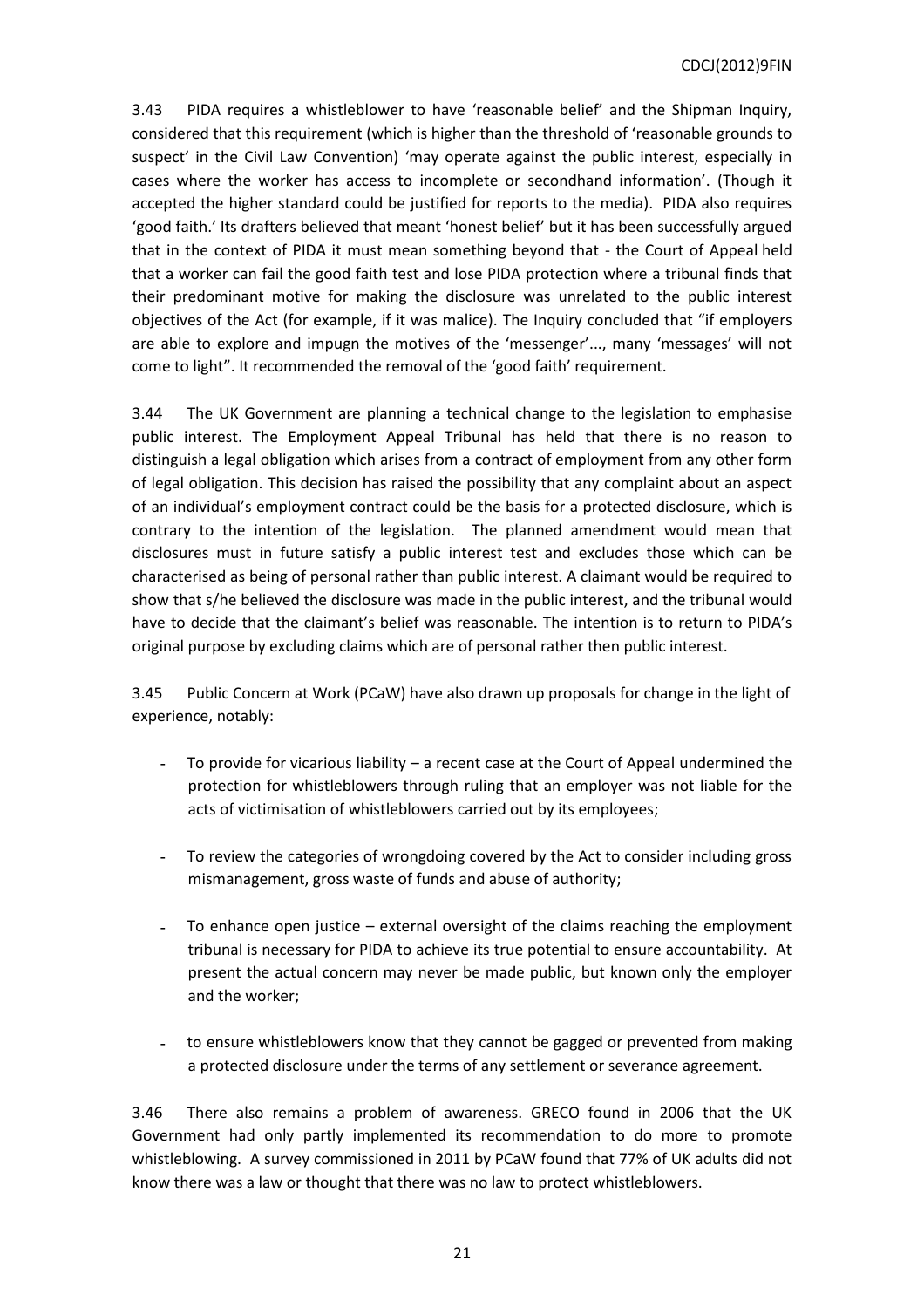3.47 PIDA is not the only measure which encourages whistleblowing in the UK. The UK Corporate Governance Code (C.3.4) requires companies listed on the London Stock Exchange to ensure that arrangements are in place for staff to raise concerns in confidence about possible improprieties, and for such concerns to be proportionately and independently followed up. This affects not only UK companies, but other companies doing business in the UK.

# **United States**

3.48 The PACE 2009 report says 'in this field, Europe has much to learn from the United States'. Moreover, some of its law has international reach. The Sarbanes-Oxley Act (SOX) applies directly to any company listed on the US stock exchange, and also indirectly to European subsidiaries of listed US companies. It obliges companies to establish independent internal audit committees and to provide opportunities for employees to make protected and, if desired, also anonymous internal whistleblowing disclosures in relation to accounting or financially relevant issues (Sec. 301). At the same time, SOX (Sec. 806) foresees penal sanctions and a duty to repair damages for those disadvantaging whistleblowers. The primary background of this statute is the protection of the interest of the shareholders and not that of the general public.

3.49 Within the US, the Whistleblower Protection Act (WPA) is the main piece of legislation protecting whistle-blowers. It was adopted in the aftermath of the Challenger space shuttle disaster in 1986. This act only covers public sector employees, and only those working for federal bodies, but a majority of states have enacted their own whistleblower protection legislation. Any disclosure of information is protected if an employee reasonably believes and evidences a violation of any law, rule, or regulation or evidences gross mismanagement, a gross waste of funds, an abuse of authority, or a substantial and specific danger to health and safety. The enforcement mechanism set out in the WPA is robust and easily accessible: the WPA foresees that a whistle-blower suffering a reprisal can file a complaint with an independent investigative and prosecutorial agency (the Office of Special Counsel), which will investigate the case and which will seek corrective action from the employer if the accusations are proved right.

3.50 If a purported whistleblower makes a disclosure that is required to be kept secret in the interest of national defence or the conduct of foreign affairs, the disclosure is prohibited and will not be protected unless it is made to the agency's Inspector General or the Office of Special Counsel.

3.51 Under the WPA the burden of proof of detriment is effectively shifted to the employer. The employee only has to establish that he - 1. disclosed conduct that meets a specific category of wrongdoing set forth in the law; 2. made the disclosure to the right type of party; 3. made a report that is either outside of the employee's course of duties or communicated outside of normal channels; 4. made the report to someone other than the wrongdoer; 5. had a reasonable belief of wrongdoing; 6. suffered a personnel action. If the employee establishes these elements, the burden shifts to the employer to establish that it would have taken the same action in absence of the whistleblowing.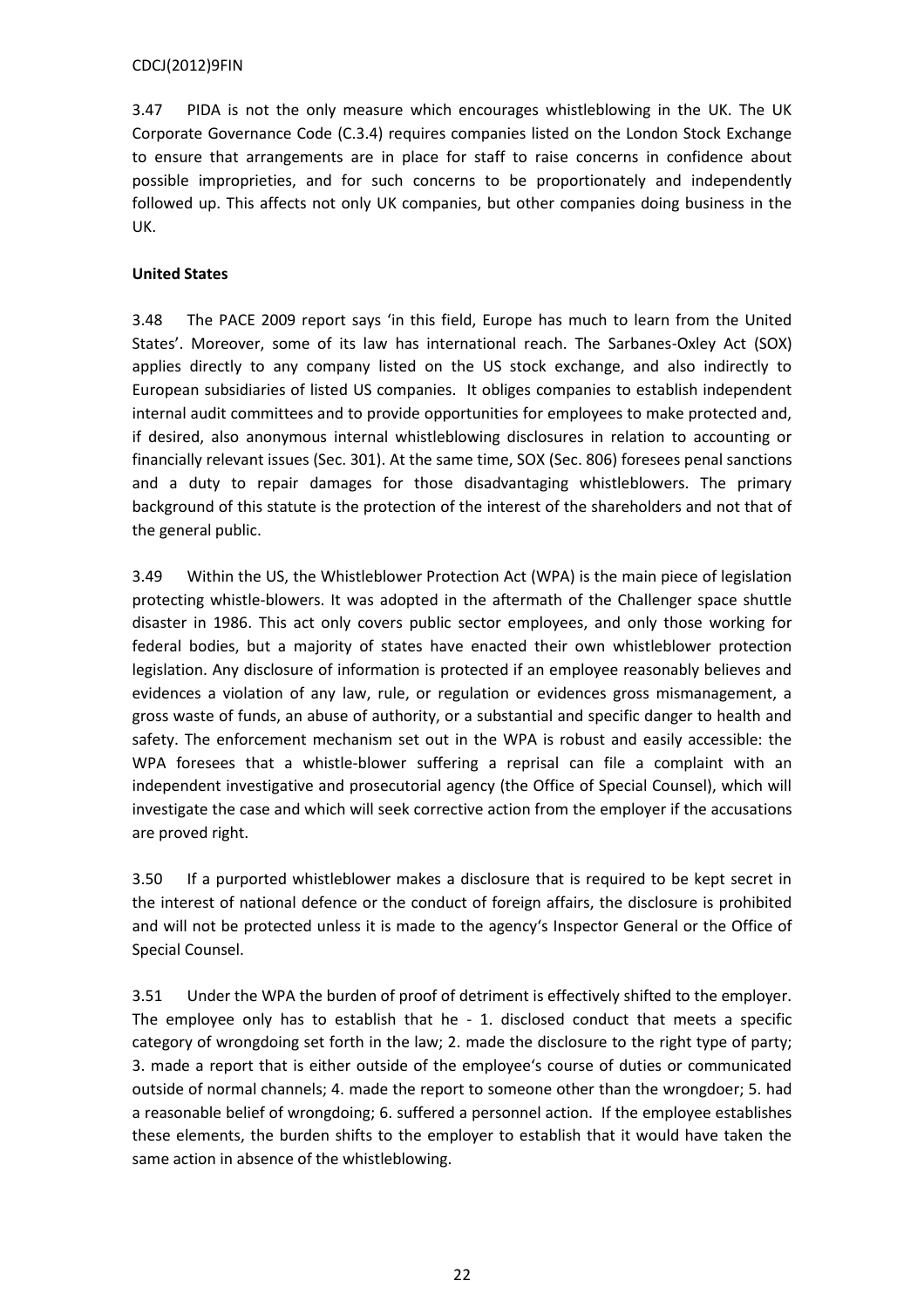3.52 The US False Claims Act has also attracted attention and is considered one of the strongest and most effective whistleblowing laws in the world, due to its 'qui tam' provisions. These allow citizens with evidence of fraud involving government contracts to sue, on behalf of the government, in order to recover the stolen funds. In compensation for the risk and effort of filing a qui tam case, the whistleblower may be awarded a portion of the funds recovered, typically between 15 and 25 per cent. According to the US Department of Justice, the US has recovered more than US\$ 21 billion since 1986 thanks to the False Claims Act.

# <span id="page-22-0"></span>**4 INTERNATIONAL MEASURES AND THE CASE FOR A NEW COUNCIL OF EUROPE INSTRUMENT**

4.1 This chapter considers the case for a legal instrument on protecting public and private sector workers who make disclosures in the public interest. It considers the precedents that are most relevant for Europe and concludes that a Council of Europe Recommendation, setting out the principles on which national laws and policies should be based, is both feasible and desirable. However, there is a case for beginning the process of making it in late 2012, after further preliminary work has been carried out.

# **Conventions**

4.2 The UN ILO Convention of 1982 states that the filing of a complaint or participation in proceedings against an employer involving alleged violation of laws or regulations, or recourse to competent administrative authorities, is not a valid reason for the termination of employment. A similar provision is found in the Appendix to the European Social Charter 1996 (under art. 24-3-c).

4.3 The first Convention to recognise the special role of whistleblowing in anti-corruption, and to broaden the protection to cover any unjustified sanction, was the Council of Europe's Civil Law Convention on Corruption (1999), which states (Article 9):

'Each Party shall provide in its internal law for appropriate protection against any unjustified sanction for employees who have reasonable grounds to suspect corruption and who report in good faith their suspicion to responsible persons or authorities'.

4.4 This Convention has been ratified by 34 states, but Article 9 is a rather loose provision as it leaves open the issue of what is 'appropriate' protection. As we have seen, it has not led to widespread enactment of comprehensive whistleblower laws. It has however had an effect on ECHR case law (see 2.12).

4.5 There is also a relevant provision in the Criminal Law Convention on Corruption (1999) - Article 22 (Protection of collaborators of justice and witnesses), but as this provision covers all types of person who co-operate with investigators, it lacks the focus of Article 9. Neither of these provisions has been monitored by GRECO, but as we saw in Chapter 3 there is reason to suppose that the extent of compliance is very variable.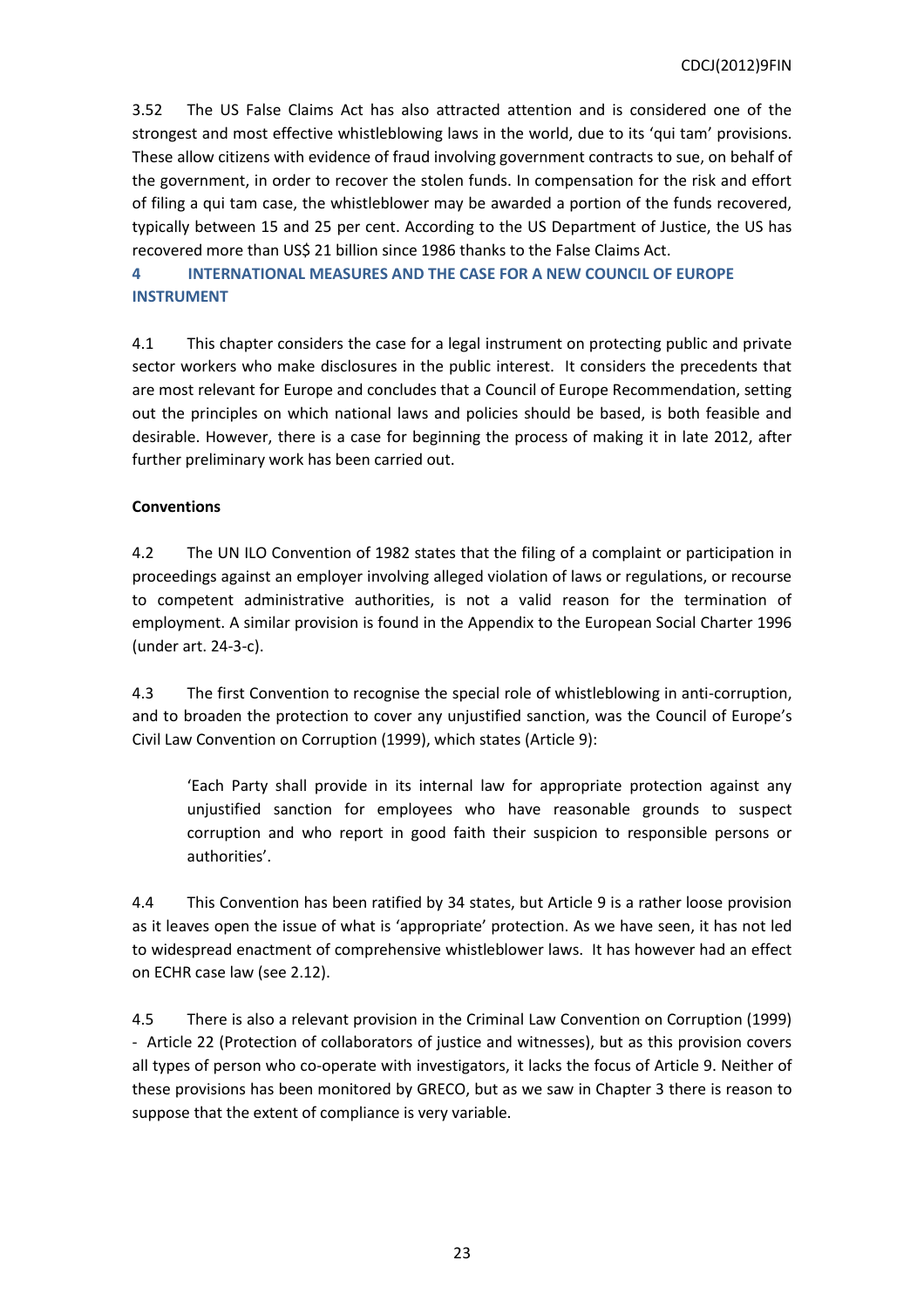4.6 The United Nations included a relevant provision in their Convention Against Corruption (UNCAC) - Article 33, which states:

'Each State Party shall consider incorporating into its domestic legal system appropriate measures to provide protection against any unjustified treatment for any person who reports in good faith and on reasonable grounds to the competent authorities any facts concerning offences established in accordance with this Convention'.

4.7 An obligation to 'consider' is however relatively weak. Nor does this provision place any emphasis on workers, so it also lacks focus. The implementation of UNCAC is currently being monitored by the UN Office on Drugs and Crime.

# **Principles**

# *Council of Europe*

4.8 In its Resolution 1729 (2010), the PACE invited all member States to review their legislation concerning the protection of whistle-blowers, keeping in mind certain guiding principles. It followed this with its Recommendation 1916 (2010) which recommended that the Committee of Ministers draw up a set of guidelines for the protection of whistle-blowers, taking into account the guiding principles stipulated by the Assembly.

## *G20*

4.9 At the Seoul Summit in 2010, G20 Leaders identified the protection of whistleblowers as one of the high priority areas in their global anticorruption agenda. They asked the OECD to draw up a study of best practice. The study, published in 2011, contains information on law and practice in G20 countries, including 5 of the 6 Council of Europe member States which are also G20 members - namely France, Germany, Italy, Russian Federation and the UK (there is no information on Turkey). It concludes with a compendium of best practices and guiding principles for legislation on the protection of whistleblowers. All G20 states have committed themselves to implementing these principles in legislation.

# *Others*

4.10 As we saw at 2.10, the ECtHR established principles in the Guja case. Transparency International have recommended principles in their Policy Position No. 1/2010.

## **The case for a new Council of Europe Instrument**

4.11 The PACE Report of 2009 said that much needed to be done at national level in the member States. As regards the EU, the Commission reached a similar conclusion in its Communication of 6 June 2011. It stated 'the relevant legal framework in the EU is uneven, creating difficulties in handling cases with a cross-border dimension. The Commission will carry out an assessment... as a basis for further action at EU level'. It is not yet clear what that action will be: though the European Parliament has called for harmonisation of law, that does not seem likely in the short term. Even if the EU were to agree a Directive, there would remain a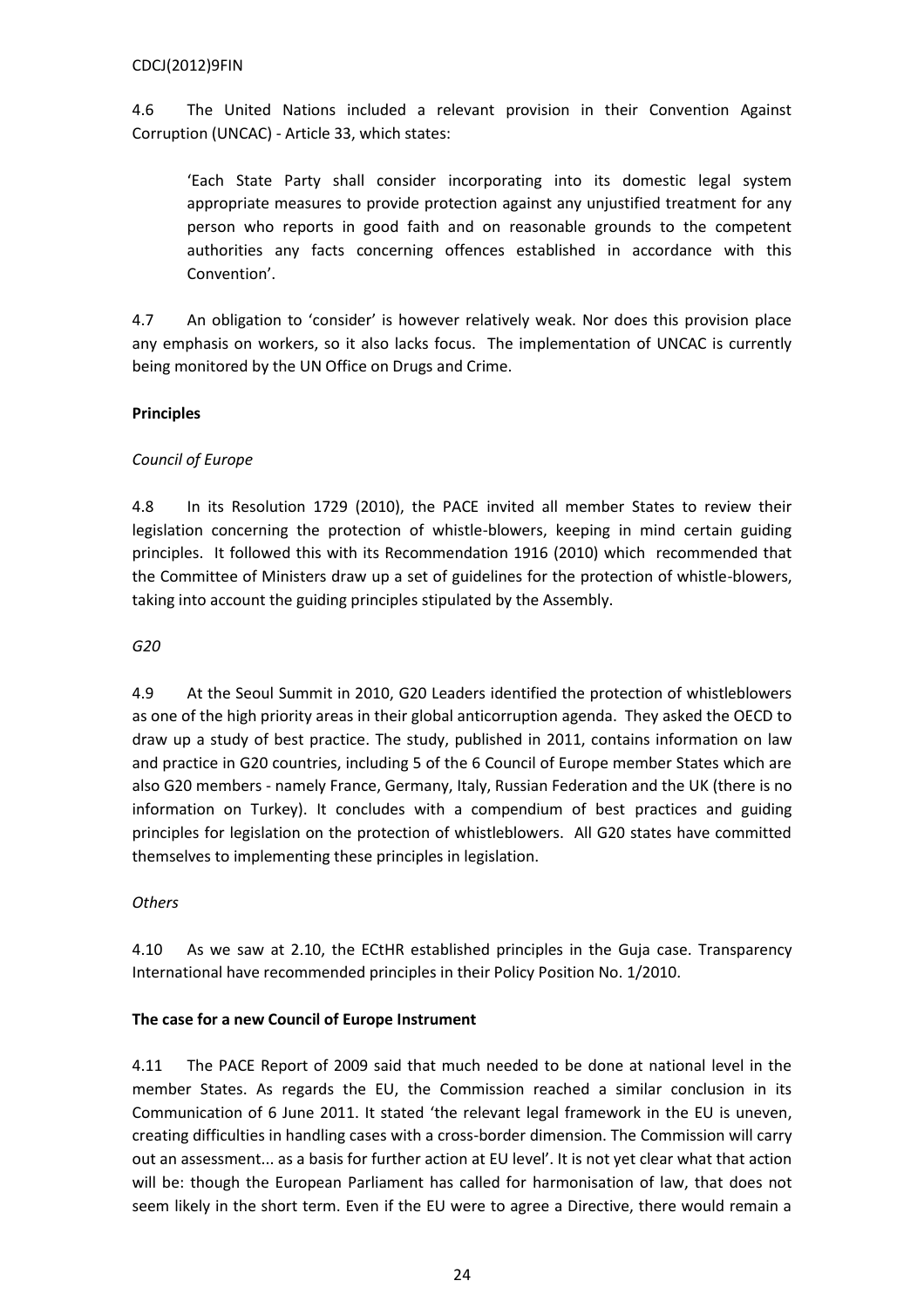need to address the situation in other Council of Europe states. There are good points in many countries' systems, but no single model brings them all together. The impetus for action is there, but there is a need for direction. In the circumstances, a new legal instrument from the Council of Europe could have a significant effect, both practical and declaratory. The development of whistleblowing legislation should also help in providing legal clarity and thus in reducing the burdens for the ECtHR.

## **A convention**

4.12 The PACE proposed the drafting of a framework convention on whistleblowing. In its 2011 reply, the Committee of Ministers stated that it may come back to this issue once it has taken a decision on the possible elaboration of guidelines.

4.13 A Convention is the strongest and most positive measure that the Council of Europe can take. TI Sweden have argued for a Convention, stating that 'there still remain significant obscurities with regard to which concrete demands are to be made on the European countries concerning protection of, and conditions for, whistleblowers'. On the other hand, the negotiation of conventions is a laborious and time-consuming process and that is particularly likely to prove true in this very broad field, where member States have adopted a range of solutions. Also, even once they are adopted, the process of ratification takes many years. As we have seen, there are already relevant provisions in conventions. The most specific provision, in the Civil Law Convention, was agreed as long ago as 1999 but the Convention took 4 years to come into force and has still not been ratified by several major players - including Germany, Italy and the UK.

## **A recommendation**

4.14 It seems to us therefore - without ruling out the formulation of a Convention in the longer term - that the most practical and swiftest means of supplementing the existing measures within the Council of Europe is a recommendation. This recommendation would set out principles, encouraging member States to take action, including legislative change, but leaving a wide margin of discretion to them. The result would be not uniformity, but guidance on minimum standards. This seems a reasonable approach on this issue, as each jurisdiction will need to take into account existing mechanisms - for example, what regulatory authorities may exist to receive whistleblowers' reports and whether a specialised tribunal is, or could be, available for hearing their cases.

4.15 As noted above, there are now several sets of principles. Is another set necessary? The G20 principles have not been agreed beyond the G20 and a Council of Europe recommendation would have a wider application, and might also be monitored by GRECO. The existing principles represent valuable work and clearly should be drawn on in formulating a recommendation - though there are differences between them which prevent a synthesis. Deliberations leading up to the adoption of a recommendation would aim to resolve the controversial issues and render the result more legitimate in the eyes of member States.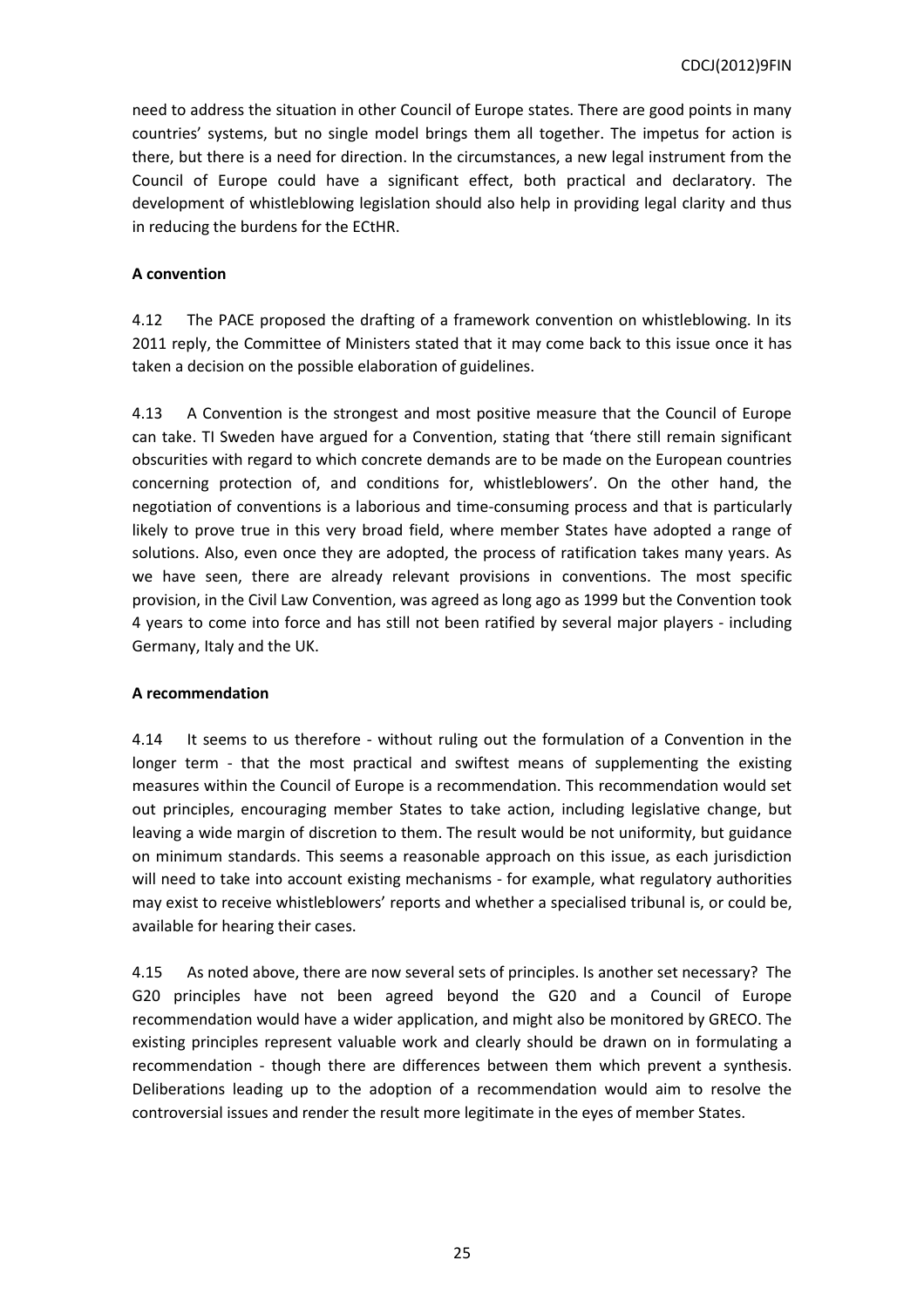4.16 Recommendations are not normally monitored, though member States are invited to report on action after 3 years. We note that GRECO has yet to monitor the provisions relevant to whistleblowing in the Council's Conventions against Corruption. If a recommendation were to be adopted, this might be included in that review. GRECO's remit covers monitoring the implementation of international legal instruments 'to be adopted in pursuance of the 1996 Programme of Action against Corruption'.

# **The objective**

4.17 This recommendation should have as its main objective to help member States put in place, or improve, national laws on the protection of workers against retaliation in circumstances where they make a disclosure of information, whose disclosure is in the public interest, which comes to their attention through their work. We put it this way to focus attention on the message rather than the messenger. As the Shipman Inquiry stated, 'the public interest would be served, even in cases where the motives of the messenger might not have been entirely altruistic'. The 'public interest' focus shows this is not meant to introduce mechanisms for resolving individual employment disputes, which are more appropriately dealt with through HR processes and procedures and through the industrial relations machinery for dealing with employment-related grievances.

# **Further work**

4.18 There is a general lack of research in this field based on European experience. The EU recently commissioned from TI a study of whistleblowing laws in all 27 EU member States. If the CDCJ decide that more information on national systems is desirable before proceeding to a recommendation, one option is to await the results of this study (due in late 2012) and meanwhile examine the Council of Europe's member States who are not EU members. It would also be useful to make an analysis of the costs and benefits (financial and other) of whistleblowing laws in those states with experience.

<span id="page-25-0"></span>**5 PRINCIPLES**

5.1 This chapter discusses the issues that would need to be addressed in a Council of Europe recommendation, taking into account the existing principles formulated by PACE and by the G20. (We suggest possible drafting for the recommendation in Annex A).

# **Form of legislation**

5.2 The PACE principles state that 'Whistle-blowing legislation should be comprehensive'. The G20 identify, as a best practice, 'enactment of dedicated legislation in order to ensure legal certainty and clarity, and to avoid a fragmented approach...'. Dedicated legislation is the best way of ensuring complete coverage, and is easier to communicate to all possible users including during the consultation phase, when social acceptance of the measure needs to be gained. However, we do not see this as a matter of principle. A sectoral approach is not excluded: though it is worth noting that Ireland, having set out that way, has found it necessary to change track, and now have to align the existing provisions already made in different sectors to the new general scheme.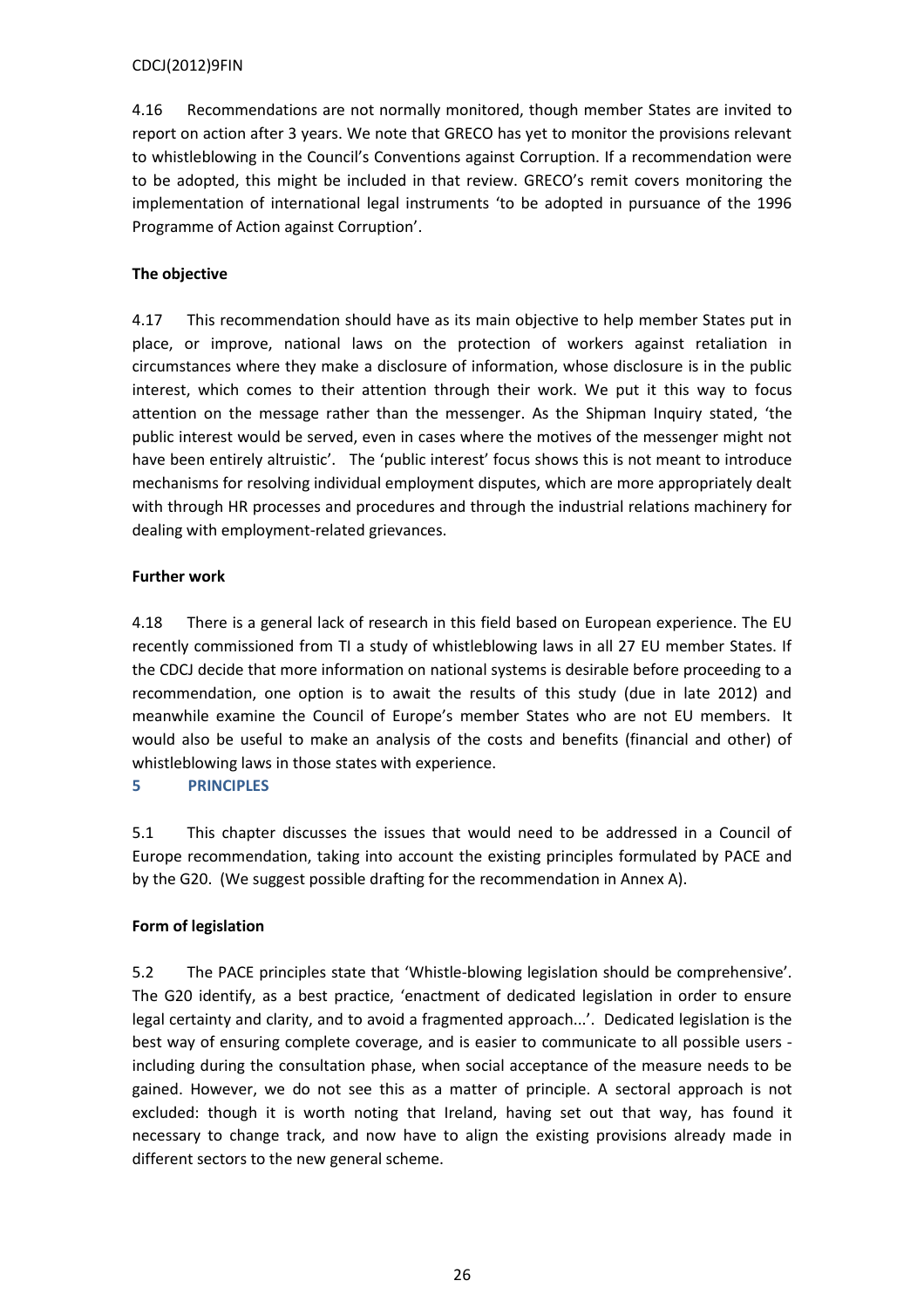5.3 It is feasible to provide separately for the public and private sectors (as in Sweden and the US). On the other hand, Norway, the UK, Luxembourg, Slovenia and now Ireland have decided it is preferable to cover both private and public sectors in a single law. This seems the simpler course, and is more consistent with the way in which the sectors overlap in the modern world. For example, many countries contract out public provision to the private sector, and it needs to be legally clear which rules apply. It is true that public officials may be subject to duties to report which are unusual in the private sector, but whistleblowing protection should apply irrespective of whether or not there is a duty to report.

5.4 The first G20 principle refers to the need for 'clear legislation and an effective institutional framework'. How clarity and effectiveness are achieved is for consideration in the national context. Institutional and legal frameworks do not by themselves generate effective whistleblowing, and effectiveness and clarity are a matter of degree rather than sharply demarcated.

5.5 It is vital that other laws are reviewed to ensure that, subject to the safeguards in para 5.34, there is no conflict that would undermine the protection or cause doubt to workers about their safety sufficient to risk stopping them from speaking up. This may include laws on defamation, official secrets, data protection, labour laws on discipline and dismissal and provisions on whistleblowing found in other instruments.

## **Issues for disclosures**

5.6 The PACE principles state that 'the definition of protected disclosures shall include all bona fide warnings against various types of unlawful acts, including all serious human rights violations which affect or threaten the life, health, liberty and any other legitimate interests of individuals...' The G20 Principles recommend covering disclosures of 'a violation of law, rule, or regulation; gross mismanagement; a gross waste of funds; an abuse of authority; a substantial and specific danger to public health or safety; or types of wrongdoing that fall under the term corruption, as defined under domestic law(s)'.

5.7 While we doubt this last item adds much as corruption will be unlawful, and thus already covered, we see sense in expressly mentioning this issue in any list. It is clear nevertheless that the G20 principles go beyond unlawful acts in other respects, while the PACE principles do not. We doubt there is any real difference here. The fundamental point is that whistleblowing is most effective as a warning, at the stage before anything has happened, to prevent damage and harm to those who are not in a position to protect themselves, so it cannot focus solely on '*faits accomplis*'. And before the event it may not be clear to a worker what, if any, law will be broken. One approach, which has been adopted in Norway, is not to list the issues for disclosure at all, but to allow reporting of all 'censurable conditions' in the workplace.

5.8 If there is a list, it needs careful consideration so that it does not exclude vital disclosures. We note that some risks to health and safety - like loose electrical wiring - may not be illegal and may not seem substantial, but may nevertheless lead to fatal accidents (as in the Clapham train crash in the UK). We do not think there need be concern about encouraging worthless reports on trivial matters - the effect of a whistleblowing law is to reassure workers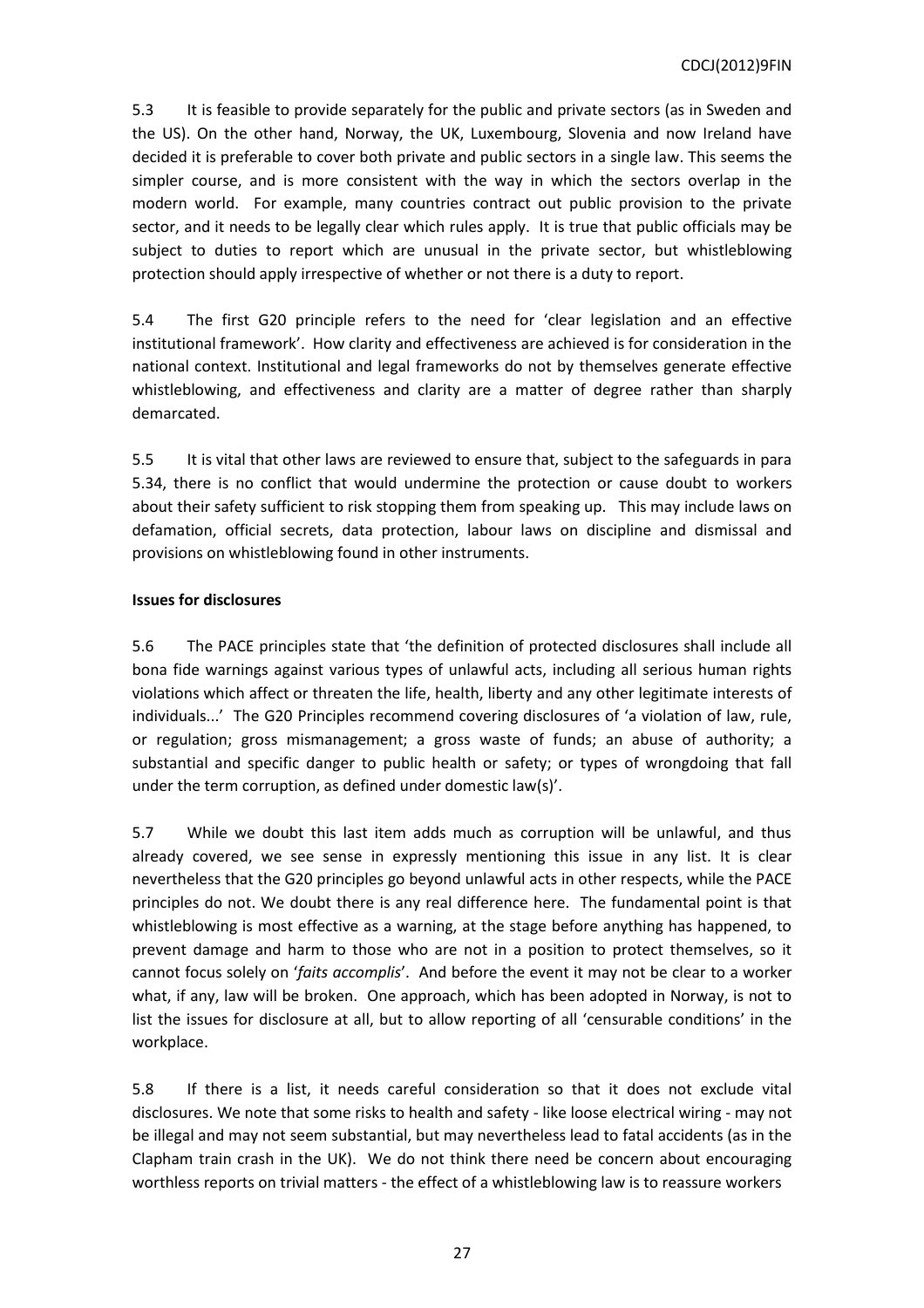they will not be subject to formal retaliation if they raise the specified matters. It does nothing to inhibit organisations from swiftly rejecting unmeritorious reports. It should also be borne in mind that fears of longer term social and occupational stigma - promotional risks and even employability – discourage reporting whatever the legal protections.

5.9 'Gross mismanagement' and 'gross waste of funds' are not necessarily unlawful, but responsible organisations will certainly wish to know about them. The qualification 'gross' is probably necessary as simple mismanagement is too commonplace.

5.10 Miscarriages of justice may happen without any breach of a law (e.g. through a mistake in a forensic laboratory) but are surely matters of public concern, no matter what their scale. Also, damage to the environment is of increasing concern, and will usually involve a breach of the law, but there could be some issues of concern where no law is broken. (In some countries an accidental leakage of pollutants may not contravene a law). Both of these feature in PIDA and the draft Irish law.

# **Coverage of workers**

5.11 The PACE recommends that the legislation should cover 'both public and private sector whistleblowers, including members of the armed forces and special services'. The G20 principles indicate that coverage should include 'not only permanent employees and public servants, but also consultants, contractors, temporary employees, former employees, volunteers, etc.'

5.12 It is arguable that volunteers should not fear to make reports as they do not rely on their job economically. However, they might psychologically rely on their job and some people might economically need unpaid internships to have careers afterwards. We think unpaid workers should be covered, though compensation levels may reflect their unpaid status. It seems justifiable also to cover former employees as PACE suggest, but it might be reasonable to limit coverage to wrongdoing that they raised during the time they were employed (though the retaliation continued or started later).

5.13 The 2009 PACE report states: 'in a number of situations, such as in the secret services or in the military, special standards and procedures may need to apply. But in view of the fact that abuses can and do occur in these services, and that their exposure could very well be in the public interest, their members should not be excluded from whistle-blower protection laws from the outset.' This is a controversial field. The UN Special Rapporteur stated in 2009 that 'some States tend to systematically invoke national security and public safety to restrict the scope of activities of [human rights] defenders'. We agree that whistleblowers working anywhere in state service should be protected, though we recognise that States may take the view that owing to the extraordinary legal position of the secret services, and the special risks they face, they need their own specific reporting channels. It remains essential that any laws applicable to them should be public, as PACE made clear in its resolution 1551(2007).

5.14 Intending whistleblowers are protected under Norwegian law, and this seems right, despite the fact they have not made any disclosure. The same should apply to those wrongly identified as being whistleblowers. If they suffer any retaliation they should be treated as whistleblowers who have complied with procedures.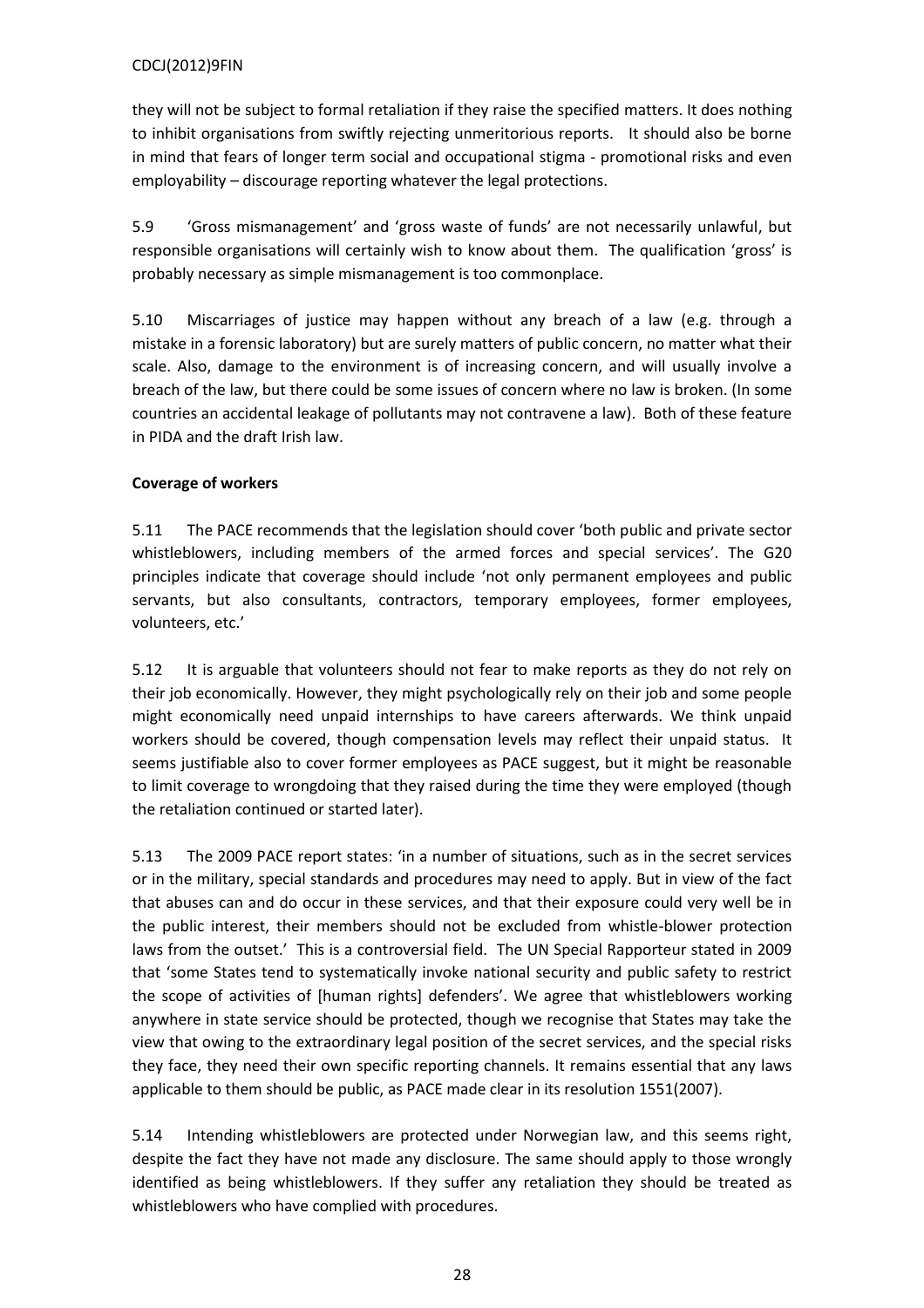## **Motivation**

5.15 As we saw at 2.10, the ECtHR have stated 'an act motivated by a personal grievance or a personal antagonism or the expectation of personal advantage, including pecuniary gain, would not justify a particularly strong level of protection'. We agree with the implication that the issue of motive should only come into play in assessing compensation, so it could affect the size of the award, but not rule out protection altogether. Otherwise those who feel their motives may be questioned will not speak up. Under Norwegian law, bad faith does not rule out lawful reporting (see 3.26). This recognises that the public interest is served if staff report reasonable suspicions, even if their personal motivation is malicious.

## **Grounds for reporting**

5.16 The Council of Europe's Civil Law Convention on Corruption requires that the whistleblower should have 'reasonable grounds to suspect' wrongdoing. He is not expected to become an amateur detective, just to report what he suspects. There is general agreement on the fundamental point that a whistleblower who has reasonable grounds to suspect wrongdoing should be protected by law, even if he is mistaken.

# *Good faith*

5.17 The Civil Law Convention (like UNCAC and the first G20 Principle) also mentions 'good faith', as an additional requirement. The PACE principles include 'Any whistle-blower shall be considered as having acted in good faith provided he or she had reasonable grounds to believe that the information disclosed was true, even if it later turns out that this was not the case, and provided he or she did not pursue any unlawful or unethical objectives'. The last phrase would introduce scope for argument about motive which would be seized on by lawyers for employers. The term 'good faith' would not be problematic if the law defined it to mean 'honestly'. It is also desirable that the whistleblower will be presumed to be acting in good faith unless the contrary is shown (as in Romania).

# *Internal reporting*

5.18 We recommend a 'stepped approach,' with different grounds required at each stage. This would not mean that the first steps can never be omitted. However, if at any stage there is no response, then it is clear the whistleblower can go to the next level. Internal disclosures should be as easy as possible to make, and reasonable suspicion should be enough. It is not only what all responsible organisations wish to encourage and are entitled to facilitate, but what most whistleblowers do instinctively - 71% of callers to PCaW had previously raised the issue internally.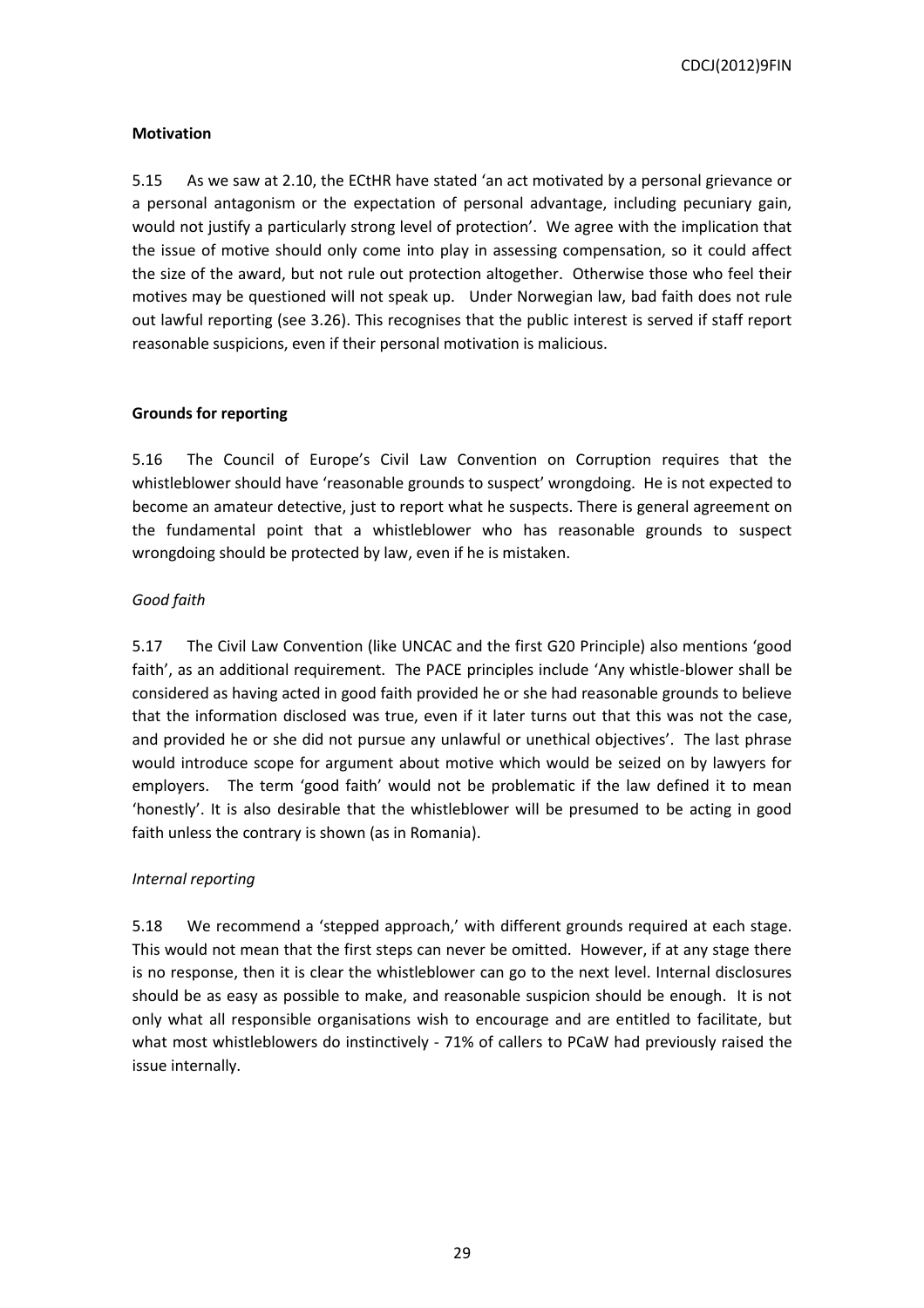## *Reporting to External Authorities*

5.19 The PACE Resolution states: 'Where internal channels either do not exist, have not functioned properly or could reasonably be expected not to function properly given the nature of the problem raised by the whistle-blower, external whistle-blowing, including through the media, should likewise be protected'. The G20 mention as a good practice that protection should be afforded to disclosures made directly to law enforcement authorities. They also mention, separately, 'Allowing reporting to external channels, including to media, civil society organisations, etc.'

5.20 A clear distinction needs to be drawn between disclosures to external public authorities, that have the authority and power to address the problem (and can be expected to act in confidence when necessary), and wider public disclosures. That is in line with the ECtHR's statement in the case of Heinisch that 'disclosure should be made in the first place to the person's superior or other competent authority. It is only where this is clearly impracticable that the information could, as a last resort, be disclosed to the public'. The appropriate competent authorities will include law enforcement agencies and regulatory authorities (such as auditors, inspectorates, ombudsmen and anti-corruption commissions where they exist). It will be useful to specify which are the appropriate authorities, which may depend on the issue raised (though this specification should be done in a form which is easy to update when need be). An alternative (which as far as we know does not exist) could be a one-stop agency which then refers the issue on to the proper place.

5.21 In order to funnel concerns appropriately and reinforce the value of internal reporting, it is appropriate to require some belief on the part of the worker that the information contained in the disclosure falls within the remit of the authority and that it was not unreasonable to have made the disclosure to that authority.

# **Public Disclosures**

5.22 Whistleblowing is not the same as leaking confidential information to the press. Some matters are rightly confidential to governments, law enforcement agencies, or individuals and the public interest is not the same thing as what interests the public. Real corrective action may be prejudiced by disclosures in the media: for example, the right to a fair trial may be vitiated by premature public disclosures of evidence. Another essential reason for preferring other routes is that whistleblowing rightly covers suspicions that may turn out to be unjustified and their publication in the press can damage the rights of others.

5.23 Nevertheless there may be cases where the matter is of such significance that the wider public interest and law requires that whistleblowers can be protected if they approach the media - or use other channels which can be expected to 'go public', such as campaigning NGOs. This is right in a democracy in which freedom of the media is an important tool of accountability. It is clear from the ECHR case of Guja that direct disclosures of confidential material to the media can be justified in certain circumstances. We think laws should require the higher test of 'reasonable belief' (rather than suspicion), and that the disclosure is reasonable, bearing in mind the Guja principles (see 2.10).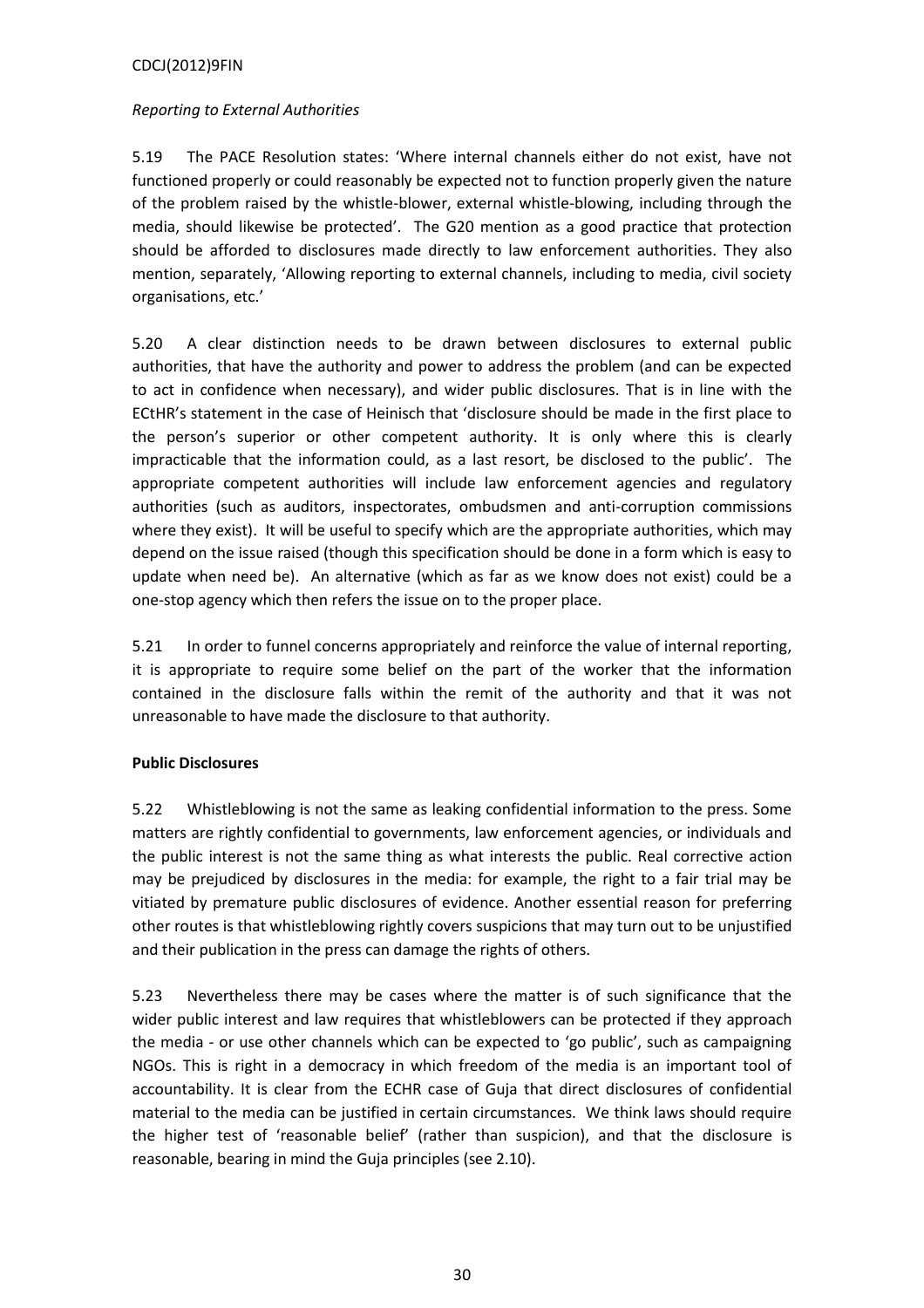## **Rewards**

5.24 There are systems, well established in the US, and recently introduced in Lithuania and Hungary, that provide for financial rewards for whistleblowers. TI recommend that whistleblowers 'should receive some kind of professional or social recognition for having prevented excessive harm to the organisation or society. Such a system, potentially including financial rewards, should be carefully designed, taking the particular national and legal contexts into account'.

5.25 The ideal is to encourage a culture where the open reporting of wrongdoing is natural and is motivated by the public interest, but there can be no objection to the employer or a public authority giving rewards after the fact and in recognition of good conduct. The media have an essential role to play in showing the value of responsible whistleblowing, but the problem is that payments for whistleblowers from the press may discredit whistleblowers in general, encourage inappropriate disclosures and undermine attempts to implement a considered and balanced whistleblowing regime. In general, 'cheque-book journalism' is undesirable. PIDA does not protect wider disclosures for gain, but most other laws make no such provision. We think this is a matter on which there is particular scope for different national views so we suggest no principle here.

5.26 On the other hand, the ECtHR stated in Guja that 'an act motivated by pecuniary gain, would not justify a particularly strong level of protection'. It follows that in their view this issue affects size of compensation rather than disbarring protection. This means the issue of illicit payments can be left to other laws and though, in principle, a worker might be disciplined - or even prosecuted - for taking an improper payment he would still be entitled to protection in respect of his or her public interest disclosure. Clearly any payment he had already received, and the legality of that payment, should be considered in any award of compensation.

## **Openness, Anonymity and Confidentiality**

5.27 The PACE principles include 'the identity of the whistle-blower is only disclosed with his or her consent, or in order to avert serious and imminent threats to the public interest'. The G20 include as a best practice 'protection of identity through availability of anonymous reporting.'

5.28 We think the value of open reporting should be underlined. Legal protection is an important way to reassure workers that it is right to raise issues of public concern in the normal way, i.e. openly. A considered and balanced law to protect whistleblowing legitimises and de-stigmatises genuine and responsible whistleblowing. Reassuring workers that they will be protected may not always be enough and so offering confidentiality – i.e. that a whistleblower's identity will not be disclosed without their consent – can provide the added reassurance someone may need to speak up. Anonymous reporting – i.e. when no one knows the identity of the person who reported the concern (e.g. the unsigned letter slipped under a door) – will always remain available, whatever the law says.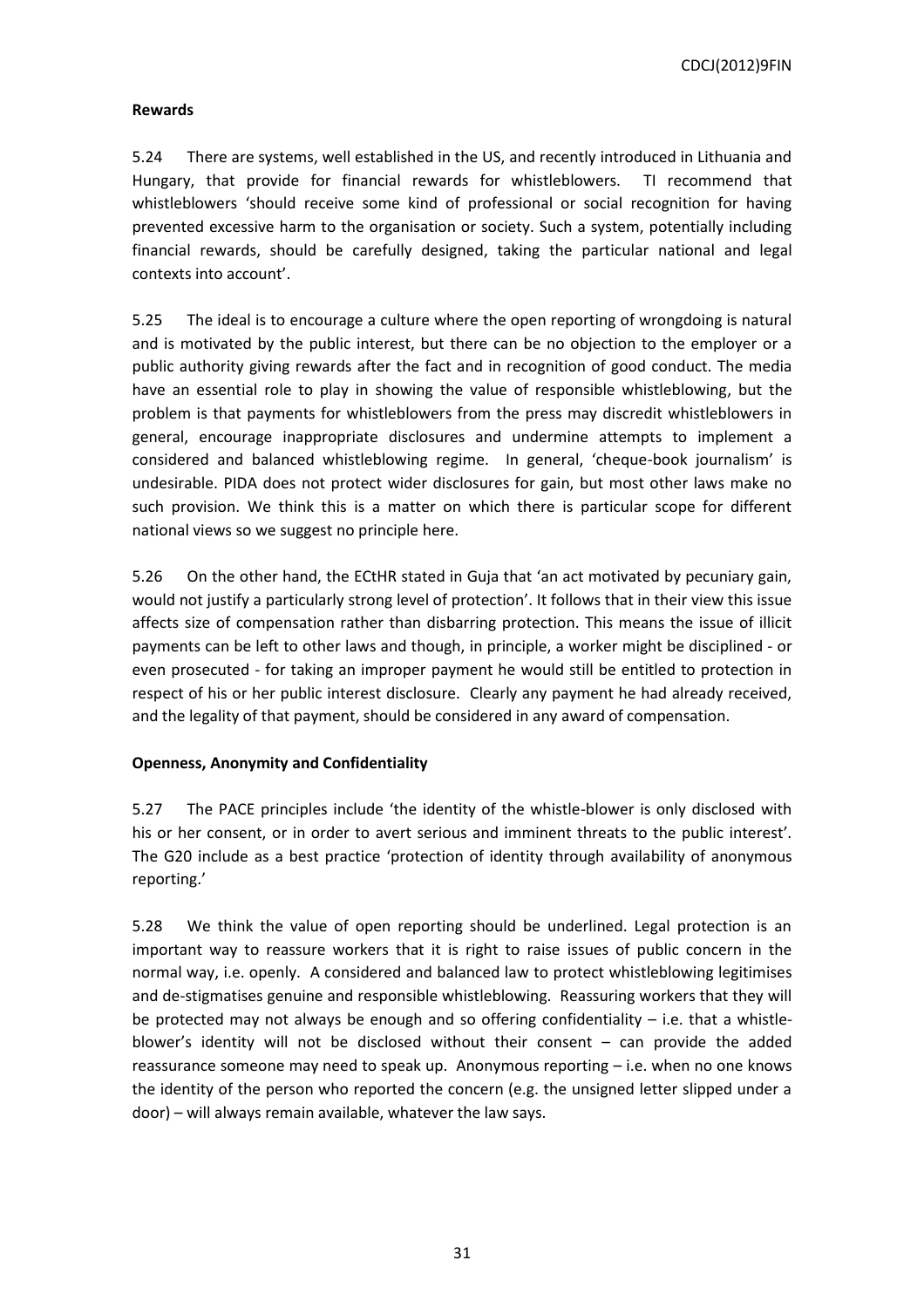5.29 It is important to distinguish anonymity and confidentiality, which are often confused and used interchangeably. Legal and social problems stem from anonymous disclosures: anonymous information is rarely admissible as evidence in courts. There have been cases where, because the whistleblower has remained anonymous, another worker has been suspected and sacked. Also, the EU's Working Party on Data Protection has stated that compliance with the relevant Directive requires that those making a disclosure should be assured their identity will be kept confidential, and that anonymous reports should be accepted only under extraordinary circumstances. Besides this, research results indicate that auditors attribute lower credibility and allocate fewer investigatory resources when the whistleblowing report is received through an anonymous channel (Hunton and Rose 2011).

5.30 There are reporting systems which use technical safeguards which are designed both to protect informants' anonymity if they choose it and at the same time enable them to enter into dialogue with investigators. They operate like a 'blind' letterbox where both parties can drop off messages. The whistle-blowers' confidence may develop as the exchange progresses: if the intelligence is to be used effectively they will need to identify themselves to the authorities at some stage. However, the promotion of such anonymous systems is controversial and it is arguable that they may in the long run undermine the internal and external accountability of the organisation. It would help if organisations using such systems make clear that the purpose is only to get those to speak up who otherwise would not dare to come forward and that it aims at gaining trust to use confidential or open channels.

5.31 Where open reporting is not possible or realistic, to ensure a safe alternative to silence or anonymity, confidentiality should be guaranteed when requested. This means that knowledge of the whistleblower's identity will be carefully restricted to the few who need to know it in order to pursue the case. (The degree of confidentiality will depend on the circumstances and a risk assessment made by the employer as part of his duty of care). If it is fully understood that confidentiality will be properly respected and guaranteed, there will be less reason for anyone to use the cloak of anonymity. Putting the onus on an employer to discuss confidentiality with a worker who raises a concern and to abide by it unless informed consent is given may help to create a safer workplace culture. Such advice is important to ensure that a worker making a disclosure understands the scope of the guarantee of confidentiality (i.e. that it does not stop colleagues from guessing who raised the concern).

## **Advice**

5.32 Many issues can be resolved if confidential advice is available at an early stage to a worker who is thinking of blowing the whistle. Internal contact points may be effective if they are trusted: but the ability to seek independent advice on a confidential basis is desirable. This may be provided by an Anti-Corruption Commission where they exist, or confidential advice lines such as those currently provided by PCaW or TI's Advocacy and Legal Advice Centres (ALACs), and shortly to be provided by the CAVK in the Netherlands (see 3.25). At the least, workers should be able to seek advice from trade unions and lawyers. The duty of client confidentiality owed by lawyers makes it possible to allow whistleblowers to explain their concern to them without any pre-conditions. It will need to be clarified that the lawyer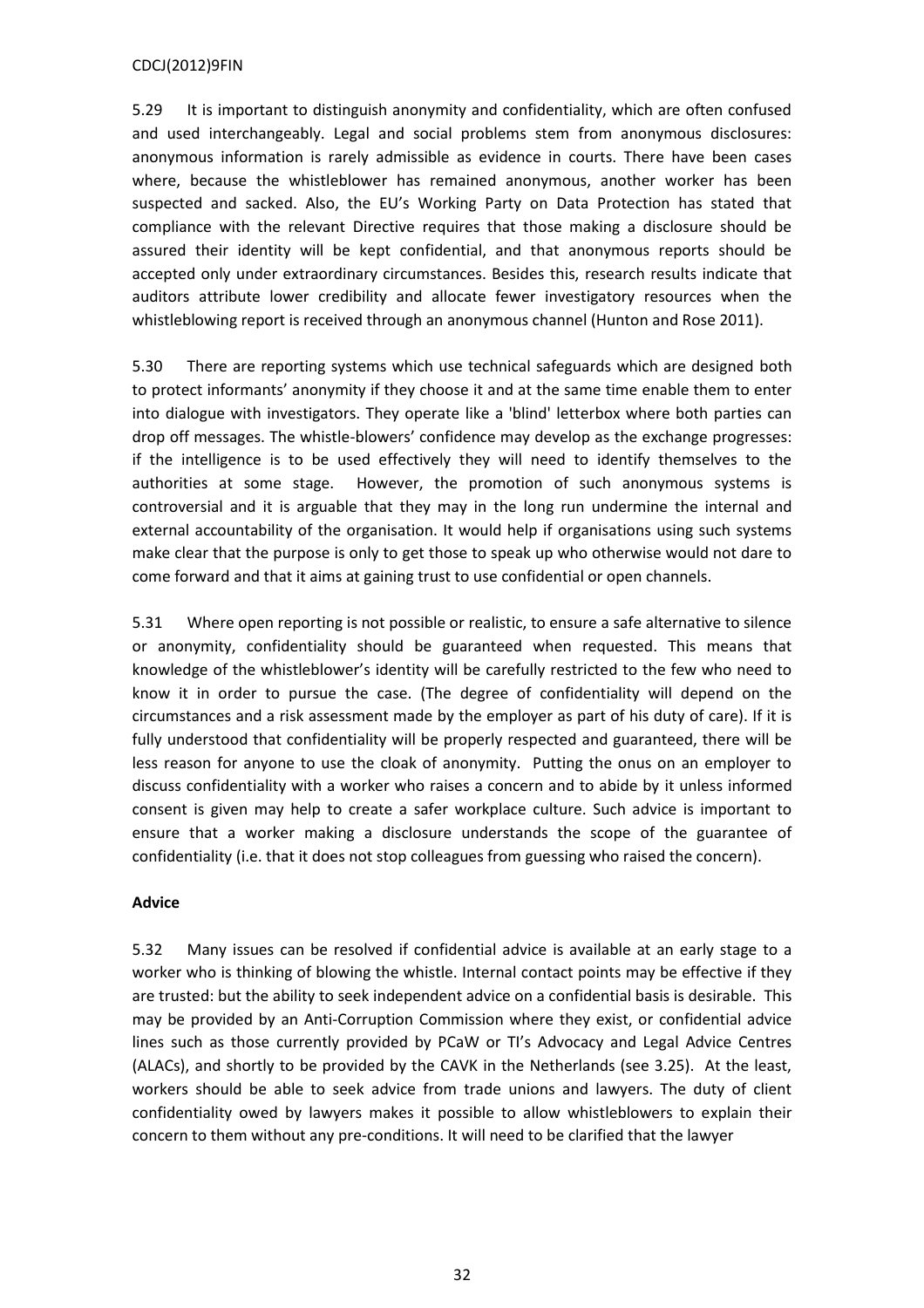remains bound by confidentiality and cannot pass any information on without the whistleblower's consent. In Germany, companies offer access to external lawyers, who are paid by the company, but who are bound by the whistleblower's instructions, and only convey information back to internal channels if s/he so agrees.

## **Balancing the duty of confidentiality to employers and the public interest**

5.33 Workers may be subject to confidentiality obligations, and whistleblowing law will need to make clear its relationship with these obligations. Laws on money laundering have familiarised member State with the idea that the duty to report suspicions of wrongdoing to authorities can over-ride normal duties of loyalty. There is a helpful principle of English law that 'There is no confidence in the disclosure of iniquity,' established in Gartside v Outram, a case from 1856, which might be widely adopted. Whistleblowing law should make clear that it over-rides any obligation or duties of confidentiality between the worker and his or her employer. This needs to apply also to severance agreements and settlements, to prevent the wider disclosure of the issue of public interest from being bartered for in the process.

5.34 It is reasonable that there should be limited exceptions to such a general rule: as a 'best practice', the G20 suggests that protection should not apply to 'disclosures that are prohibited by domestic laws in the interest of national defense or the conduct of foreign affairs, unless the disclosures are made in the specific manner and to the specific entity/entities those domestic laws require'. There are also duties of confidentiality within the legal and medical professions which should be maintained.

## **Forms of protection**

5.35 The range of possible measures against whistleblowers is wide. There are examples of lists (e.g. in the draft Irish law), but it may be simpler and preferable to use a general term covering all forms of retaliation and leave this to be determined in each specific case (as in Norway). It is reasonable that the responsibility of the employer should extend (as in the Netherlands) to cases where the retaliation is carried out by co-workers. It may also (as in Luxembourg) reasonably extend to retaliation by third parties linked with the employer. There remains the problem of retaliation from third parties who are not necessarily linked with the employer. In general such forms of retaliation will be less subtle and should be covered by general laws. However, Art 257 of the Criminal Code of Hungary makes it an offence punishable by imprisonment to retaliate against a whistleblower and the need for such specific laws is worth considering. PACE state 'the most effective option to prevent retaliation may be the personal liability of those found responsible for violating whistle-blowing laws for any punitive damages awarded against the employer'. Ireland plans to allow whistleblowers to make a claim (it is called 'tortious liability' in their draft law) against any third party who retaliates against them. This issue is addressed in criminal and/or civil law.

5.36 Protection from civil suits is proposed both by the G20 and PACE. We doubt immunity is a good road to go down, in view of the need to protect the rights and reputations of others under Article 8 ECHR. Individuals need to be able to defend themselves against allegations which may turn out to be mistaken - which are made public by a whistleblower in an irresponsible manner. It seems only reasonable that civil suits for defamation should remain available. PACE also calls for protection against criminal prosecution for defamation or breach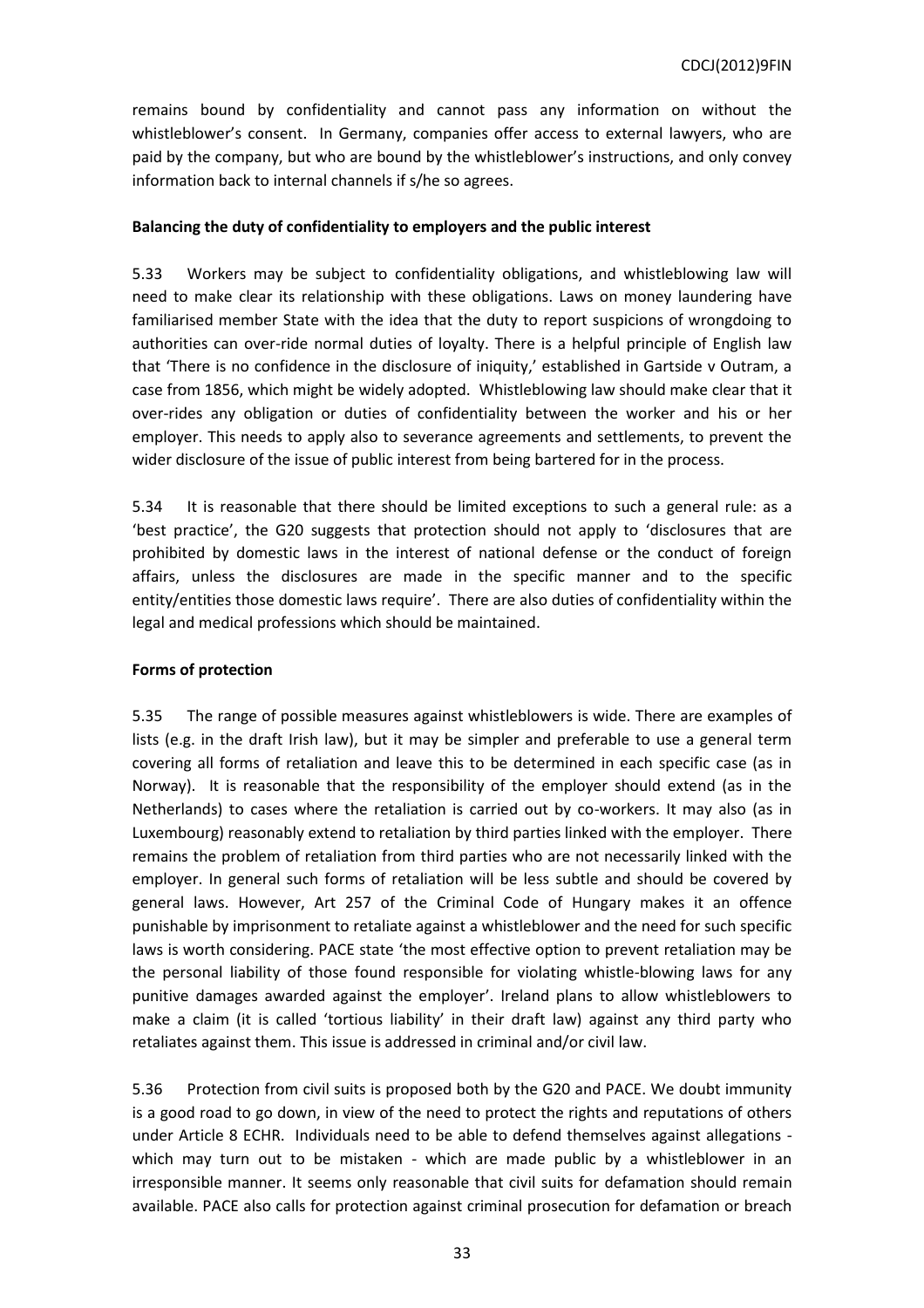of official or business secrecy. As explained above, we think there is a public interest in keeping certain limited categories of information secret. We think the solution is that it should be a defence to relevant civil or criminal proceedings that the person has complied with the law on whistleblowing. Relevant proceedings are those in respect of any acts the whistleblower had to carry out in order to blow the whistle – for example, in explaining his concern he might have had no choice but to run the risk of infringing defamation, breach of secrecy or copyright laws. It would not be a defence against other possible proceedings - for example for bribery, if the person accepted a payment he was not allowed to take. No one needs to take money in order to blow the whistle.

# **Tribunals**

5.37 If a whistleblower suffers retaliation, he should be able to have his case heard before an impartial tribunal with a right of appeal. It is desirable that the procedure should be swift and simple, and that the case should be heard by specialists in whistleblower cases. The ideal would be a specialised tribunal which is empowered, as the PACE report recommends, to 'investigate the whistleblower's complaint and seek corrective action from the employer'. If it has only the latter function (as in the UK), the risk is that the focus is on compensation for retaliation and the issue of public concern may be neglected. A specialised tribunal would accumulate expertise and could be given guidance - for example, on passing on issues raised to regulators where necessary. Failing that, the use of labour courts or employment tribunals may be preferable to the use of the ordinary civil courts. If a public agency can be charged to assist the whistleblower (who so wishes) in bringing his case - as in Slovenia and the US - that is ideal.

## **Following up reports**

5.38 As the PACE report notes, research shows the main reason potential whistleblowers remain silent is that they feel their warnings will not be followed up, while fear of reprisals is only a secondary reason. This is a vital issue, and one result of the operation of the law should be that employers and regulators can do their jobs more effectively. However, it is desirable to make provision that 'retaliation' can include a failure by the employer to follow up the report effectively.

## **Reverse burden of proof of retaliation**

5.39 It is hard for a whistleblower to demonstrate that any retaliation was caused by his disclosure. Some reversal of burden of proof in this respect forms part of the law in Norway, Luxembourg, Slovenia, Croatia, UK and US and is recommended both by PACE and the G20.

## **Remedies**

5.40 The PACE principles include that the legislation should 'seek corrective action from the employer, including interim relief pending a full hearing and appropriate financial compensation if the effects of the retaliatory measures cannot reasonably be undone.' Interim relief can help preserve the working relationship and avoid it breaking down completely. In view of the possibility that a whistleblower in a senior position might lose his job as a result of his report, it is desirable that the compensation should reflect his or her actual financial losses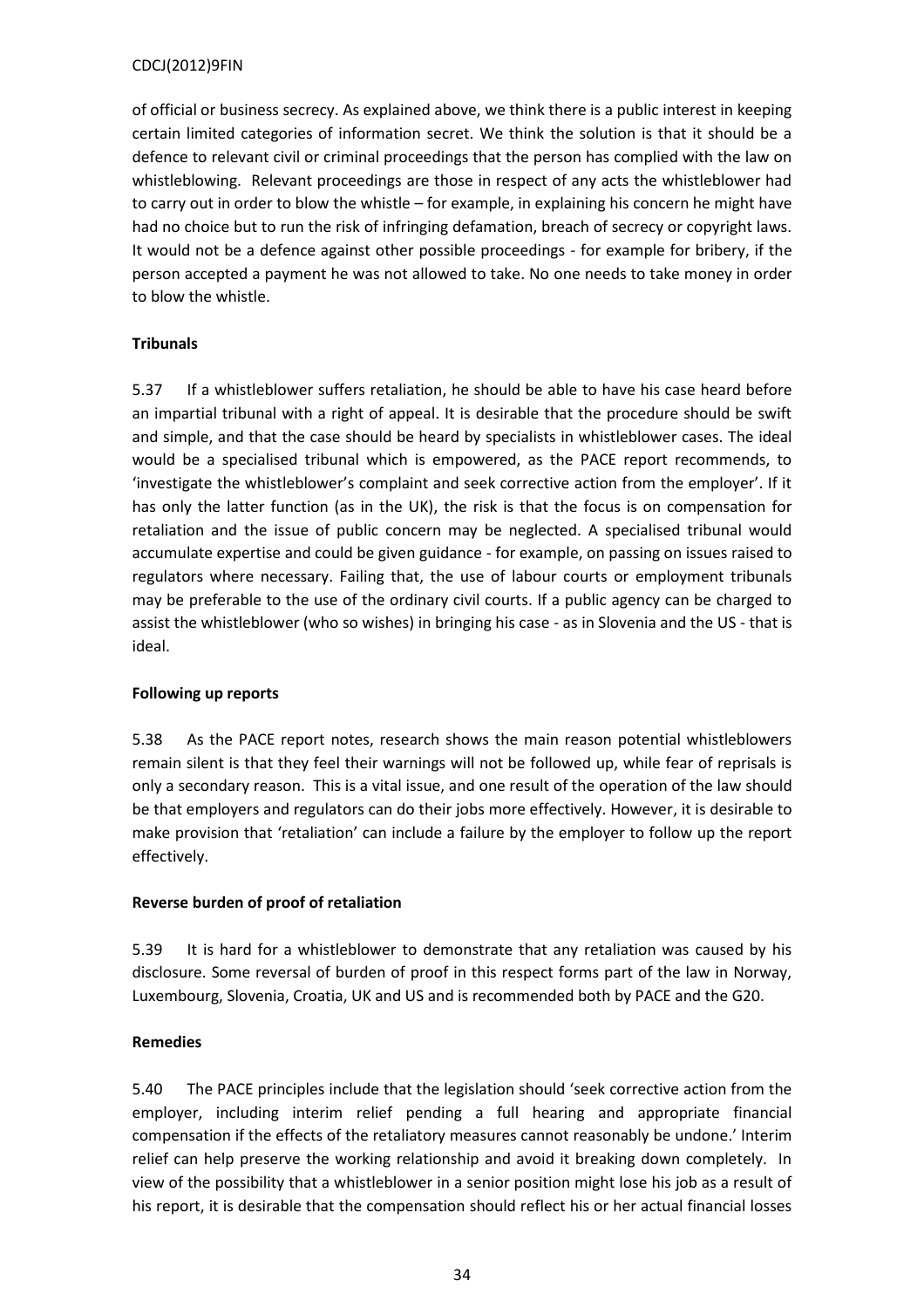and therefore should be uncapped. If the employer is unable to pay compensation, this should become a matter for the State. The possibility that an employer may escape financial liability through bankruptcy is one reason why it may also be worth considering making it a criminal offence for employers to retaliate against whistleblowers (as in Sweden).

## **Enhancing Corporate Social Responsibility**

5.41 The G20 note that whistleblower protections are an important element of a company's internal compliance programme, which could demonstrate to shareholders and law enforcement that a company has made efforts to prevent and detect wrongdoing. They recommend as a best practice: 'requirement or strong encouragement for companies to implement control measures to provide for and facilitate whistleblowing'.

5.42 Companies should need little encouragement when a KPMG survey of 2007 shows that 25% of the frauds discovered in enterprises came to light thanks to whistleblowers. Also, as a condition of registration on the relevant stock exchanges, some European companies are already subject to requirements under the US Sarbanes-Oxley Act and the UK Corporate Governance Code (see 3.47 and 3.48). Wherever possible such measures of incentivisation should be introduced by member States. One useful simple measure is for the law to state that in considering whistleblower cases, the tribunal will take into account any policy the company has promulgated to the worker.

5.43 The PACE resolution calls for 'internal whistle-blowing procedures that will ensure that disclosures pertaining to possible problems are properly investigated and relevant information reaches senior management in good time, bypassing the normal hierarchy, where necessary'. The G20 principles state: 'The legislation clearly defines the procedures and prescribed channels for facilitating the reporting of suspected acts of corruption, and encourages the use of protective and easily accessible whistleblowing channels'.

5.44 In both the public and the private sector, it is in any organisation's own interest, especially in view of the ECHR case law, to ensure that clear internal procedures are established and promulgated, and that these allow for by-passing the hierarchy where necessary (for example where the immediate hierarchy are suspected of involvement). If the law foresees examining, as one of the facts, whether an internal procedure could or should have been used in deciding whether a wider public disclosure was reasonable and should be protected, a statutory obligation on authorities to establish such procedures may be unnecessary (and may have no more than a declaratory effect). The issue may be best dealt with by providing incentives. Guidance is available on what internal policies should look like (notably in the 2008 British Standards Institution (BSI) Code of Practice). A lead from the top is an essential feature, as is recognition of the duty of care which falls on the employer - once they have received a report they will need to ensure there is no workplace retaliation against the whistleblower.

## **Awareness raising**

5.45 The law needs to be known if it is to operate effectively. It is also vital to ensure the law is promoted widely in order to change public and professional attitudes, so that whistleblowing is perceived not as an act of disloyalty but as a safeguard of public interest.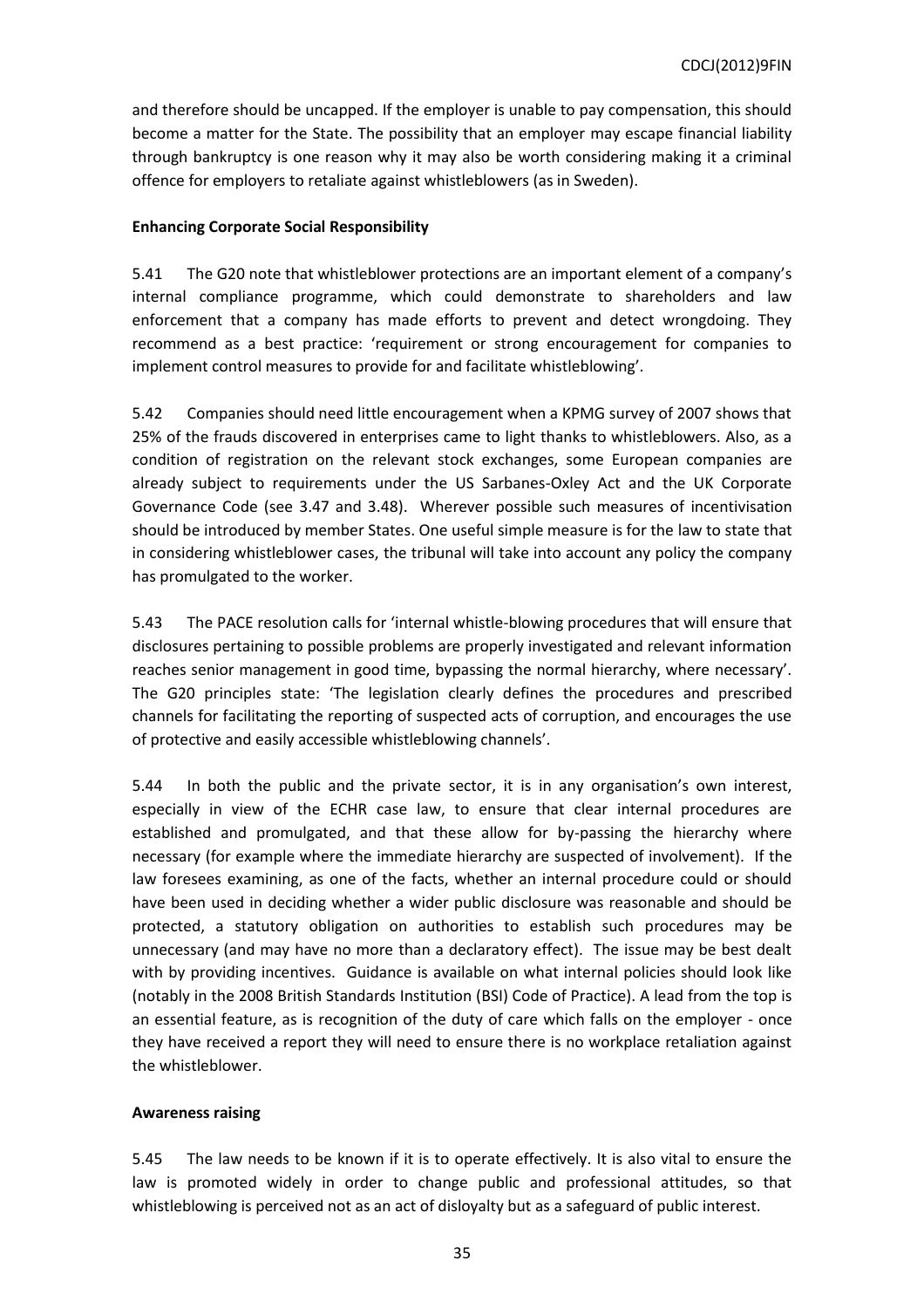## **Evaluation**

5.46 It is important to assess the effectiveness of the law in operation. This assessment should properly be carried out by an independent body, reported to the legislature and published. Ideally, this should take the form of a 'before and after' study, to better assess what changes have taken place.

# **Cross-Border Cases**

5.47 Issues may arise in cross-border whistleblowing, as they have with Swiss and Liechtenstein bank employees leaking information - sometimes for reward - to foreign tax authorities. PIDA applies to workers with UK employment contracts regardless of the geographical location of the malpractice and regardless of whether the breach of a legal obligation arises under UK law or the applicable law of another country. This approach is adopted by the draft Irish Bill and can be recommended, to ensure a complete and coherent coverage of cross-border cases. Though the regulatory authorities to whom disclosures may be made in both models are domestic, they would be expected to pass on to foreign authorities any information relating to illegal acts abroad.

5.48 Even once there are minimum standards across Council of Europe countries there could be an issue where their nationals are employed outside Europe. Measures might be needed to ensure companies are not tempted to employ them on foreign contracts to evade the standards.

## **International Governmental Organisations (IGOs)**

5.49 PACE Recommendation 1916 (2010) calls for a strong internal whistleblowing mechanism covering the Council of Europe and all its 'partial agreements' (such as GRECO). We agree that it is important for the Council to set an example and lead the way for other IGOs. The principles we recommend do not formally apply to IGOs but the more closely they are able to follow them (or the Code of Practice mentioned at 5.44) the better. Special consideration would be needed as to what form of independent outside scrutiny they should be subject to and politically can accept. In the absence of suitable arrangements, there may be an increasing number of cases of anonymous disclosures to the press as in the ECHR case of Tillack (see 2.7).

# **Conclusion**

5.50 We have sought to use the best information available in order to develop this analysis. We hope that the Council of Europe will find it useful in developing a recommendation on whistleblowing, as part of its traditional mission in preserving and enhancing human rights in its member States.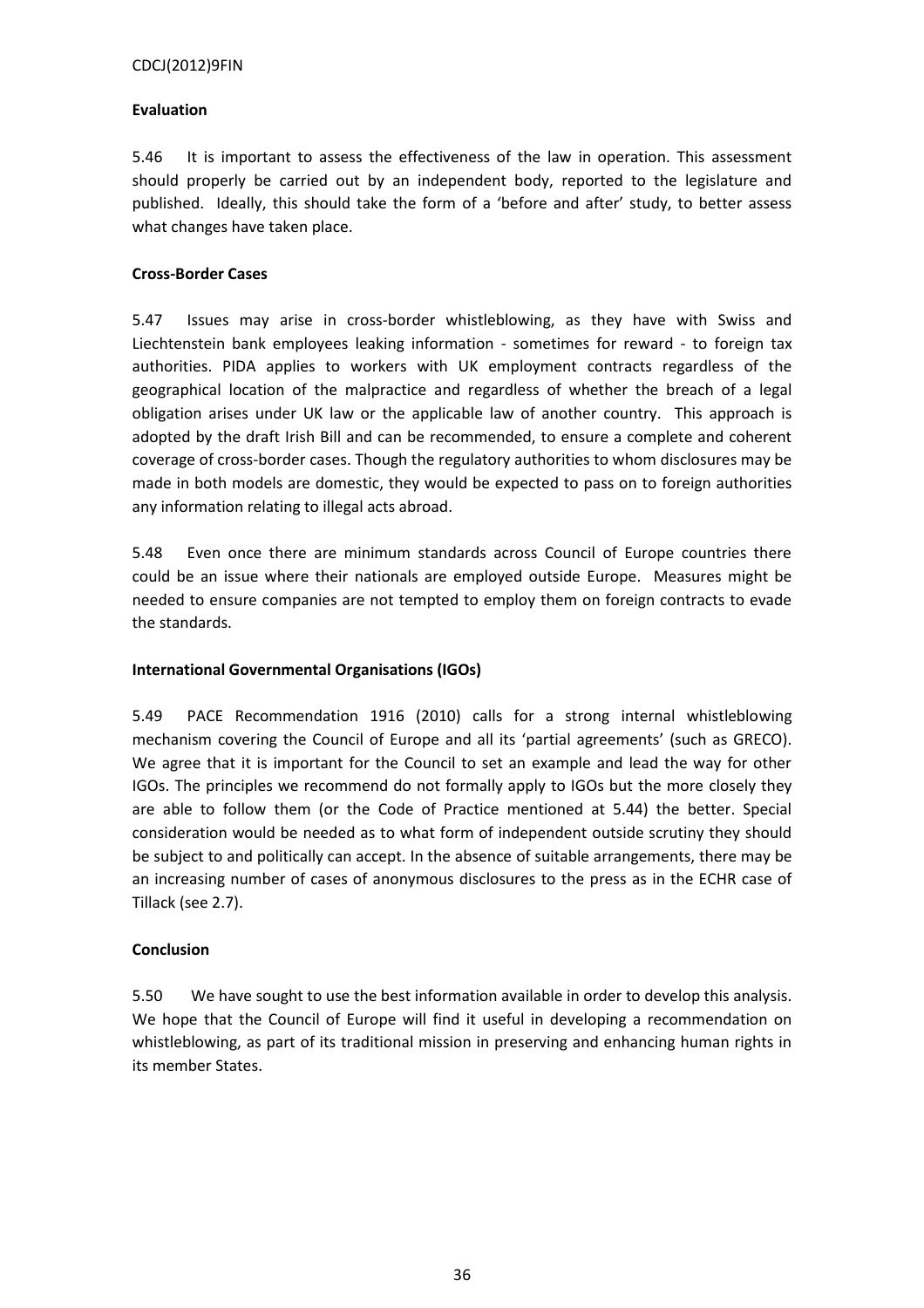#### <span id="page-36-0"></span>**Annex A - DRAFT RECOMMENDATION**

There are precedents where the Committee of Ministers have made recommendations to member States whose main purpose is to promulgate principles, such as Recommendation CM/Rec(2009)11 on principles concerning continuing powers of attorney and advance directives for incapacity. This Annex contains a first draft of the principles we think should be considered for inclusion in a recommendation on whistleblowing if the CDCJ decide to proceed in that way. These principles would set a minimum standard, which member States would be free to exceed. All of these principles will apply to defenders of human rights. The bracketed references are to the paragraphs in Chapter 5 where these principles are discussed.

#### **Principle 1 − The framework for whistleblowing**

States should ensure that clear legislation and an effective institutional framework are in place to encourage workplace whistleblowing in the public interest and that whistleblowing protection is not undermined or contradicted by other national laws (5.2-5.5).

#### **Principle 2 – Issues for disclosures**

The law should cover warnings or reports of any breach of a legal obligation, which should include human rights violations. It should also cover other issues that are in the public interest, even if no breach of the law is established. These should include miscarriages of justice, risks to the environment, danger to public health or safety, gross mismanagement, gross waste of funds, and abuse of authority (5.6-5.10).

## **Principle 3 − Coverage of workers**

3.1 The law should cover public and private sector workers, including not only permanent employees but also trainees, consultants, contractors, temporary workers, former employees and volunteers. It should also cover the military and secret services, if necessary in a modified form (5.11-5.13).

3.2 It should also protect intending whistleblowers and those wrongly identified as whistleblowers (5.14).

## **Principle 4 − Good faith**

'Good faith' should be defined to mean that the disclosure was made 'honestly,' and there should be a presumption of good faith unless the contrary is proven (5.17).

## **Principle 5 – Internal reporting**

For internal disclosures the law should require only that the whistleblower has reasonable grounds to suspect wrongdoing and that the disclosure was made honestly (in good faith) (5.18).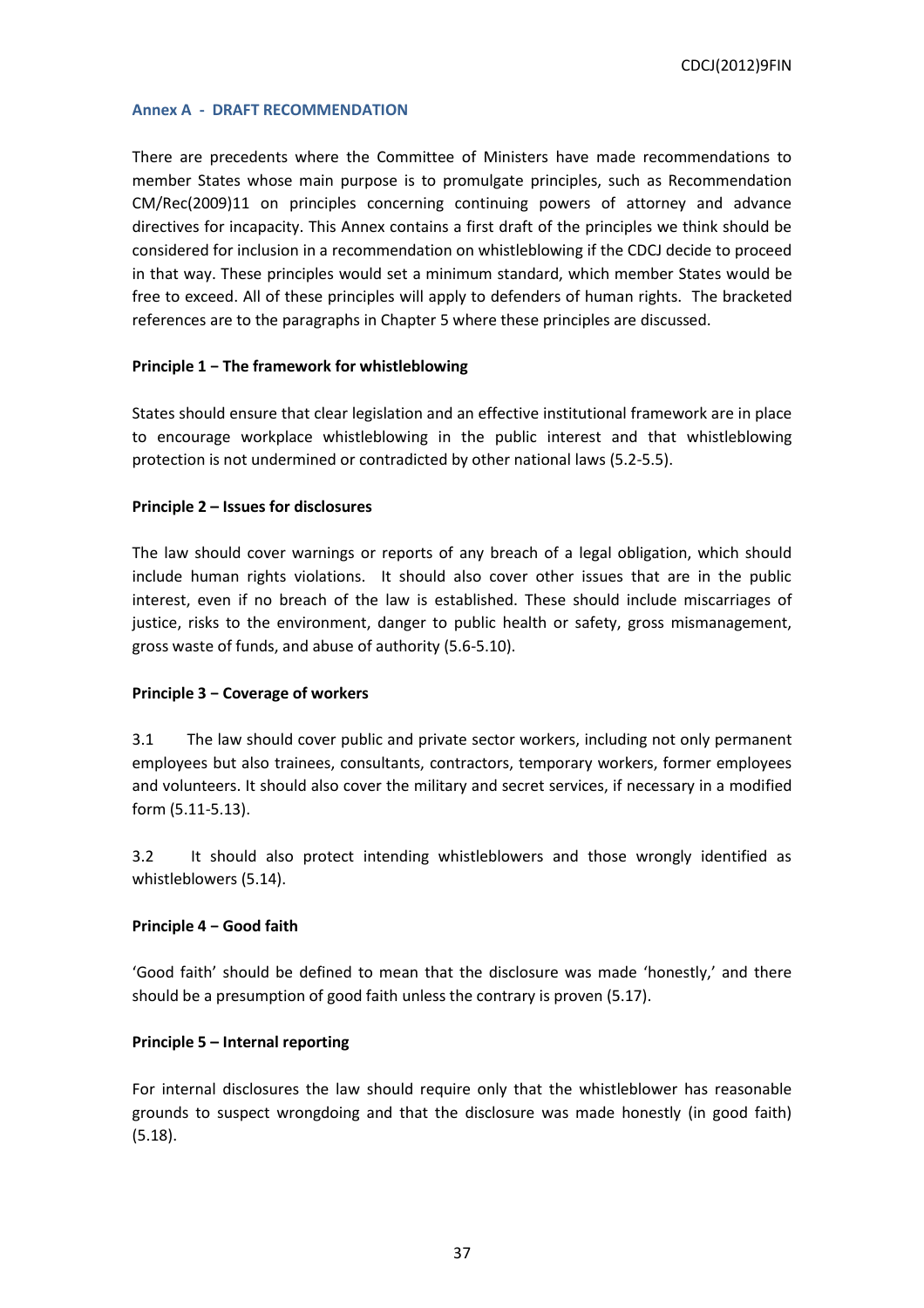## **Principle 6 - Disclosures to external authorities**

For disclosures to external public authorities there may be an additional requirement of belief on the part of the worker that the information contained in the disclosure falls within the remit of the authority and that it was not unreasonable to have made the disclosure to that authority (5.19 - 5.21).

## **Principle 7 − Public disclosures**

Provided a whistleblower has a reasonable belief the wrongdoing is occurring, makes the disclosure honestly (in good faith) and the disclosure is reasonable in the circumstances, the law should protect public disclosures, including to the media. Justification that it is reasonable will depend on the seriousness of the issue and on whether alternative channels do not exist, have not functioned, or cannot be expected to function. It might also take into account the issue of whether an illegal payment was involved (5.22 - 5.23).

# **Principle 8 − Obligation to protect confidentiality**

Any organisation which receives a disclosure made confidentially should be obliged not to disclose information which might identify the whistleblower, unless (1) it has explained the obligation fully and the whistleblower consents to their identity being known or (2) in order to avert serious and imminent threats to the public interest (5.27 - 5.31).

## **Principle 9 – Advice**

The law should permit advice to be sought from suitable sources such as trade unions and lawyers and also make clear its relationship with legal privilege (5.32).

## **Principle 10 – Balancing the duty of confidentiality to employers and the public interest**

The law should make clear that it over-rides any obligation or duties of confidentiality between the worker and his or her employer. An exception may be made for disclosures that are prohibited by law in view of vital interests such as national security and foreign relations (5.33 - 5.34).

# **Principle 11 − Forms of protection**

11.1 The law should protect the whistleblower who complies with procedures for disclosure against any form of retaliation from his employer or from his co-workers. It should also provide that it is a defence to any relevant civil or criminal proceedings against an individual (for example for defamation or breach of secrecy or copyright laws) that he complied with the law on whistleblowing (5.35 - 5.36).

11.2 Member States should consider whether measures to protect whistleblowers from retaliation from persons outside the workplace also need to be enhanced (5.35).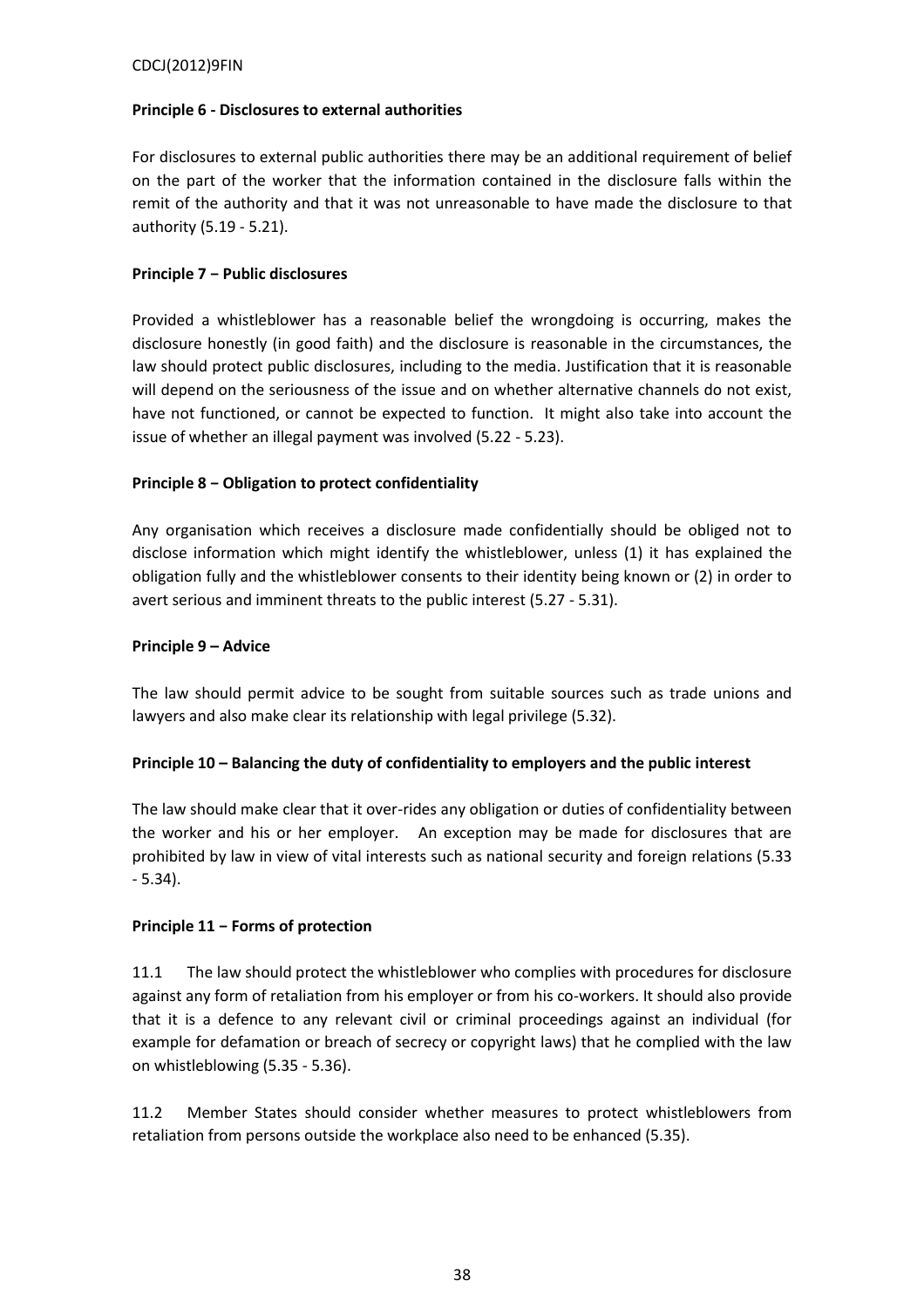## **Principle 12 – Tribunal**

The law should allow whistleblowers who suffer retaliation to bring cases swiftly before an impartial and specialised tribunal (5.37).

## **Principle 13 – Following up reports**

Whistleblowers' reports should be followed up effectively and proportionately and they should be kept informed of progress. Failure by an employer to do so should be capable of being considered by the tribunal as a form of retaliation (5.38).

# **Principle 14 – Reverse burden of proof of retaliation**

The law should provide that if the whistleblower can demonstrate that he suffered retaliation after making his report, it will be for the employer to prove that the retaliation was justified on other grounds (5.39).

# **Principle 15 – Remedies**

The tribunal should be able to order the employer to provide interim relief pending a full hearing, to pay compensation and to undo the effects of the retaliation where possible (5.40).

# **Principle 16 – Encouraging Corporate Social Responsibility**

States should encourage employers to develop policies as part of the CSR agenda. The law should state that, in considering cases, the tribunal will take into account whether or not any whistleblowing policy has been provided by the employer to the worker. (5.41 - 5.42).

## **Principle 17 – Action by employers**

Organisations should ensure they have internal whistleblowing arrangements that will ensure that disclosures can be made openly or in confidence and that relevant information can reach senior management in good time, bypassing the normal hierarchy whenever necessary (5.43 - 5.44).

## **Principle 18 – Awareness**

States should publicise the law effectively (5.45).

# **Principle 19 – Evaluation**

States should commission and publish an independent assessment of the effectiveness of the law after a period of operation (5.46).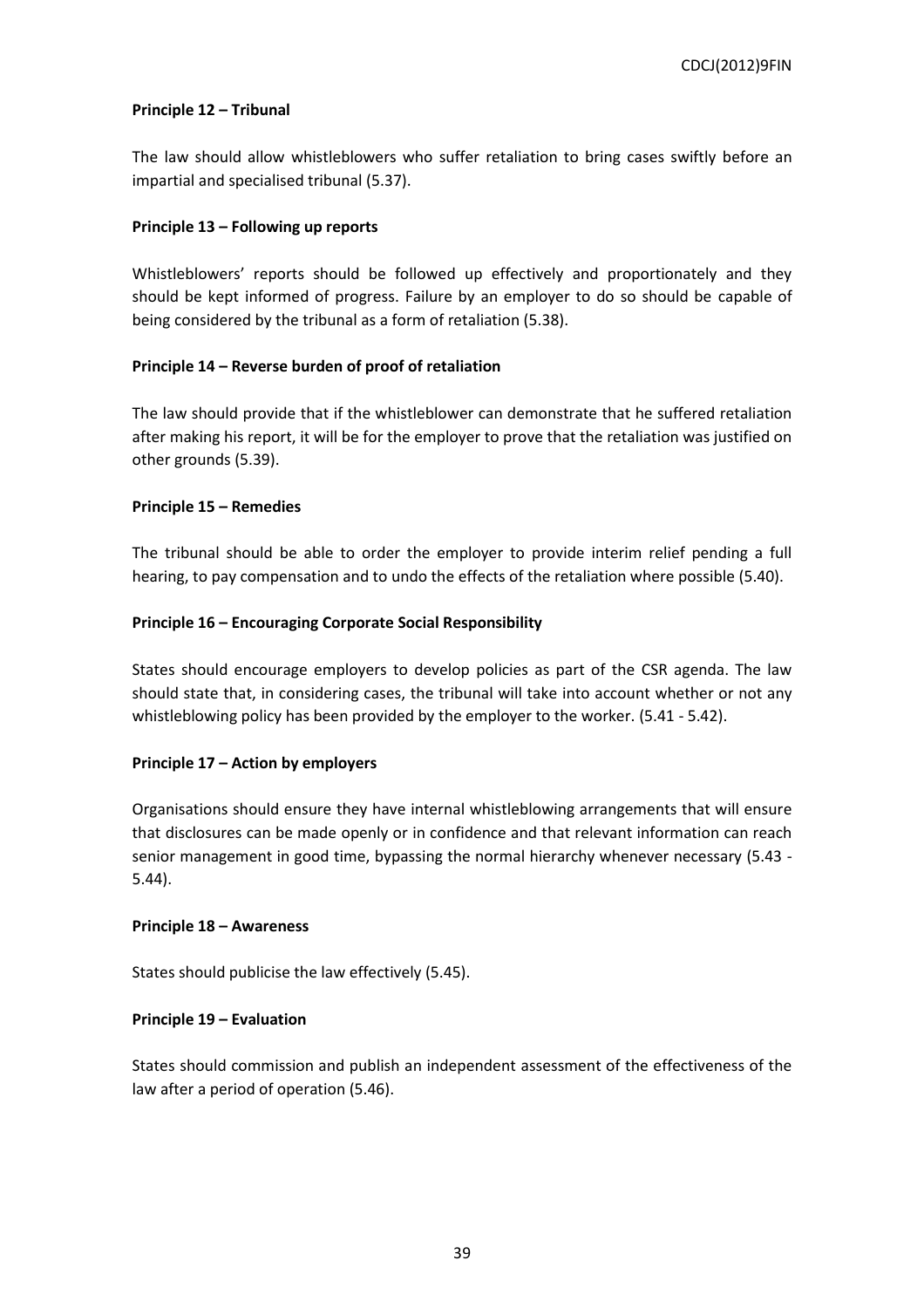## <span id="page-39-0"></span>**Annex B - ABBREVIATIONS**

CAVK - Commission for Advice and Information on Whistleblowing (Netherlands)

CDCJ - European Committee on Legal Co-operation

ECHR - European Convention on Human Rights

ECtHR - European Court of Human Rights

EU - European Union

GRECO - Group of States Against Corruption (Council of Europe)

KPK - Anti-Corruption Commission (Slovenia)

OECD - Organisation for Economic Co-operation and Development

OLAF - European Anti-Fraud Office (European Commission)

PACE - Parliamentary Assembly of the Council of Europe

PCaW - Public Concern at Work (UK)

PIDA - Public Interest Disclosure Act 1998 (UK)

SOX - Sarbanes-Oxley Act (US)

TI - Transparency International

UN - United Nations

UNCAC – United Nations Convention Against Corruption

WPA - Whistleblower Protection Act (US)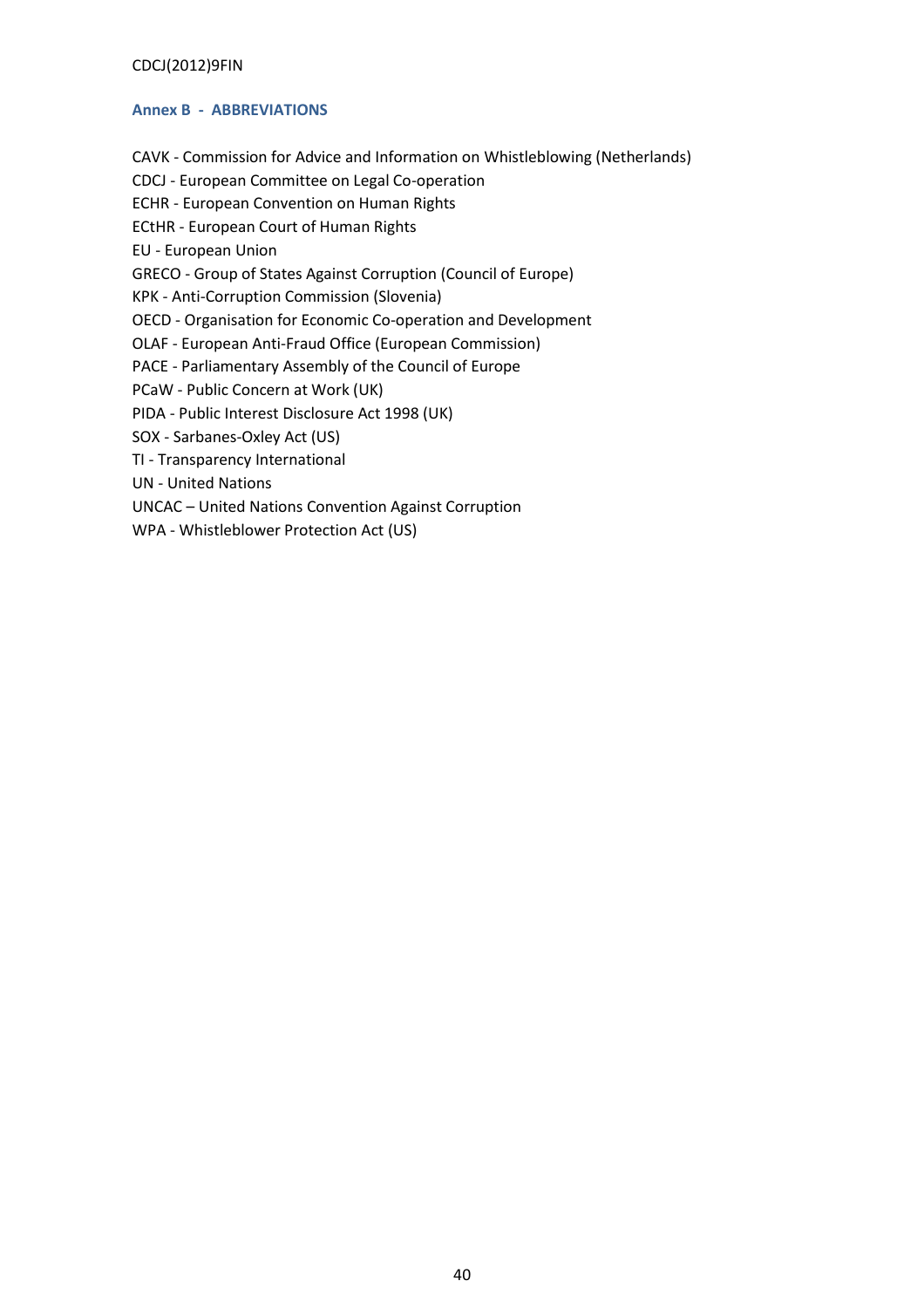## <span id="page-40-0"></span>**Annex C - PUBLIC INTEREST DISCLOSURE ACT 1998 (PIDA)**

C1 PIDA was devised by civil society - a group of individuals concerned about a common pattern in a number of tragic accidents, which could have been avoided if whistleblowing had been encouraged, came together in 1993 to form Public Concern at Work (PCaW). It took 5 years to devise PIDA and to have it adopted by Parliament. During that time its supporters considered and addressed the objections that were made to it. When it came before Parliament, Lord Nolan, Chairman of the independent Committee on Standards in Public Life, praised the drafters "for so skilfully achieving the essential but delicate balance in this measure between the public interest and the interests of employers."

C2 The measure was designed to fit the UK's legal system and it works well partly because of the existence of Employment Tribunals, to which whistleblower cases can be taken quickly and easily. If claims had to be made to civil courts in the UK they would take much longer and be so costly as to deter claimants. Nevertheless, other countries have successfully adopted laws based on the UK model, including South Africa and Japan.

C3 The main features of PIDA are that it:

- Covers most UK workers, including employees, contractors, trainees and agency workers and police officers;
- Defines wrongdoing broadly to include disclosures about corruption or any other crime, civil offences (including negligence, breach of contract or administrative law), miscarriages of justice, dangers to health and safety or the environment, and, importantly, a cover-up of any of these; the worker does not have to prove the wrongdoing, nor does it matter if the persons to whom the wrongdoing is reported are already aware of it;
- Protects concerns raised internally with an employer (or to the Minister responsible in appropriate cases), and externally, to one of the many listed regulatory bodies, to the police in serious cases, and to the media in certain circumstances, particularly if the other routes have been tried and failed and the wrongdoing is on-going;
- Under this 'stepped' regime, each step requires a higher threshold of conditions to be satisfied for the whistleblower to be protected. Although the steps do not necessarily need to be followed in order, the effect is to encourage internal reporting with the use of the media as the last resort;
- Makes void any term in an agreement between a worker and his employer insofar as it purports to preclude the worker from making a disclosure in line with PIDA;
- Provides that a disclosure is not protected if the person making it commits a criminal offence by doing so. In effect the exception is limited to the restricted definition of official secrets now current in the UK. This covers only disclosures that damage the national interest and relate to national security, international relations, or which would assist crime;
- Compensates for dismissal or any other detriment (retaliation), including injury to feelings, and those who are dismissed can seek interim relief within 7 days to continue in employment; those found to have been unfairly dismissed for blowing the whistle are compensated for their full financial losses (uncapped).

C4 It should be noted that the UK law on whistleblowing does not mention or refer to confidential or anonymous disclosures of information. The law is meant to normalise, reinforce, and encourage staff to raise concerns in the normal course of their daily work.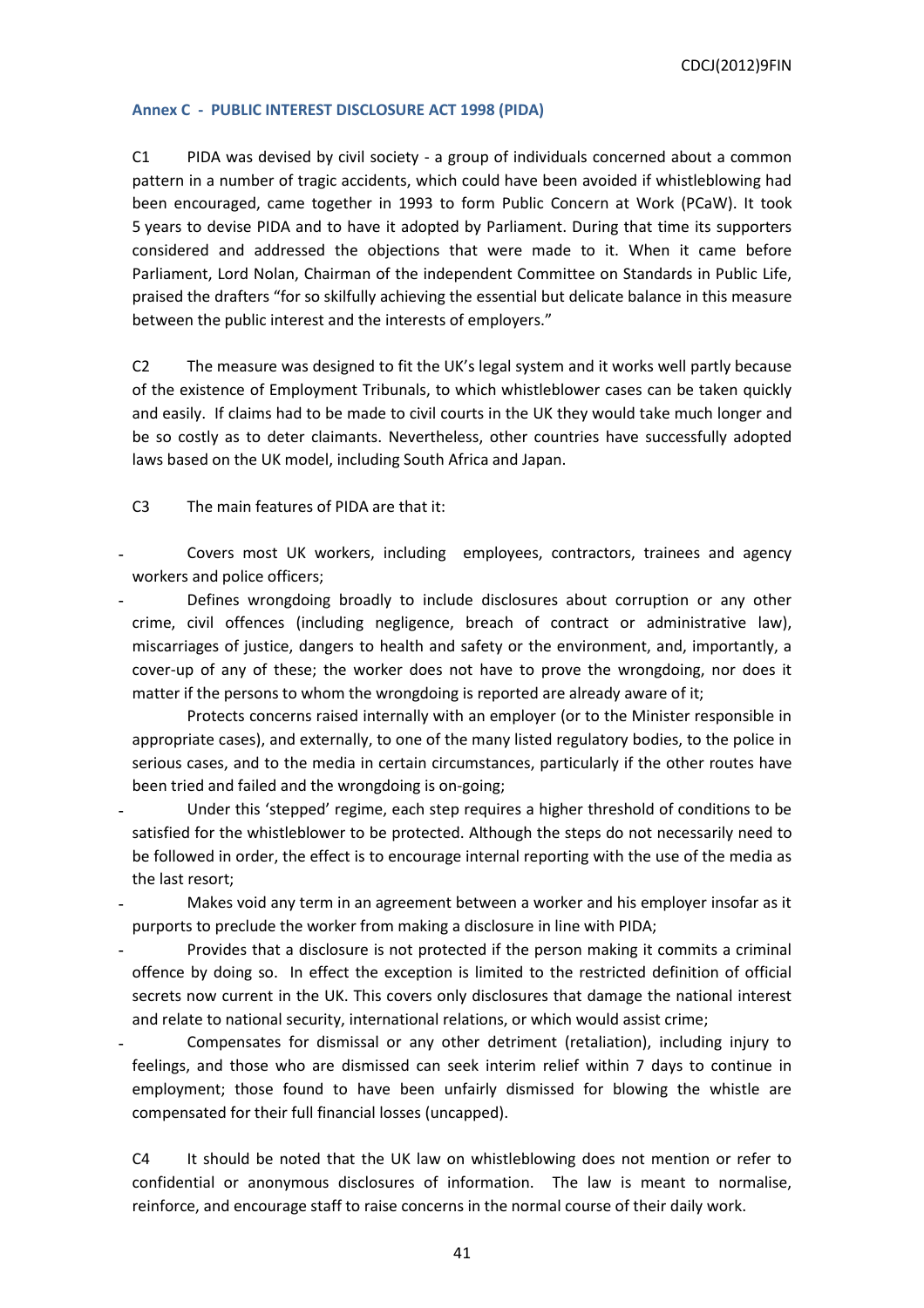C5 PCaW operates today to offer free, confidential advice for workers who wish to raise a public concern and are unsure whether or how to do that. All advisors have legal training and the advice given is covered by legal professional privilege. This means that any discussions are not revealed without their express consent. They help the individual to consider the options available to them, and they can raise the concern on the individual's behalf if asked to do so. They have dealt with over 20,000 calls since 1993. 71% of callers had previously raised the issue with their management.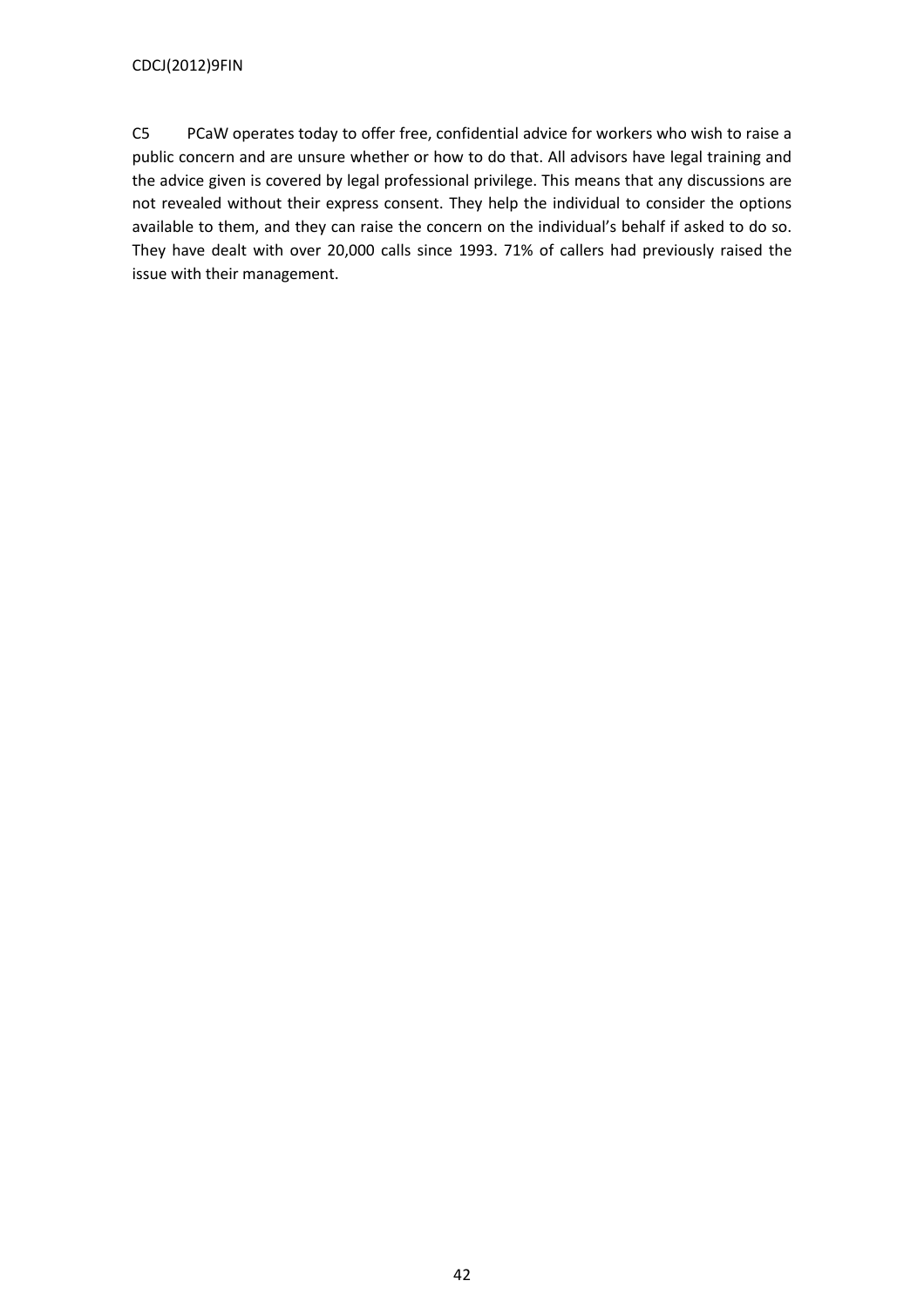## <span id="page-42-0"></span>**Annex D - SOURCES OF INFORMATION (BIBLIOGRAPHY)**

## **Council of Europe**

European Social Charter (revised) Strasbourg, 3.V.1996 20 Guiding Principles for the fight against corruption (Resolution 97(24)) Criminal Law Convention on Corruption ETS 173 (1999) Civil Law Convention on Corruption ETS 174 (1999) PACE Resolution 1354 (2003) and the report on the conviction of Grigory Pasko, Doc. 9926. GRECO Round 2 evaluation reports GRECO 2006 Activity Report PACE Resolution 1551 (2007) on Fair trial issues in criminal cases concerning espionage or divulging state secrets Council of Europe Convention on Access to Official Documents (2008) Declaration of the Committee of Ministers on Council of Europe action to improve the protection of human rights defenders and promote their activities (2008) The protection of whistleblowers in the light of GRECO's work, Christophe Speckbacher (2009). The Protection of Whistleblowers - report of PACE Committee on Legal Affairs and Human Rights [rapporteur Pieter Omtzigt] (2009, document 12006) PACE Resolution 1729 (2010) and Recommendation 1916 (2010) on the protection of "whistleblowers" The reply of the Council of Europe Committee of Ministers to that (CM/AS(2011)Rec1916 final) (doc 12479)

## **ECtHR cases**

Tillack v Belgium [no. 20477/05, 27 November 2007] Guja v Moldova [no. 14277/04,12 February 2008] Marchenko v. Ukraine, [no. 4063/04, 19 February 2009). Poyraz v. Turkey, [no. 15966/06, 7 December 2010] Heinish v Germany [no. 28274/08, 21 July 2011]. Sosinowska v. Poland [no. 10247/09, 18 October 2011]

#### **EU**

Data Protection Directive 95/43/EC.

Whistleblowing, fraud and the European Union. Report written for the European Commission (1996) by Guy Dehn, PCaW.

Ensuring protection - EU Guidelines on Human Rights Defenders (doc. 10056/1/04, 9 June 2004)

Article 29 Data Protection Working Party, 1 February 2006, p.11. [00195/06/EN] Whistleblowing Rules: Best Practice; Assessment and Revision of Rules Existing in EU Institutions (2006), and 'Corruption and conflict of interest in the European Institutions - the effectiveness of whistleblowing' (2012), both commissioned by the EU Parliament's Budgetary Control Committee

Commission Communication on Fighting Corruption in the EU (6 June 2011, COM (2011) 308) European Parliament resolution of 15 September 2011 on the EU's efforts to combat corruption (B7-0481/2001: 15.09.2011)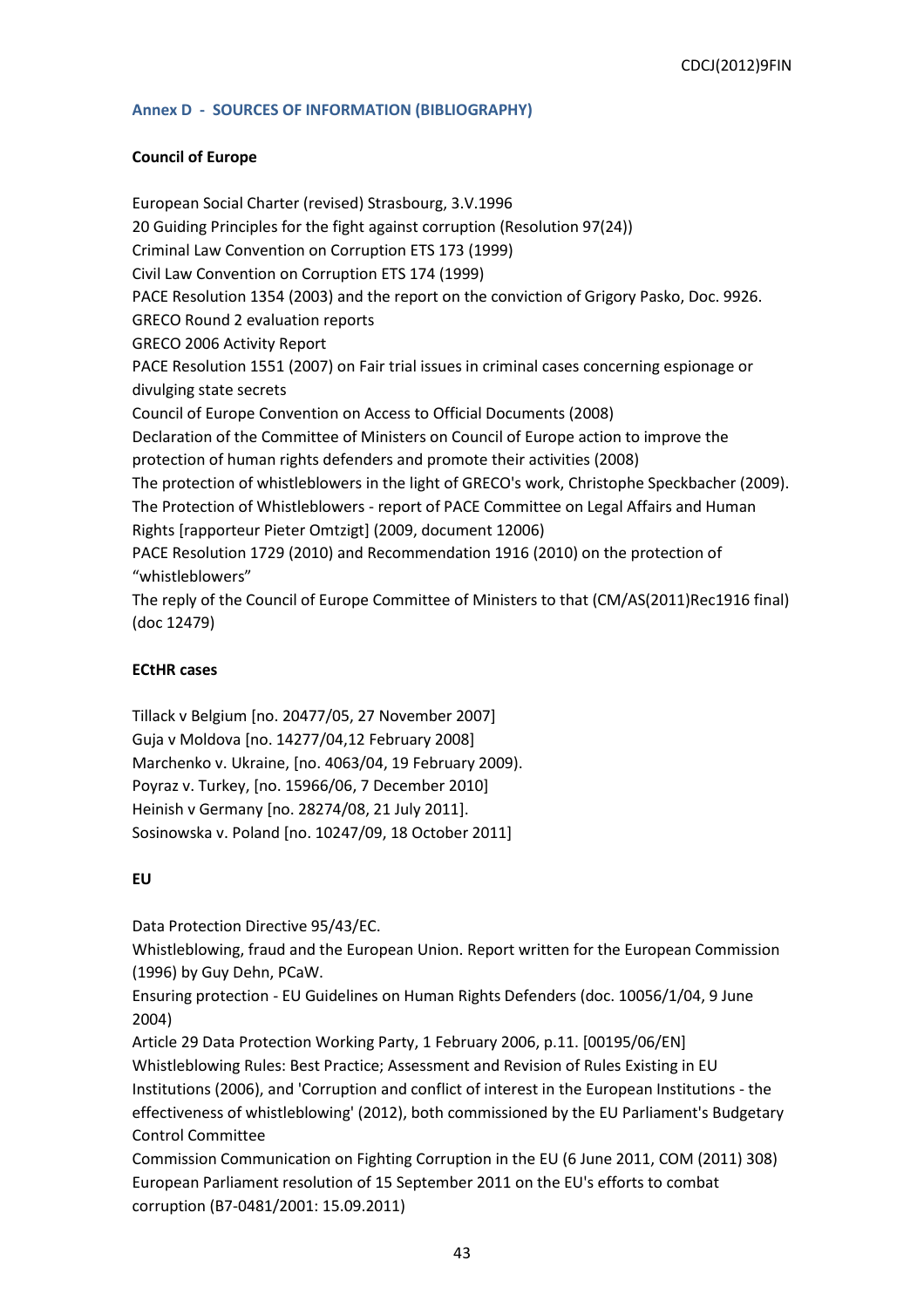## **United Nations**

ILO Termination of Employment Convention C 158 (1982) General Assembly Declaration on the Right and Responsibility of Individuals, Groups and Organs of Society to Promote and Protect Universally Recognized Human Rights and Fundamental Freedoms (Resolution 53/144 (A/RES/53/144), 8 March 1999) UN Convention Against Corruption (UNCAC) (2003) Report of the Special Rapporteur on the situation of human rights defenders, Margaret Sekaggya (2009)

## **OECD**

Recommendation on Improving Ethical Conduct in Public Service (1998) Recommendation on Guidelines for Managing Conflict of Interest in the Public Service (2003) Recommendation for Further Combating Bribery of Foreign Public Officials in International Business Transactions (2009)

## **PCAW documents (available at [www.pcaw.org.uk\)](http://www.pcaw.org.uk/)**

Guide to PIDA Where's whistleblowing now? 10 years of legal protection for whistleblowers (2010) Whistleblowing: beyond the law (2011)

## **Transparency International documents**

Alternatives to Silence: Whistleblower Protection in 10 European Countries (2009) Recommended draft principles for whistleblowing legislation (2009) Whistleblowing: An Effective Tool in the fight against corruption (2010) Whistleblowing by Per Larsson, TI Sweden Report No 1/2012

## **National legal references**

Croatia

Law on Work, passed by the Croatian Parliament on 4th December 2009 (Official Gazette no 149/09)

Ireland Draft heads of Public Interest Bill, Explanatory Memorandum and Information Note Department of Public Expenditure and Reform (2012)

Netherlands Whistleblower Regulation for Central Government and Police (Bulletin of Acts and Decrees 2009, 572) Decision on the CAVK (Bulletin of Acts and Decrees 2011, 427)

Serbia Law on the Anti-corruption Agency, 2010 (Official Gazette of RS, No. 97/08 and 53/10)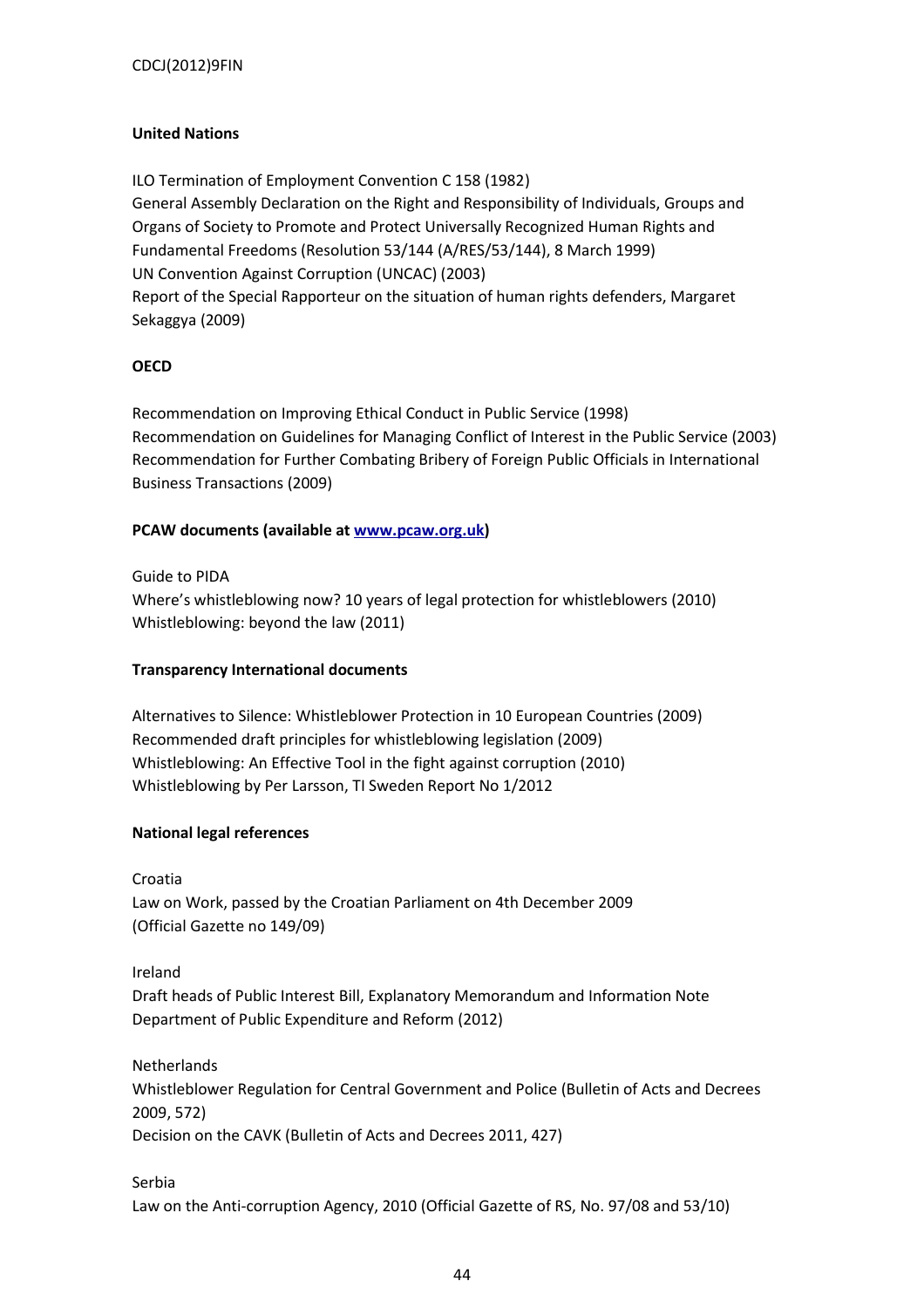United Kingdom Street v Derbyshire UWC (on 'good faith') Parkins v Sodexho Ltd [2002] IRLR 109 (on contractual obligations) Ministry of Justice, Guidance to the Bribery Act, 2011

## **Other sources**

Statement concerning methods for dealing with malpractices in companies, adopted by the Dutch Labour Foundation:

[http://www.stvda.nl/~/media//Files/Stvda/Talen/Engels/2003/en\\_20030624.ashx.](http://www.stvda.nl/~/media/Files/Stvda/Talen/Engels/2003/en_20030624.ashx)

Shipman Inquiry, Fifth Report (Cm 6394, 2004)

Whistleblowing Around the World: Law, Culture and Practice. Edited by Richard Calland and Guy Dehn (Open Democracy Advice Centre, 2004)

KPMG Forensic, Profile of a Fraudster, Survey, 2007

Whistleblowing Arrangements Code of Practice - British Standards Institution (BSI), PAS 1998:2008

Guidelines on whistleblowing programmes for companies, International Chamber of Commerce (ICC) (2008)

Whistleblowing: International Standards and Developments by D Banisar (2009).

Whistleblowing in Germany by Guido Strack [\[http://www.whistleblower-](http://www.whistleblower-net.de/pdf/WB_in_Germany.pdf)

[net.de/pdf/WB\\_in\\_Germany.pdf\]](http://www.whistleblower-net.de/pdf/WB_in_Germany.pdf)

'Effects of Anonymous Whistle-Blowing and Perceived Reputation Threats on Investigations of Whistle-Blowing Allegations by Audit Committee Members', by James E. Hunton and Jacob M. Rose (Journal of Management Studies 48:1, 2011)